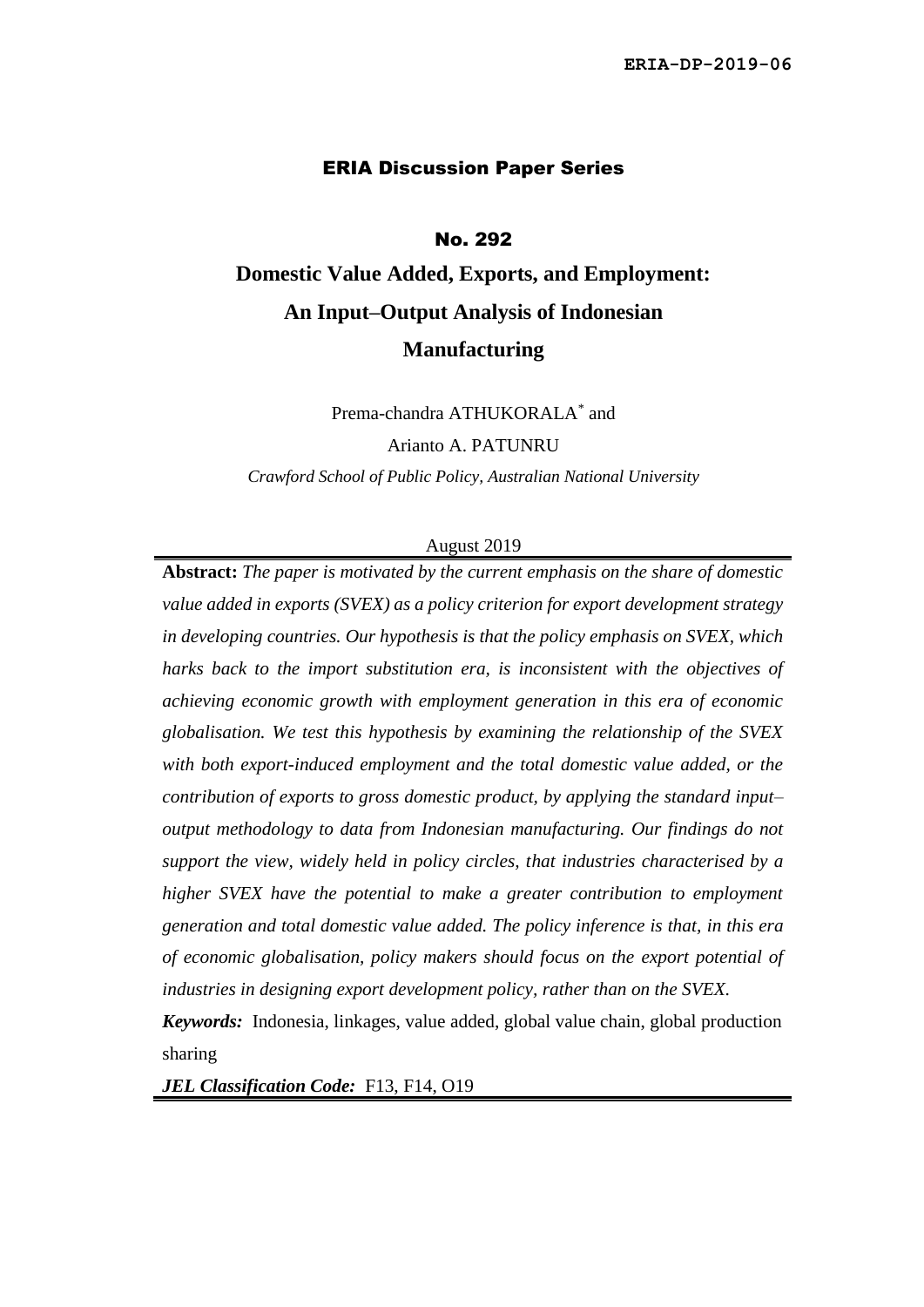### **1. Introduction**

Policymakers in Indonesia emphasise the share of domestic value added in exports (SVEX) when determining sectoral priorities in export development. For instance, in November 2014, President Joko Widodo asked companies engaged in the domestic oil palm industry to accelerate the 'downstreaming' of the industry to 'increase the value [added] and the export volume of palm oil products'.<sup>1</sup> An earlier ban on exports of raw minerals came into force in January 2014, and a ban on exports of log and wood splinters was in effect during 1981–1986. This policy emphasis has resulted in protectionist policies in the form of an array of restrictions on intermediate goods imports. For example, in 2012 the Government of Indonesia imposed tariffs on imports of machinery and materials used in the assembly of automobiles. The regulation stipulates that 'at least 30% of total value of machines used must have been locally produced'. <sup>2</sup> Similar policies are found in other sectors such as power plants, the footwear industry, and food and beverages (Patunru and Rahardja, 2015). In 2017, the Ministry of Industry introduced a regulation requiring a minimum of 30 percent local content in the manufacturing of fourth-generation mobile phones.<sup>3</sup>

A policy emphasis on SVEX is not unique to Indonesia. In India, a key focus of the Modi government's grand vision of 'make-in-India' is to incubate domestic industry rather than expose it to undue pressure of competition with a view to broadening and deepening the domestic procurement base of export-oriented industries (Sharma, 2015). The past 3 years have seen the introduction of selective tariff increases and financial incentives to promote domestic intermediate goods production to encourage export producers to turn to domestically produced inputs (Athukorala, 2019; Sharma, 2015). In South Africa, the National Industrial Policy Framework promotes the 'beneficiation of raw materials in downstream sectors in a logical progression to complete various chains in the South African economy'.<sup>4</sup> The

<sup>1</sup> As reported in *Kompas Daily*, 28 November 2014. Downstreaming also goes by other names: beneficiation, linkage approach, and value-added approach. In Indonesia it is popularly known as 'hilirisasi'.

<sup>2</sup> Minister of Finance Regulation No. 76/2012.

<sup>&</sup>lt;sup>3</sup> Minister of Industry Regulation No. 29/2017.

<sup>4</sup> A policy brief released by South Africa's Department of Trade and Industry in 2006, cited by Hausmann, Klinger, and Lawrence (2008).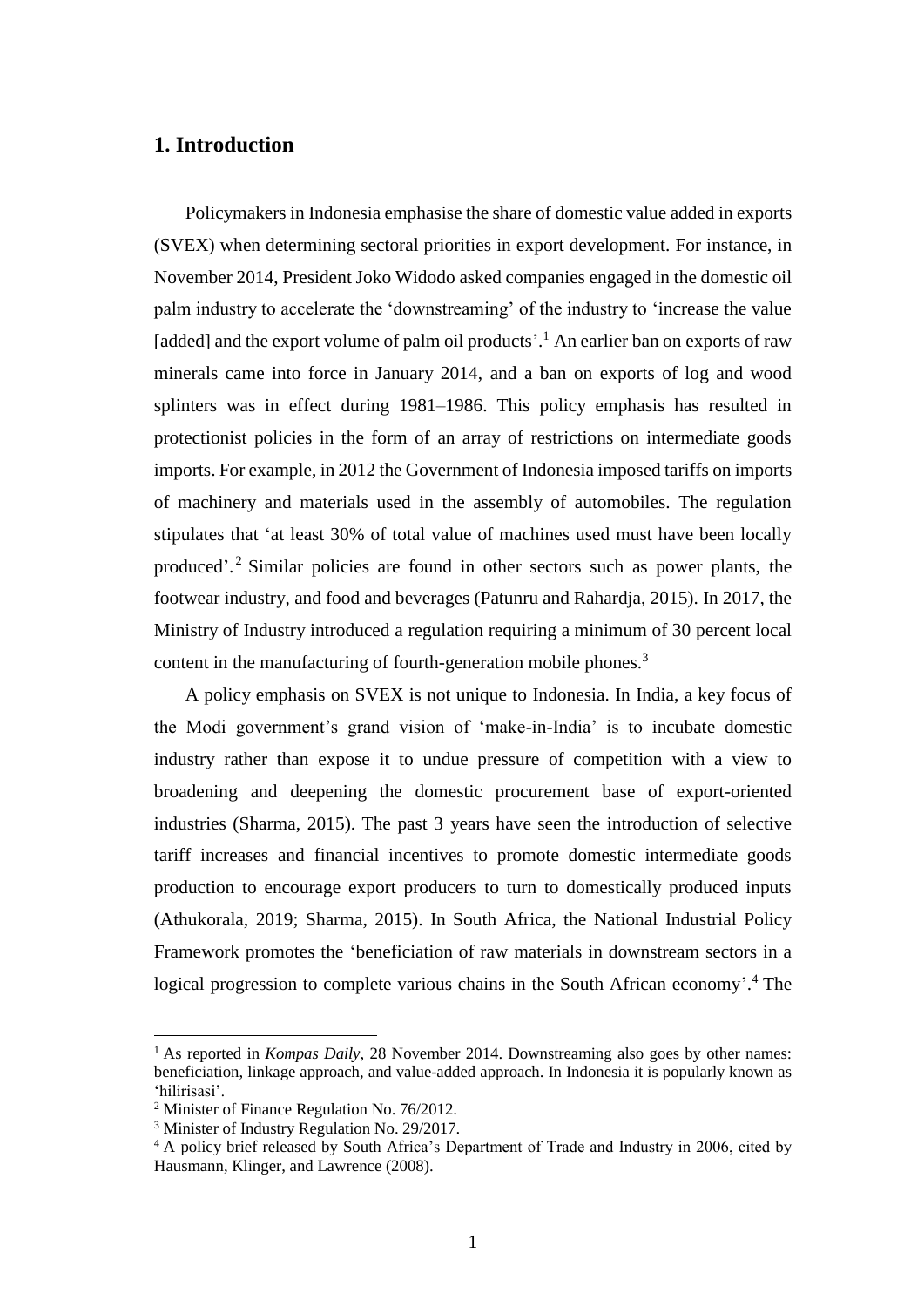Minister of Trade and Industry of Papua New Guinea reportedly announced that the government is 'keen to promote downstream processing of raw materials to create value-added products for export and to generate employment'.<sup>5</sup> Many more examples in other industries can be found in many different countries: in Solomon Islands (timber and fish), Ghana and Gabon (log), Zambia (copper), Botswana (diamond), and Australia (uranium). All of these policies aim to ban the export of raw materials or intermediate goods to allow them to be used as inputs in domestic export-oriented final-goods industries instead.

The usual justification given by the proponents of these policies is that increasing domestic input usage as a percentage of gross output of exports (*per unit value added*<sup>6</sup>) will create more domestic employment while boosting the overall growth of the economy (increase in gross domestic product [GDP]) in terms of *total* net export earnings (total value added of exports). What this reasoning overlooks is that, under export-oriented industrialisation (as opposed to conventional import-substitution industrialisation), direct policy intervention to per unit domestic value added could in fact hinder the growth of and employment generated by domestic manufacturing, for three reasons. First, production for competitive export markets requires the use of highquality inputs procured at world market prices. Second, in a context where industrial production is becoming increasingly globalised driven by the ongoing process of global production sharing (production fragmentation), per unit value added in exports naturally tends to *decline* everywhere. Therefore, an increase in total net export earnings (that is, total domestic value added of exports) of industries based on global production sharing depends increasingly on the expansion of export *volume*. <sup>7</sup> Third, intermediate goods production is typically more capital intensive compared to the assembly of final goods, which is more labour intensive. This means that shifting the domestic production structure towards final goods production and away from intermediate production would enhance the employment generation potential of

<sup>5</sup> As reported in the *New York Times* in 2006 and cited by Hausmann, Klinger, and Lawrence (2008).

 $6$  Henceforth, for brevity, we use 'value added' to imply 'per unit value added', except when explicit distinction is needed.

 $\frac{7}{7}$  Therefore, it is important to distinguish between total value added and per unit value added (value) added ratio) in analysing gains from exports: the latter may decline while the former goes up.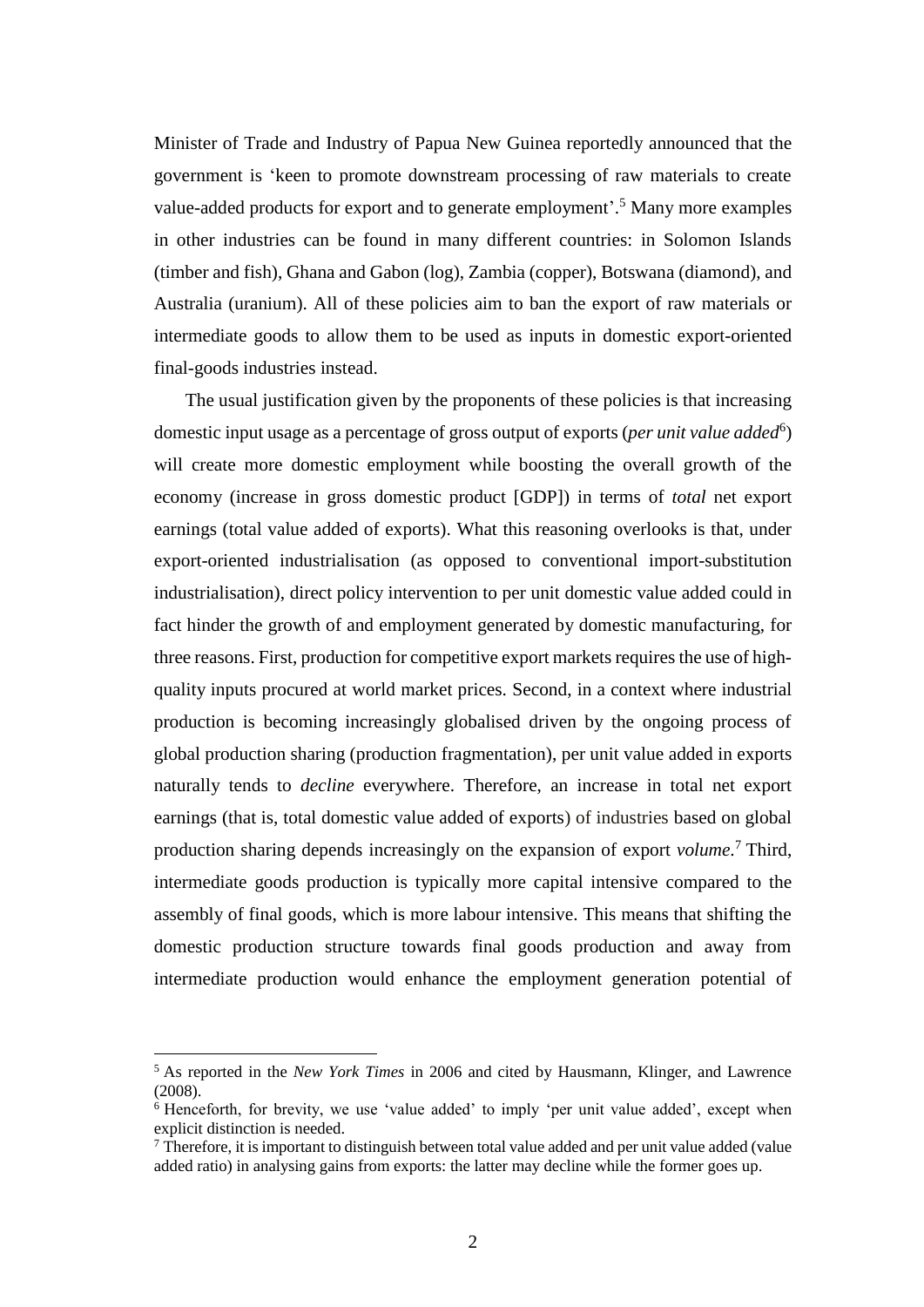domestic manufacturing in a labour-abundant country (that is, generate 'pro-poor' growth) (Little, 1999).

The emphasis on domestic value added as a policy criterion has received added impetus from a new wave of literature dealing with the measurement and patterns of manufacturing exports after converting gross (customs record-based) data into 'valueadded' terms using an input–output methodology.<sup>8</sup> This literature was originally motivated by a valid concern that the gross trade data tend to exaggerate the magnitudes of bilateral trade imbalances under the ongoing process of global production sharing. This concern arose mainly because of the widening trade deficit of the United States with China underpinned by China's rise as the 'assembly centre' within global production networks (Athukorala and Yamashita, 2009; Bergsten et al., 2006; Dedrick et al., 2010). It was for this reason that the former World Trade Organization (WTO) Director General, Pascal Lamy initiated the WTO-Organisation for Economic Cooperation and Development project on value-added trade (Lamy, 2011). However, many researchers and policy advisors have subsequently begun to use the data generated by this project (and that of other research projects that have emerged to generate value added trade data, such as the Groningen's World Input– Output Database) to make inferences relating to the developmental implications of export-oriented industrialisation and various other facets of global economic integration. 9

The purpose of this paper is to assess the validity of using the SVEX as a performance criterion in designing policies for export-oriented growth. Our hypothesis is that, in the context of the ongoing process of internationalising production, industries characterised by high-import intensity (i.e. low per unit domestic value added) have the potential to make a greater contribution to employment generation and growth of national income compared to industries that are deeply rooted in the domestic economy. The import intensities of most of the dynamic product areas are largely determined by factors beyond the control of the individual exporting nations. Therefore, the use of the SVEX as a policy guide can be both ineffective and counterproductive. We provide evidence in support of this hypothesis by examining

<sup>8</sup> See Johnson (2014) and Timmer et al. (2014) for surveys of this literature.

 $9$  For a criticism of this approach, see Patunru and Athukorala (2019).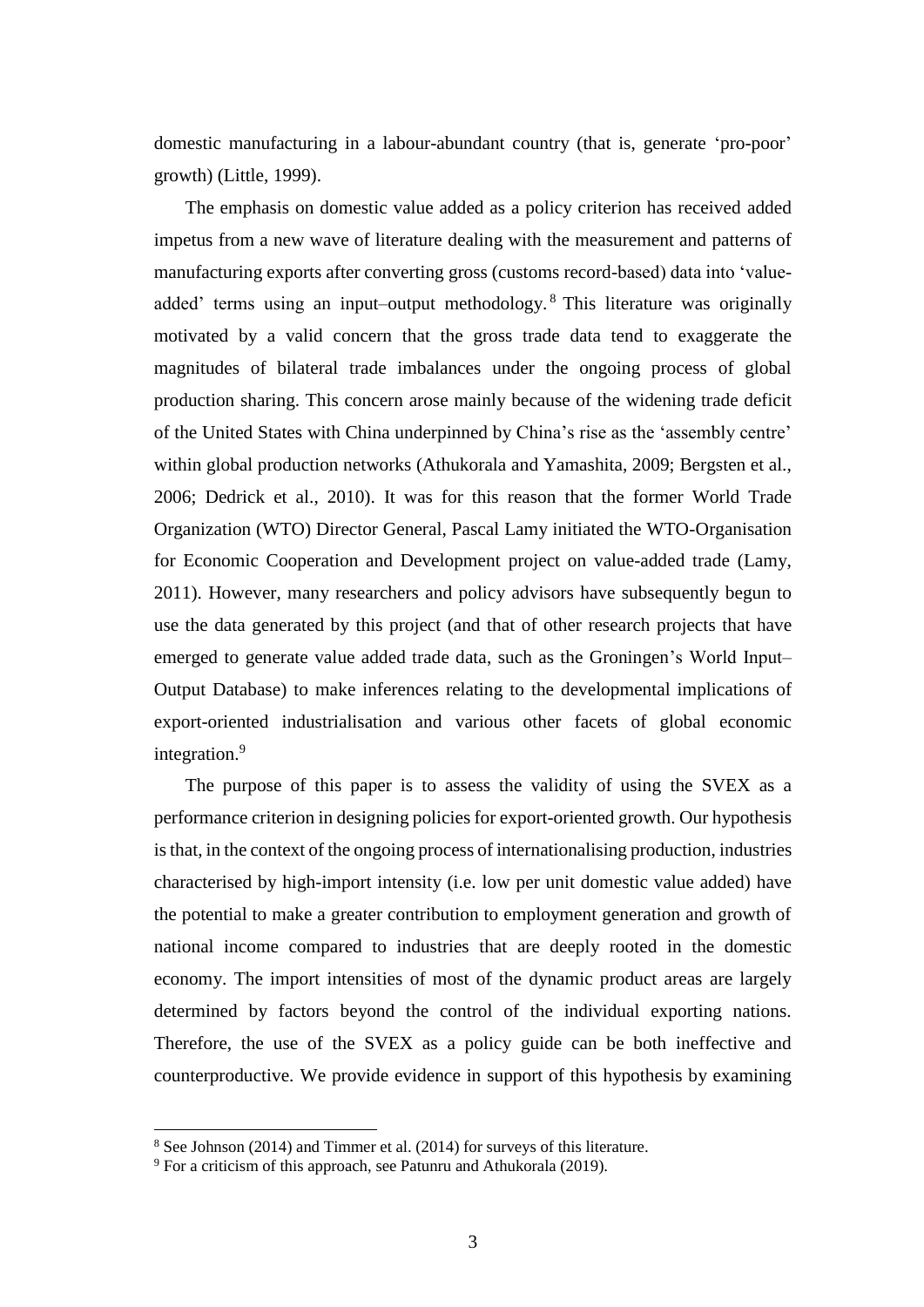the relationship of value added with both the employment intensity of Indonesian exports and the contribution of exports to the country's national income by applying the standard input–output methodology to the data for the years 1995, 2000, 2005, and 2010.

#### **2. The Issue**

The emphasis on domestic value added (alternatively known as 'domestic content' and 'domestic retained value') was central to the policy debate on industrialisation in the first 3 decades after the Second World War when import substitution held sway as the basic tenet of development strategy. This provided the justification for imposing local content requirements on foreign-invested firms in domestic manufacturing, selectivity in tax concessions, and other incentives for firms to use domestic inputs in the production process. Estimating and analysing the determinants of domestic value added or import intensity of exports and identifying 'key industries' (that is, industries with a strong domestic supply base in terms of forward- and backward input linkages) were a key focus of empirical development economics during this period.<sup>10</sup>

The basic policy thrust of the import-substitution strategy was to turn inward and seek the key to industrial development in greater interaction amongst domestic industries, while ignoring 'efficiency' (or 'factor proportions') considerations with regard to resource allocations, as advocated by mainstream economists (Hirschman, 1958). Therefore, the empirical development literature at the time mainly aimed to help policymakers to find '*an alternative* … to linking the economy to the rest of the world on the basis of comparative advantage' (Findlay, 1984: 23) (emphasis added).

The emphasis on domestic value added as a policy criterion dissipated from the development literature in the late 1970s as a result of an important paradigm shift in development thinking away from import substitution and toward export-oriented industrialisation. This is because, in a labour-abundant economy, attempts to 'create'

<sup>&</sup>lt;sup>10</sup> See Hazari (1970), Acharya and Hazari (1971), Bulmer-Thomas (1978), and the literature cited therein. Surprisingly, these papers are missing in the reference lists of recent works on value-added trade, even though there is no real novelty in the methodology used compared to this early literature.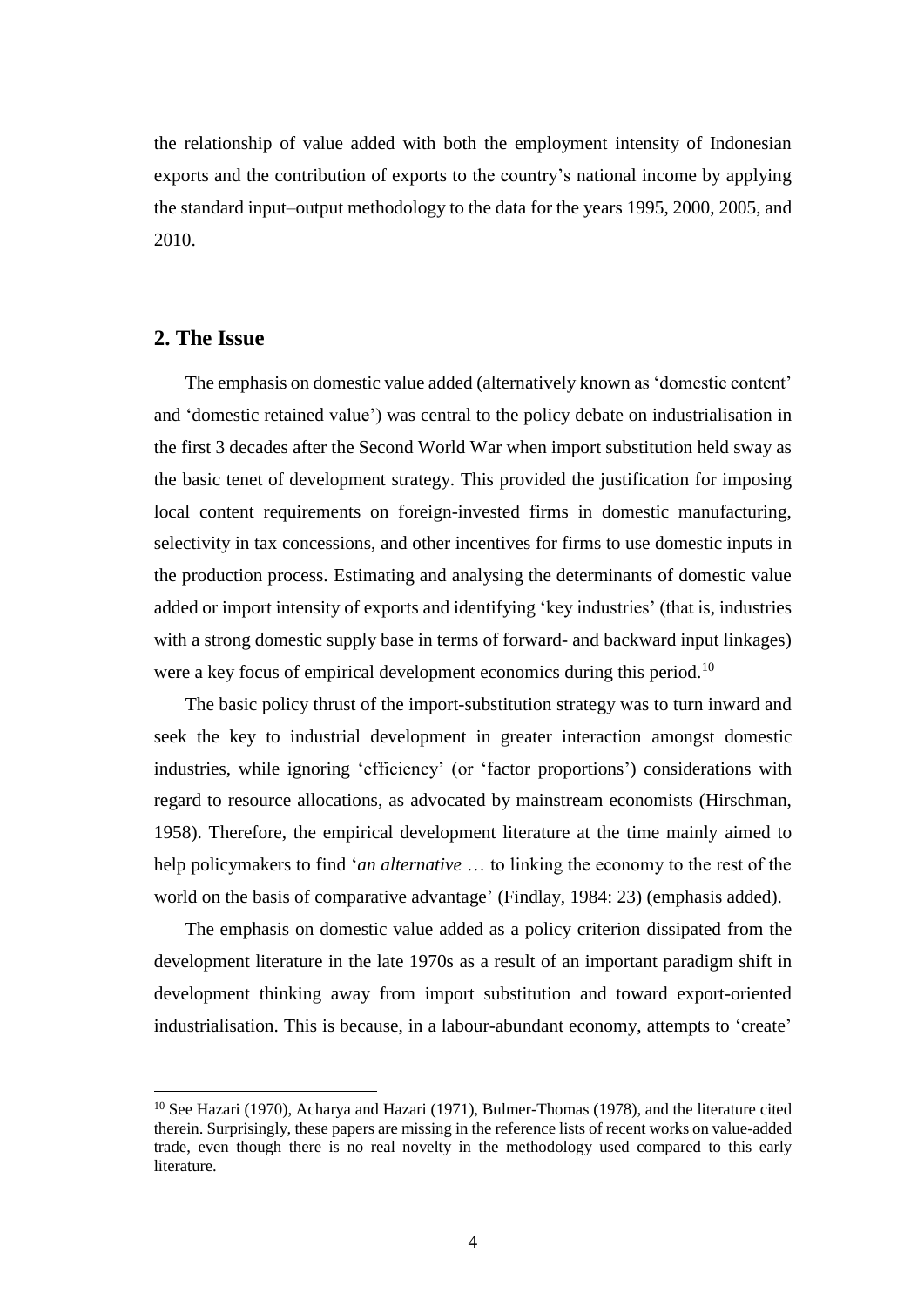domestic value added through direct policy intervention could stifle the evolution of the export structure of a given country in line with its comparative advantage in the internationalisation of production. This in turn will hinder the achievement of employment and income growth objectives.

There are two key relevant considerations here. First, in an open economy, the factor intensity of production depends not only upon the technology in the final and intermediate stages of domestic production, but also upon the structure of foreign trade. This is because participation in international trade provides the economy with the opportunity to specialise in products in which it has comparative advantage (i.e. labour-intensive products in the case of a surplus-labour economy), while relying on world trade for the procurement of intermediate inputs. Intermediate goods production is typically more capital intensive compared to the final assembly of products (Riedel, 1975; 1976). Therefore, importing intermediate inputs for export production involves an implicit substitution of labour for relatively capital-intensive intermediate products in the production process. For instance, when an economy imports capital-intensive inputs such as machinery, synthetic fibre, and industrial chemicals, with foreign exchange earned by exporting labour-intensive products such as garments, footwear, and toys, it is implicitly substituting labour-intensive goods for capital-intensive goods in the production structure. This would enhance the labour intensity of the overall production process. Thus, resource allocation considerations make a strong case for the development of footloose (i.e. loosely linked) export industries in a labourabundant economy.

Second, an emphasis on achieving greater domestic content in exports can run counter to the objective of increasing income levels through rapid penetration in world trade. In contrast to the closed-economy approach of import-substitution industrialisation, the key to success under export-oriented industrialisation lies in a country's ability to produce what international buyers demand. For a surplus-labour country, light consumer goods (e.g. clothing, footwear, and sporting goods) and component production and assembly in vertically integrated global industries are the most promising areas in the early stage of export-led industrialisation. In the production of these light consumer goods, the use of imported inputs is essential to maintain high quality standards (and thus international competitiveness) in the final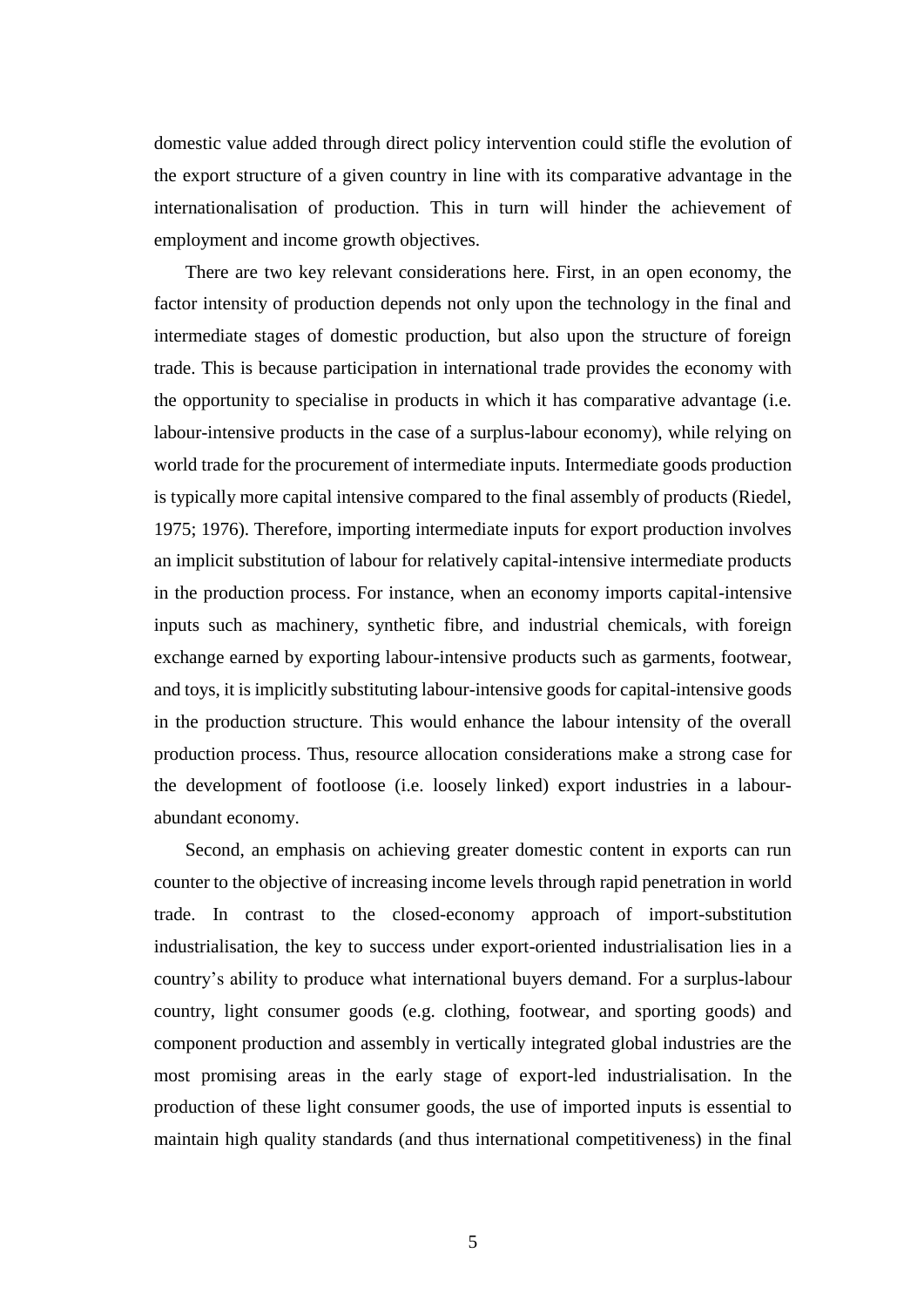products. In component production and final assembly within vertically integrated global industries, import content is naturally high and, in many cases, there is virtually no possibility of local substitution of intermediate inputs. Thus, per unit value added of final assembly is generally lower than in import-substitution production and even in the traditional export-oriented manufacturing production. Nevertheless, given the vast market potential for the assembled products, total value added (and hence the contribution to GDP and employment generation) could be much higher.

There is a vast case study-based literature covering the industrialisation experiences of both the newly industrialised countries in East Asia and the second-tier newly industrialised countries that casts doubt on the use of value added as a policy criterion in the context of export-led industrialisation (Chow and Papanek, 1981; Little, 1999; and Ranis, 1973; 1995). One of the strongest inferences worth quoting here is that by Little (1999: 234):

Some critics have used the pejorative term 'shallow' to describe the development [in the 1960s and 1970s] of Korea and Taiwan, by which it is meant that there are relatively little backward linkages from exports. In that case, development in depth must be declared the enemy of employment and equity. All labour-intensive sectors have their *K/L* [capital–labour] ratios raised by backward linkages [that is, an increase in domestic content], because all the intermediaries – petrochemical, artificial fibre, steel, non-ferrous metals, etc. – are highly capital intensive. *These intermediaries are the curse of developing countries*. (emphasis added)

The above arguments by no means imply that a labour-surplus country must remain locked-in in 'footloose' manufacturing activities forever. On the contrary, the important message is that attempts to 'create value added' through direct intervention could run counter to the objectives of growth and employment generation under an export-oriented development strategy. With the gradual depletion of excess supplies of labour and adjustment in response to competition emanating from greater international specialisation, the industrial structure will gradually shift to more capitaland skill-intensive industries (provided, of course, that the required preconditions, including human capital development, are met). With the further global integration of the manufacturing sector, the quality of intermediate goods produced in the country would also improve through increased international exposure, although global production sharing naturally sets a limit on the substitution of locally produced parts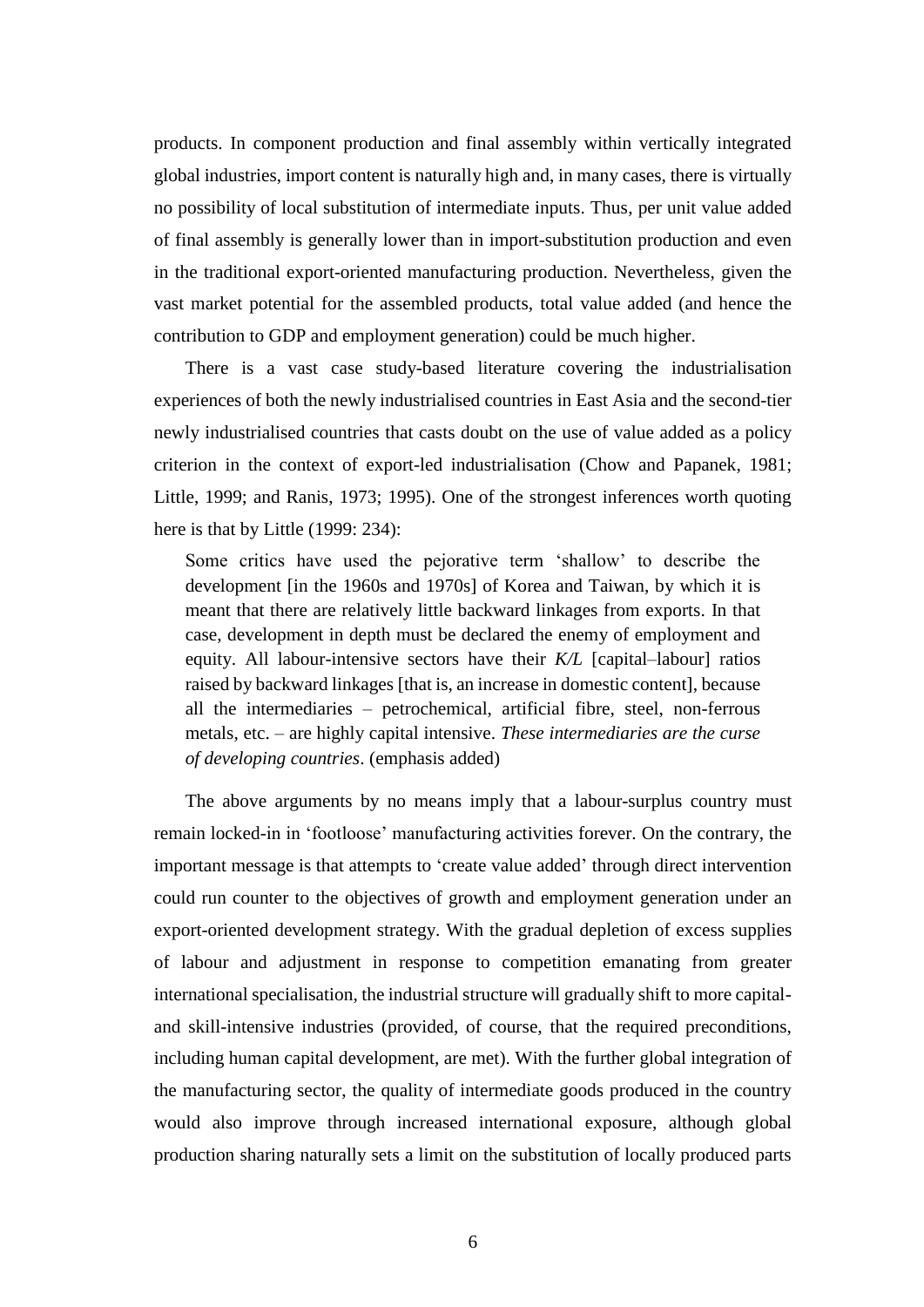and components compared to those exchanged within cross-border production networks.

#### **3. Methodology**

Our methodology draws on the standard input–output framework developed by Leontief (1936).<sup>11</sup> We calculate domestic value added, employment intensity of exports (export-related employment), and net export earnings (i.e. contribution of exports to domestic value added and GDP) based on the Leontief inverse matrix. Export-related employment captures both direct employment in export production and employment generated indirectly by export production through backward linkages with other industries. Likewise, net export earnings (i.e. total domestic value added of exports) is defined as gross exports minus direct and indirect imported inputs embodied in exports

Let *X* be an  $n \times 1$  vector of gross output and *M* be an  $n \times 1$  vector of imports. Furthermore,  $Y^D$  and *E* are *n* x 1 vectors of domestic demand (including usage in consumption and investment) and export demand for domestically produced outputs, respectively, and  $Y^M$  is an  $n \times 1$  vector of final demand for imported products (for both consumption and investment). We then have:

$$
X = A^D X + Y^D + E \tag{1}
$$

$$
A^M X + Y^M = M \tag{2}
$$

where  $A^D = [a_{ij}^D]$  is an *n* x *n* matrix of direct input coefficients of domestic products, and

 $A^M = [a_{ij}^M]$  is an *n* x *n* matrix of direct imported input coefficients. That is,

$$
a_{ij}^D = z_{ij}^D / X_j \tag{3}
$$

 $11$  For an excellent textbook treatment of input–output analysis with the latest developments in the subject area, see Miller and Blair (2009).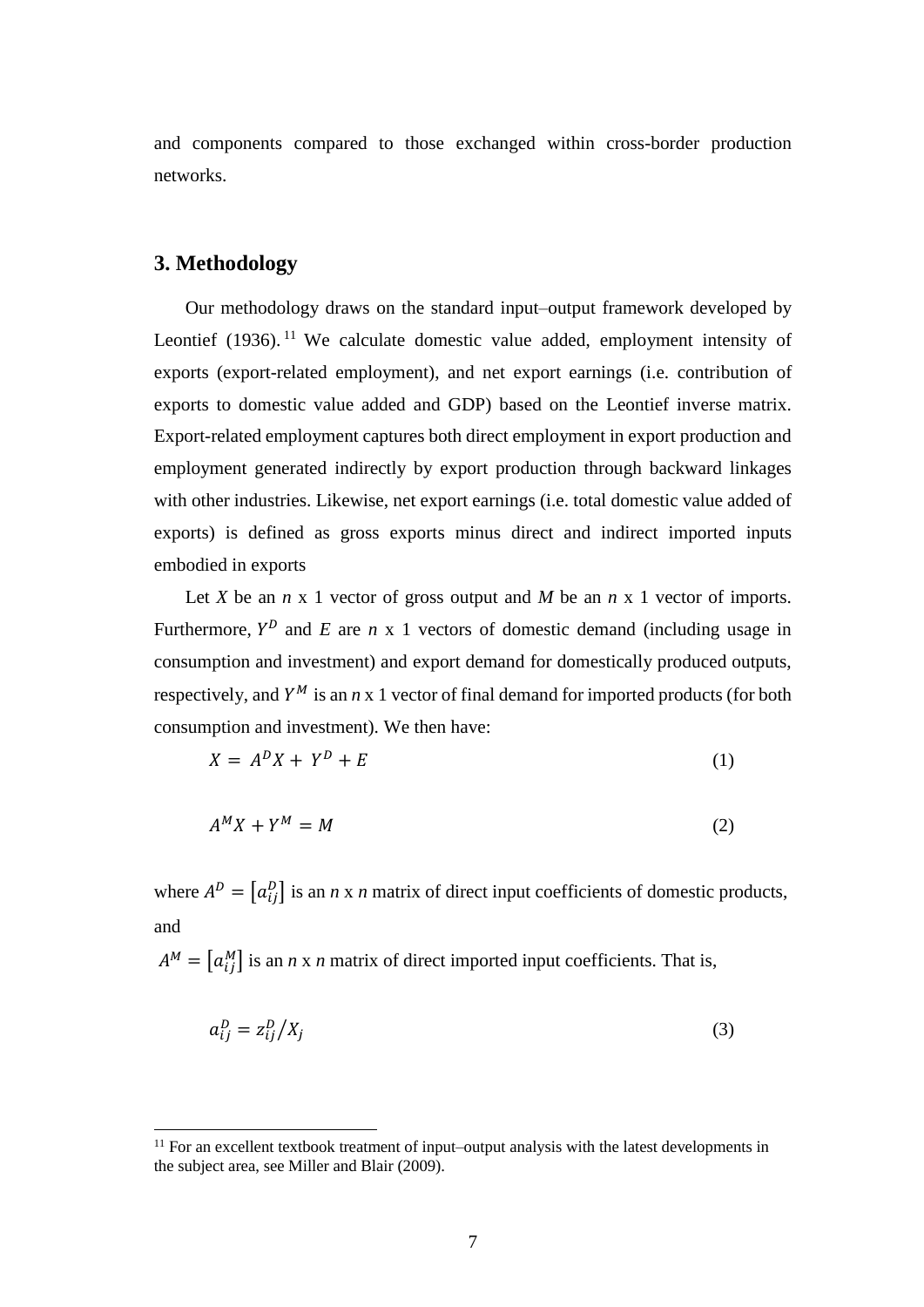$$
a_{ij}^M = z_{ij}^M / X_j \tag{4}
$$

where  $z_{ij}^D$  and  $z_{ij}^M$  are elements of *n* x *n* matrices  $Z^D$  and  $Z^M$  – the domestic transaction table and the imported intermediate inputs transaction table, respectively – the summation of which is the *n* x *n* total transaction matrix *Z*. Solving (1) for *X* gives

$$
X = (I - A^D)^{-1}(Y^D + E)
$$
 (5)

where the first term on the right-hand side is the Leontief domestic inverse matrix, with *I* being the identity matrix. The element of this matrix,  $\tilde{a}_{ij}^p$ , is the output required of the *i*th sector to sustain one unit of the output of the *j*th sector.

To measure net export earnings, the import intensity of domestic production must first be subtracted from gross exports. Import intensity is calculated as

$$
M = R(I - AD)-1
$$
 (6)

where  $M$  is the import inverse matrix, and  $R$  is the diagonal matrix of imported input coefficients (i.e. the share of imported inputs in the total output of the given sectors). An element of *M*, *mij*, represents both direct and indirect imports required to produce one unit of product *j* domestically. Thus, the increase of the imported inputs in sector *j* when the final demand of sector *j* increases by one unit is given by

$$
M_{tj} = \sum_{i=1}^{n} m_{ij} \text{ for } j = 1, 2, ..., n \tag{7}
$$

The total imports embodied in sector *j*'s total exports (denoted by *ej*) ('foreign content of exports' [National Research Council, 2006]) is

$$
m_{tj}^e = e_j M_{tj} \tag{8}
$$

Accordingly, we can derive the 'domestic content of export' or 'net export earnings' of sector *j* as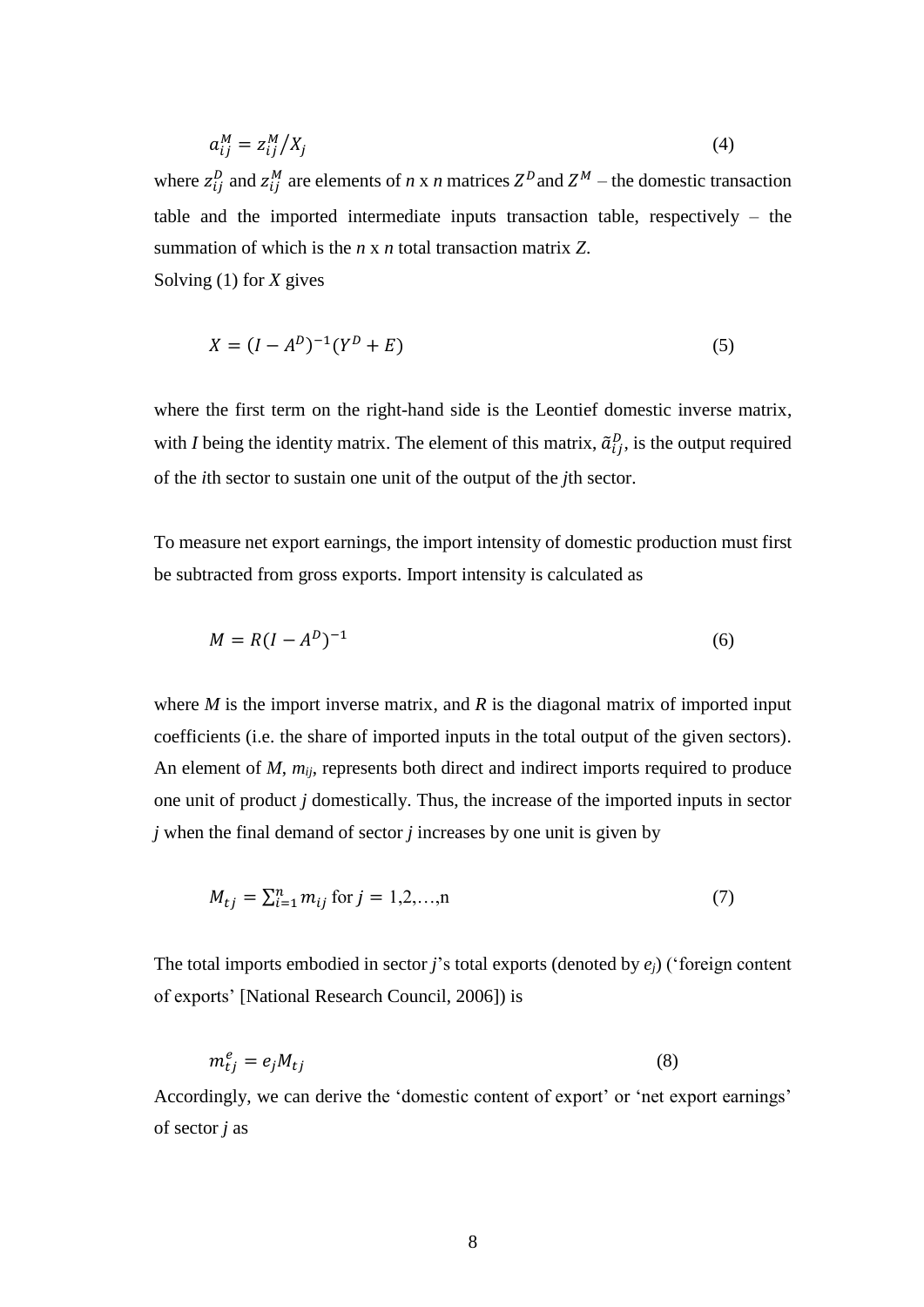$$
e_j^n = e_j \big( 1 - M_{tj} \big) = e_j - m_{tj}^e \tag{9}
$$

Finally, the SVEX (or, more precisely, per unit domestic content of exports) is given by the ratio of net exports and gross exports, as

$$
SVEX_j = e_j^n / e_j \tag{10}
$$

Export-related employment is measured by a similar approach. That is,

$$
L = G(I - AD)-1
$$
\n
$$
(11)
$$

where *L* is the employment inverse matrix and *G* is the diagonal matrix of labour input coefficients. An element of *L*, *lij*, represents both direct and indirect employment required to produce one unit of product *j* domestically. Thus, the increase of employment in sector *j* when the final demand of that sector increases by one unit is given by

$$
L_{tj} = \sum_{i=1}^{n} l_{ij} \text{ for } j = 1, 2, ..., n
$$
 (12)

Finally,  $l_{ij}^e$  is export-related employment (MPEX) in sector *j*:

$$
MPEX = l_{tj}^e = e_j L_{tj} \tag{13}
$$

The dataset for the empirical analysis is constructed by bringing together the input–output tables of Indonesia for 1995, 2000, 2005, and 2010 and employment data from the annual labour force survey for the same years from the Indonesian Office of Statistics (BPS). Indonesia is one of the few developing countries that has produced 'complementary import type' input–output tables<sup>12</sup> every 5 years for more than 3

<sup>&</sup>lt;sup>12</sup> Input–output tables take two forms: the 'complementary import' type and the 'competitive import' type. The former comprises two intra-industry matrices, one for domestic inputs and another for imported inputs. That is, the import content of each inter-industry transaction is identified separately and allocated to a separate import matrix. In the latter, imported inputs and domestically procured inputs are lumped together in a single intra-industry transaction table.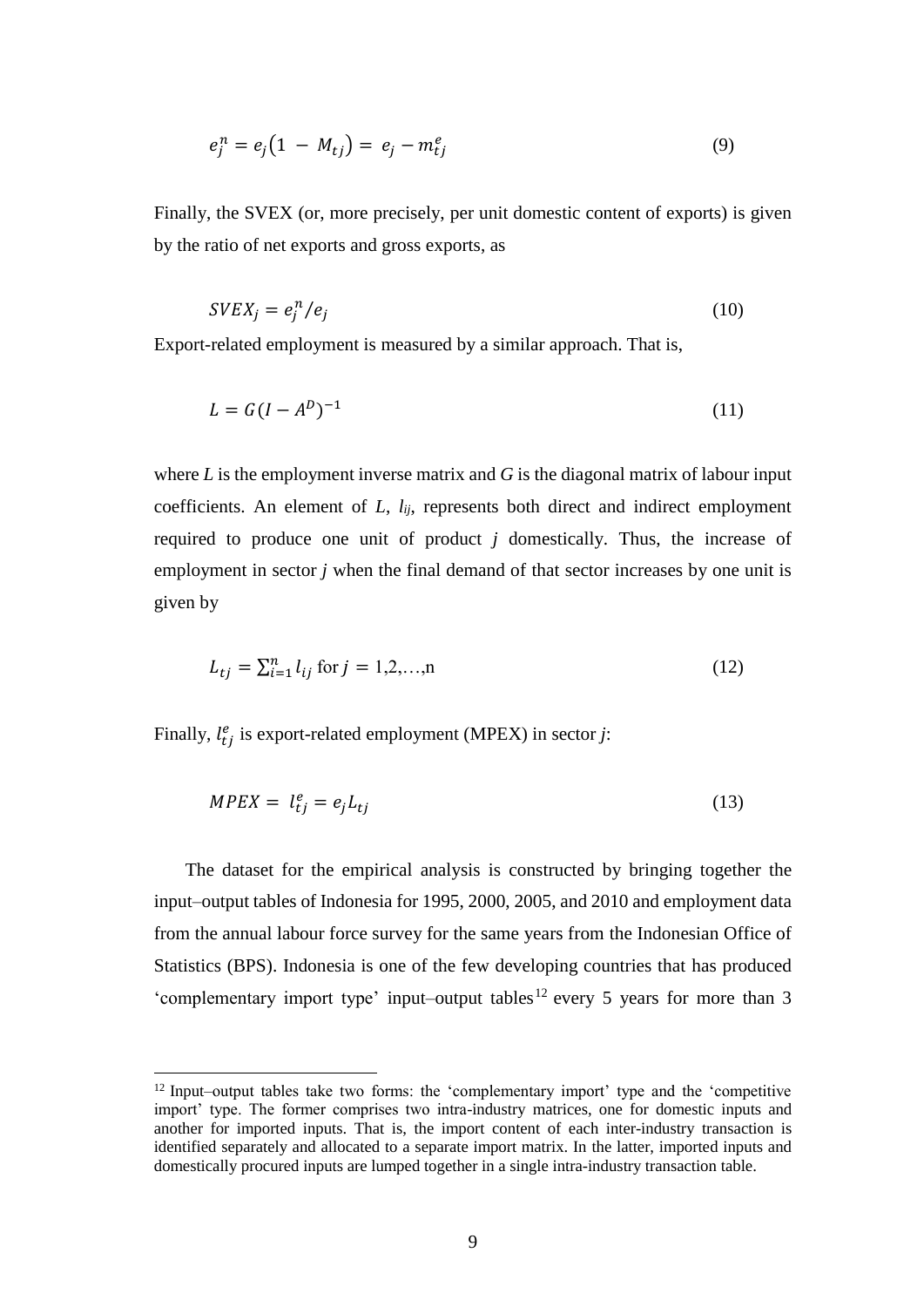decades. <sup>13</sup> The number of sectors in each table varies from 172 to 185. We synchronised the tables to 163 sectors (including 83 manufacturing sectors<sup>14</sup>) to allow for sector-by-sector intertemporal comparison. Employment data from the labour force survey are classified by the same sectors in order to calculate export-related employments.

It is worth noting that input–output tables for most countries (including the United States, China, India, and Viet Nam) are of the competitive import type. For these countries, the calculation of import intensity and net export earning requires separating the intra-industry metric into domestic and imported input matrices by employing the stringent 'import similarity assumption' – within the product categories of the input– output table, the mixes of imports and domestically made goods are the same.<sup>15</sup> The use of this assumption can lead to significant biases in the estimated domestic contents of exports if the exports are heavily concentrated in some manufacturing sectors that depend heavily on imported inputs (such as electronics, electrical goods, and automobiles) (Patunru and Athukorala, 2019). The presence of duty drawback schemes and other government initiatives that facilitate duty-free access for the intermediate inputs used in export production could compound such biases. Fortunately, our analysis does not suffer from this limitation because the Indonesian input–output tables, as noted, are of the complementary import type, with separate domestic and imported input matrices. Both tables are constructed using inputstructure data collected from the annual industry survey.

It is pertinent to mention that our estimation procedure may lead to an underestimation of import intensity of export, for two reasons. First, the import content of exports produced in each industry is identical to the average import intensity of the industry's total production (the assumption on which Equation [3] is based). This assumption is not entirely consistent with reality. The usual pattern is that, even when

<sup>&</sup>lt;sup>13</sup> The 2015 input–output table is presently under construction.

<sup>&</sup>lt;sup>14</sup> According to the commodity classification of the Indonesian Office of Statistics, 'animal and vegetable oil (input–output sector [I-O] 55), petroleum processing (I-O 99), and smoked and crumb rubber (I-O 100) are treated as 'manufacturing'. We excluded these three sectors from our manufacturing classification because standard (unprocessed or semi-processed) primary products account for over 90% of production of these sectors.

<sup>&</sup>lt;sup>15</sup> For instance, if 30% of the gross output of agriculture is used in the food processing industry, then 30% of agricultural imports are also used in food processing. Similarly, if 40% of the gross output of the mineral sector goes to the iron and steel industry, so does 40% of the mineral imports.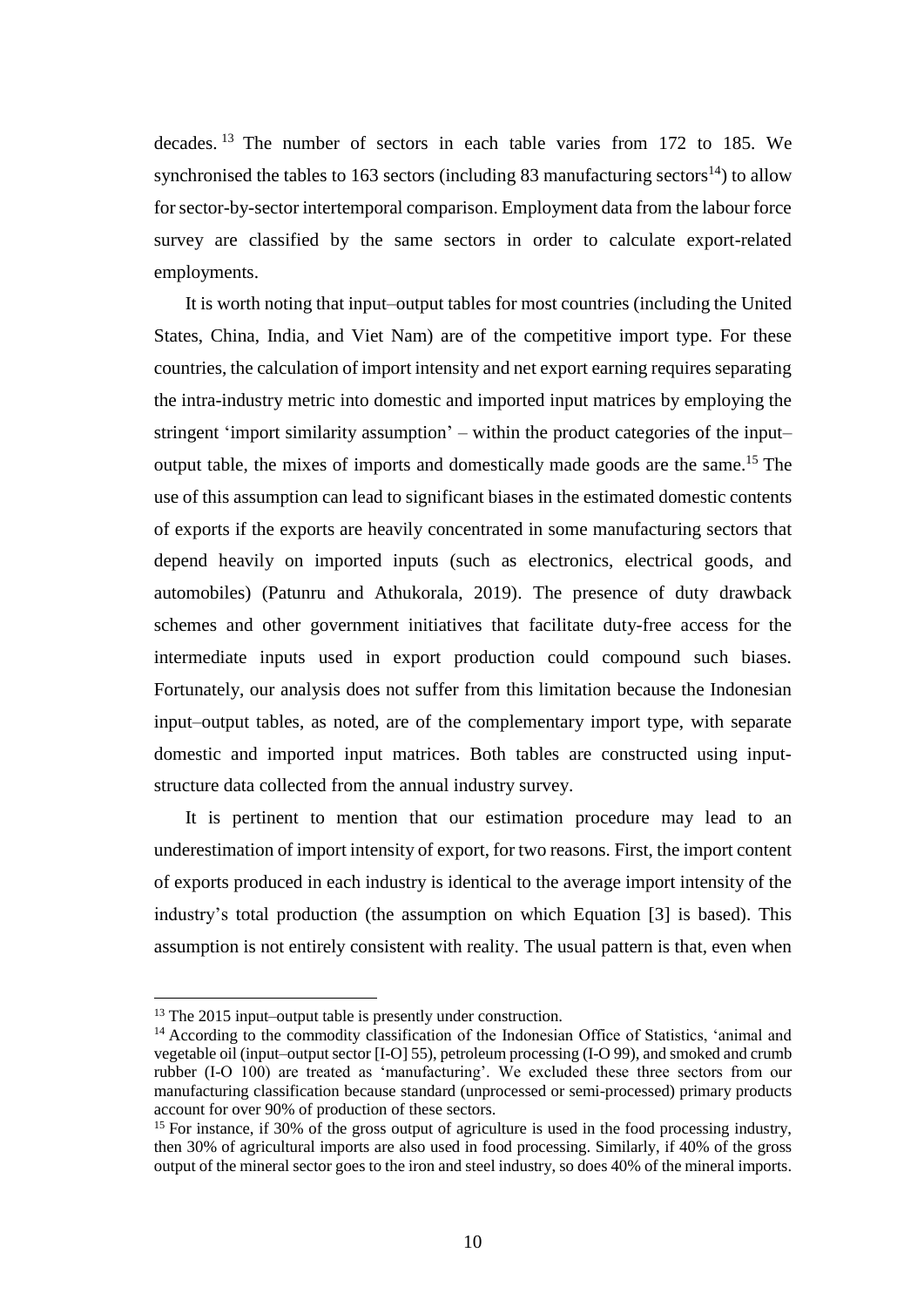industries are finely classified, the import content in an industry's production for export is higher than in its production for the home market. Second, since the estimates are based on the inter-industry transaction table, they incorporate only the direct import requirements of export production. These estimates do not capture the import intensity of domestic investment (i.e. capital formation) in export-producing industries.

#### **4. Results**

We computed the domestic contents of exports (net export earnings), exportrelated employment, and backward and forward linkages using the Indonesian input– output tables for 1995, 2000, 2005, and 2010. The estimates for the 83 manufacturing industries and the supporting statistical tables are given in the Appendix. Tables 1 and 2 provide the summary indicators derived from these tables.

The export-weighted average of value added share of manufacturing has remained within the narrow margin of 0.77%–0.82% without showing any clear trend (Table 1). As we hypothesised, both the total net export earnings (the net addition to GDP) and export-related employment exhibit quite distinct patterns. Net export earnings in 2010 stood at Rp611 trillion, compared to Rp281 trillion in 1995. Total export-related employment increased from 5,493 to 8,029 over the same period. Both total net exports and export-related employment were slightly higher in 2000 compared to both 2005 and 2010. This seems to reflect the slowing down of manufacturing exports in the first decade of the new millennium, presumably due to the 'Dutch disease' effect of the resource boom and some policy backsliding that eroded incentives for export-oriented production (Patunru and Rahardja, 2015).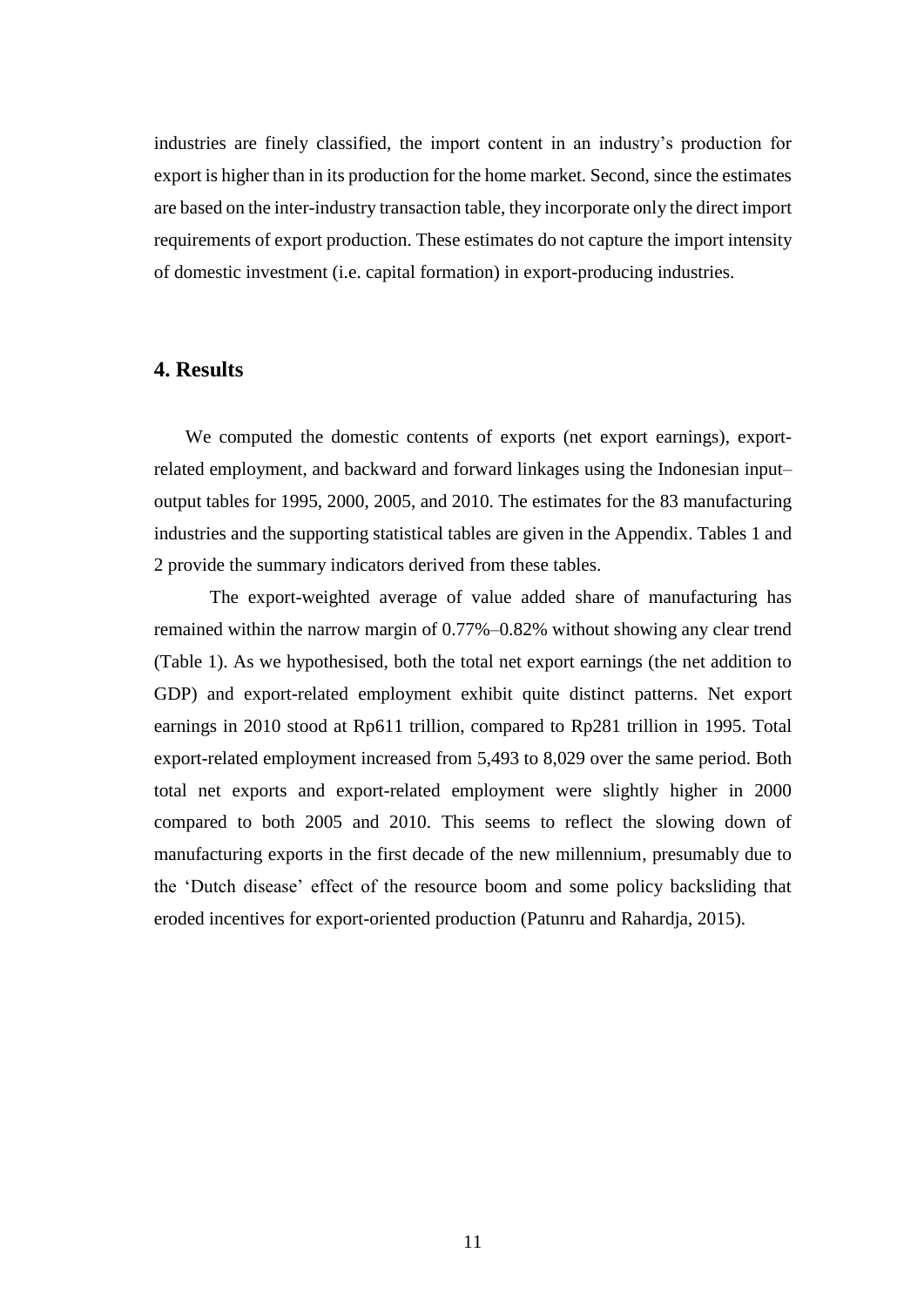|                                                            | 1995  | 2000  | 2005  | 2010  |
|------------------------------------------------------------|-------|-------|-------|-------|
|                                                            |       |       |       |       |
| Domestic value added share $(\%)^a$                        | 0.82  | 0.77  | 0.77  | 0.79  |
| Total net export earnings (\$ million, at 2010)<br>prices) | 23,65 | 52,81 | 47,65 | 49,24 |
| Total export-related employment                            |       | 11,34 |       |       |
|                                                            | 5,152 |       | 8,739 | 7,383 |

**Table 1: Domestic Value Added, Net Exports and Export-Induced Employment in Indonesian Manufacturing – Summary Data**

<sup>a</sup>Export-weighted average.

Source: Based on the Tables in the Appendix.

In Table 2, we summarise our estimates for the industries, which are closely associated with global production networks (GPNs), together with the overall industry averages (last row) for comparison. The classification system used for delineating GPN products and further distinguishing between 'producer driven' and 'buyerdriven' GPNs is discussed by Athukorala (2019). It is important to note that this classification as applied to the industries at the input–output classification level (the two-digit level of the International Standard Industry Classification) does not permit the precise delineation of the characteristics of GPN products. This is because the output of a 'GPN industry' identified at the two-digit level is a combination of production based on global production sharing (vertical specialisation) and traditional production for the domestic market (horizontal specialisation). Normally, the import content of vertical specialisation tends to be higher than in horizontal specialisation (Brumm et al., 2019; Koopman, Wang, and Wei, 2014).

Distinguishing between producer-driven and buyer-driven GPNs is important for assessing a country's gains from export expansion through production sharing, and for formulating related policies. Buyer-driven networks are common in diffused technology-based consumer goods industries such as clothing, footwear, travel goods, toys, and sporting goods. In these production networks, the 'lead firms' are international buyers (large retailers such as Walmart, Marks & Spencer, and H&M) or brand manufacturers (such as Victoria's Secret, Gap, Zara, and Nike). Global production sharing in these networks takes place predominantly through arm's length relationships, with global sourcing companies (value chain intermediaries, such as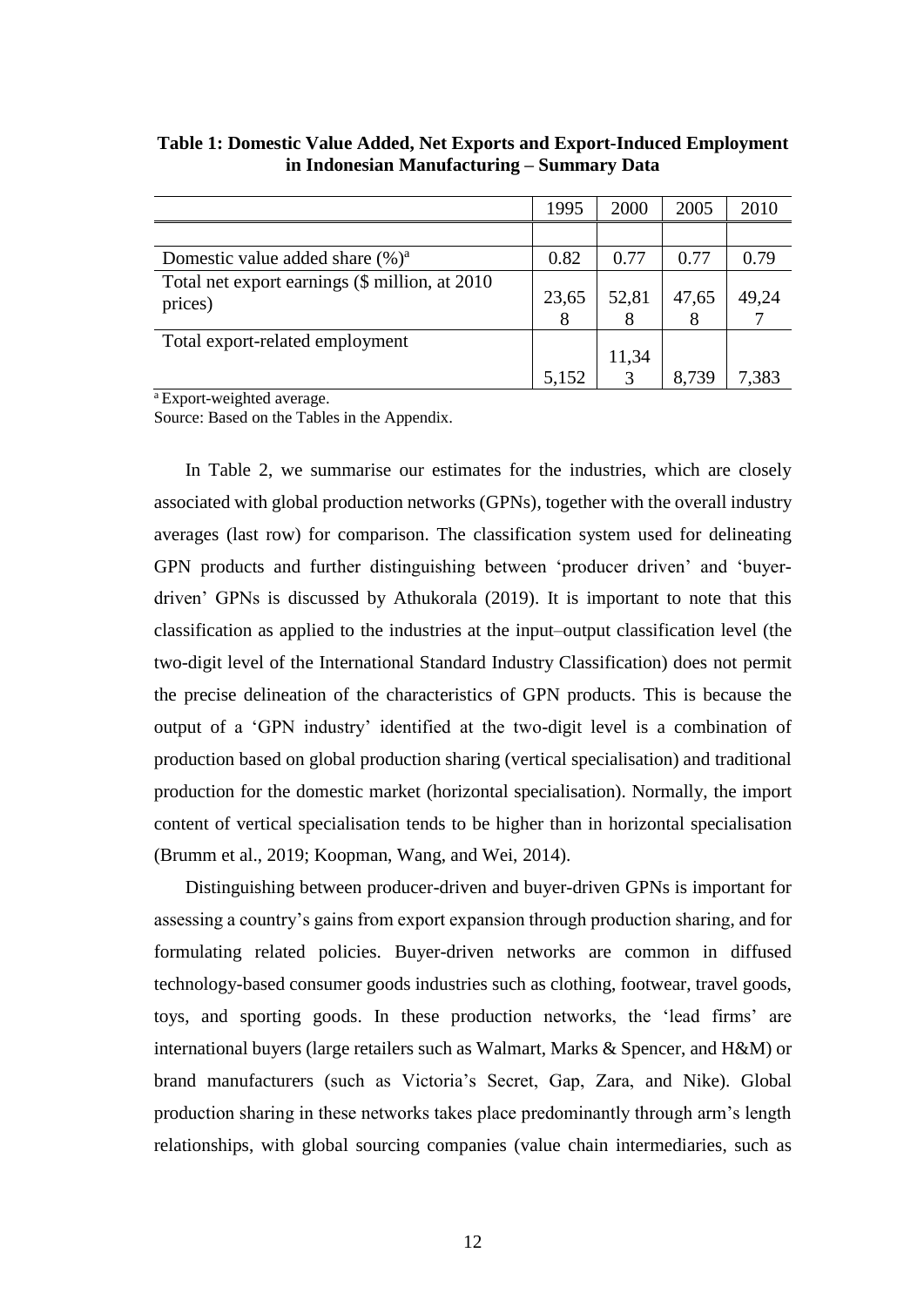Hong Kong-based Li & Fung and Mast Industries [Far East]) playing a key role in linking producers and lead firms. Thus, there is room for local firms to engage directly in exporting through links established with foreign buyers and to substitute local inputs for imported inputs, depending of course on the ability of local suppliers to meet the required quality standards.

In a producer-centred production network, the 'lead firm' is a multinational enterprise. Global production sharing takes place predominantly through the lead firms' global branch network. Producer-centred production networks are common in vertically integrated global industries such as electronics, electrical goods, automobiles, and scientific and medical devices. In these industries, production technology is normally specific to the lead firm and is closely protected to prevent imitations. Moreover, the production of final goods in these industries requires highly customised and specialised parts and components whose quality cannot be assured by a third party. Thus, opportunities for increasing domestic value added are limited compared to the specialisation within buyer-driven production networks.

The average (export-weighted) value added ratio of GPN industries (about 70%) is smaller than the overall industry average (about 80%). As expected amongst GPN products, value added is larger for industries in buyer-driven networks (78%) than for their producer-driven counterparts (64%). Within producer-driven GPN products, value added is notably lower than the overall industry average for all products other than automobiles and motorcycles. Notwithstanding low domestic value added, both net export earnings and export-related employment in GPN industries grew faster than total manufacturing between 1995 and 2010. During this period, net exports of GPN products increased at a compound annual rate of 7.6% compared to the industry average of 5.3%. The difference in terms of the rate of employment growth was even wider,  $6.1\%$  and  $2.6\%$ , respectively. Net exports of producer-driven GPN products have increased at a much faster rate (9.1%) than that of buyer-driven products (4.1%).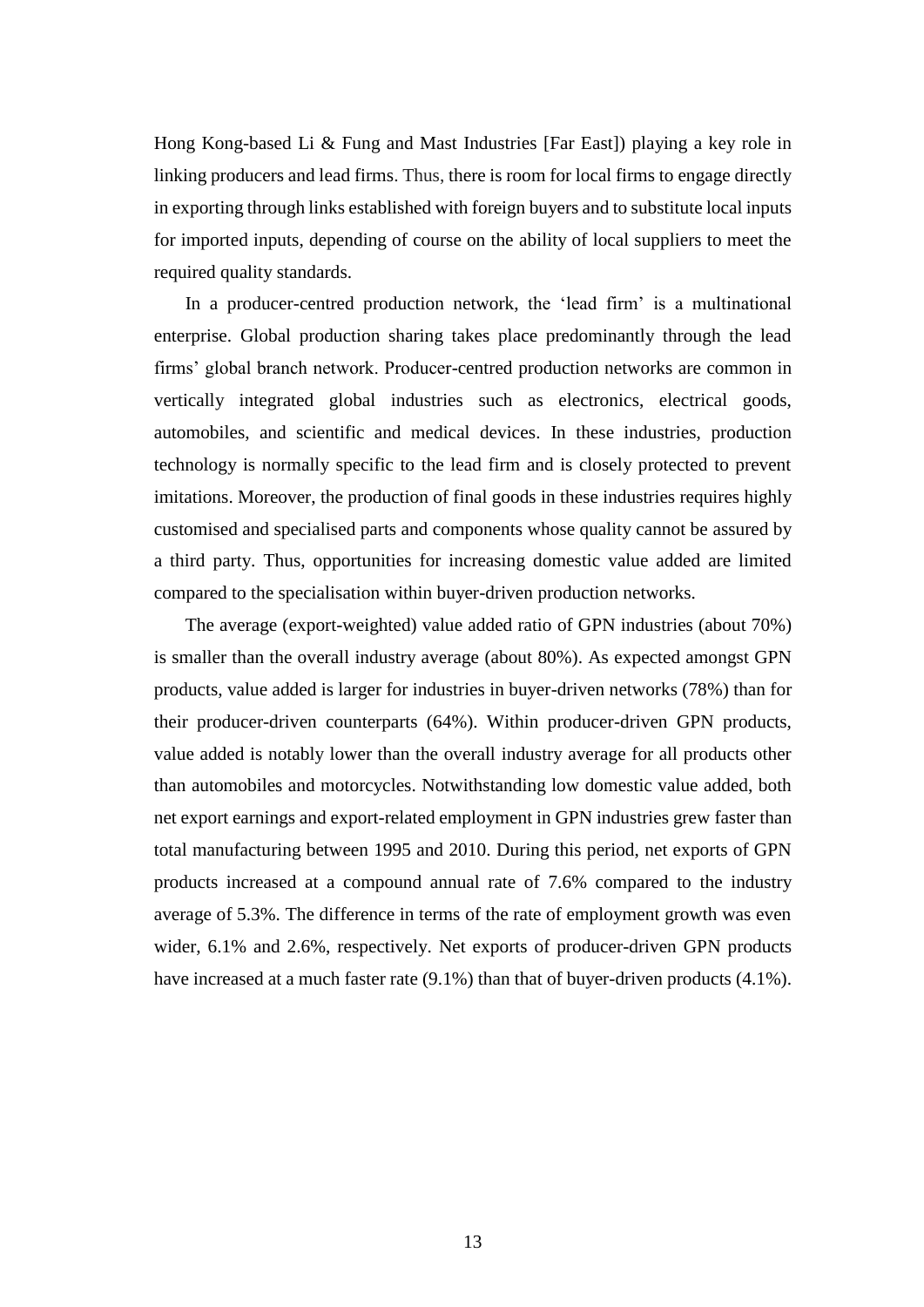| Table 2: Domestic Value Added, Net Exports and Export-Induced Employment in Global Production Network Products <sup>a</sup> — |
|-------------------------------------------------------------------------------------------------------------------------------|
| <b>Indonesian Manufacturing</b>                                                                                               |

| $I-O$<br>Code | Product/product group                          |      | Value added share<br>(% ) |         | Net exports at 2010 prices<br>$$$ million) |         | <b>Export-related employment</b><br>(000) |             | Annual compound growth rate (1995-2010)<br>(% ) |
|---------------|------------------------------------------------|------|---------------------------|---------|--------------------------------------------|---------|-------------------------------------------|-------------|-------------------------------------------------|
|               |                                                | 1995 | 2010                      | 1995    | 2010                                       | 1995    | 2010                                      | Net exports | Export-related employment                       |
|               | (a) Producer-driven GPN products               | 0.65 | 0.64                      | 2,908.4 | 10,745.1                                   | 941.3   | 2,241.8                                   | 9.1         | 6.0                                             |
| 114           | Prime-mover engines                            | 0.66 | 0.63                      | 3.8     | 38.1                                       | 0.3     | 1.8                                       | 16.6        | 11.6                                            |
| 115           | Machinery and parts                            | 0.42 | 0.62                      | 361.2   | 592.5                                      | 11.4    | 59.8                                      | 3.4         | 11.7                                            |
| 116           | Electric generators and electric motors        | 0.75 | 0.57                      | 50.0    | 174.2                                      | 5.4     | 9.2                                       | 8.7         | 3.6                                             |
| 117           | Electrical machinery and parts                 | 0.74 | 0.68                      | 96.3    | 875.7                                      | 14.4    | 38.3                                      | 15.9        | 6.8                                             |
| 118           | Communication equipment and parts              | 0.67 | 0.56                      | 1,274.7 | 3,817.2                                    | 85.9    | 321.2                                     | 7.6         | 9.2                                             |
| 119           | Electronic household appliances                | 0.77 | 0.70                      | 42.2    | 651.0                                      | 5.5     | 57.7                                      | 20.0        | 16.9                                            |
| 120           | Other electrical appliances                    | 0.67 | 0.49                      | 131.7   | 777.1                                      | 20.4    | 36.9                                      | 12.6        | 4.0                                             |
| 121           | <b>Batteries</b>                               | 0.75 | 0.61                      | 180.6   | 392.7                                      | 13.2    | 27.1                                      | 5.3         | 4.9                                             |
| 122           | Ships and ship repair services                 | 0.77 | 0.64                      | 246.1   | 538.0                                      | 40.6    | 73.1<br>5.4                               | 4.0         |                                                 |
| 124           | Motor vehicles, except motorcycles             | 0.75 | 0.85                      | 101.4   | 1,753.6                                    | 3.3     | 95.9                                      | 20.9        | 25.2                                            |
| 125           | Motorcycles                                    | 0.73 | 0.89                      | 74.3    | 208.6                                      | 2.3     | 10.0                                      | 7.1         | 10.4                                            |
| 126           | Other transport equipment                      | 0.67 | 0.66                      | 140.4   | 171.0                                      | 100.6   | 13.5                                      | 1.3         | $-12.5$                                         |
| 127           | Aircraft and aircraft repair services          | 0.43 | 0.64                      | 40.3    | 82.6                                       | 26.0    | 7.1                                       | 4.9         | $-8.3$                                          |
| 128           | Measuring, photographic, and optical equipment | 0.75 | 0.59                      | 165.3   | 672.7                                      | 24.8    | 40.2                                      | 9.8         | 3.3                                             |
|               | (b) Buyer-driven GPN products                  | 0.79 | 0.78                      | 3,943.9 | 7,238.1                                    | 587.2   | 1,450.1                                   | 4.1         | 6.2                                             |
| 76            | Apparel                                        | 0.77 | 0.78                      | 2,311.8 | 5,110.3                                    | 187.5   | 1,100.4                                   | 5.4         | 12.5                                            |
| 80            | Footwear                                       | 0.83 | 0.79                      | 1,595.6 | 1,878.8                                    | 366.6   | 328.7                                     | 1.1         | $-0.7$                                          |
| 131           | Toys and sporting goods                        | 0.79 | 0.86                      | 36.5    | 249.0                                      | 33.2    | 21.0                                      | 13.7        | $-3.0$                                          |
|               | (c) Total GPN products $(a + b)$               | 0.73 | 0.70                      | 6,852.3 | 17,983.2                                   | 1,528.5 | 3,691.9                                   | 7.6         | 6.1                                             |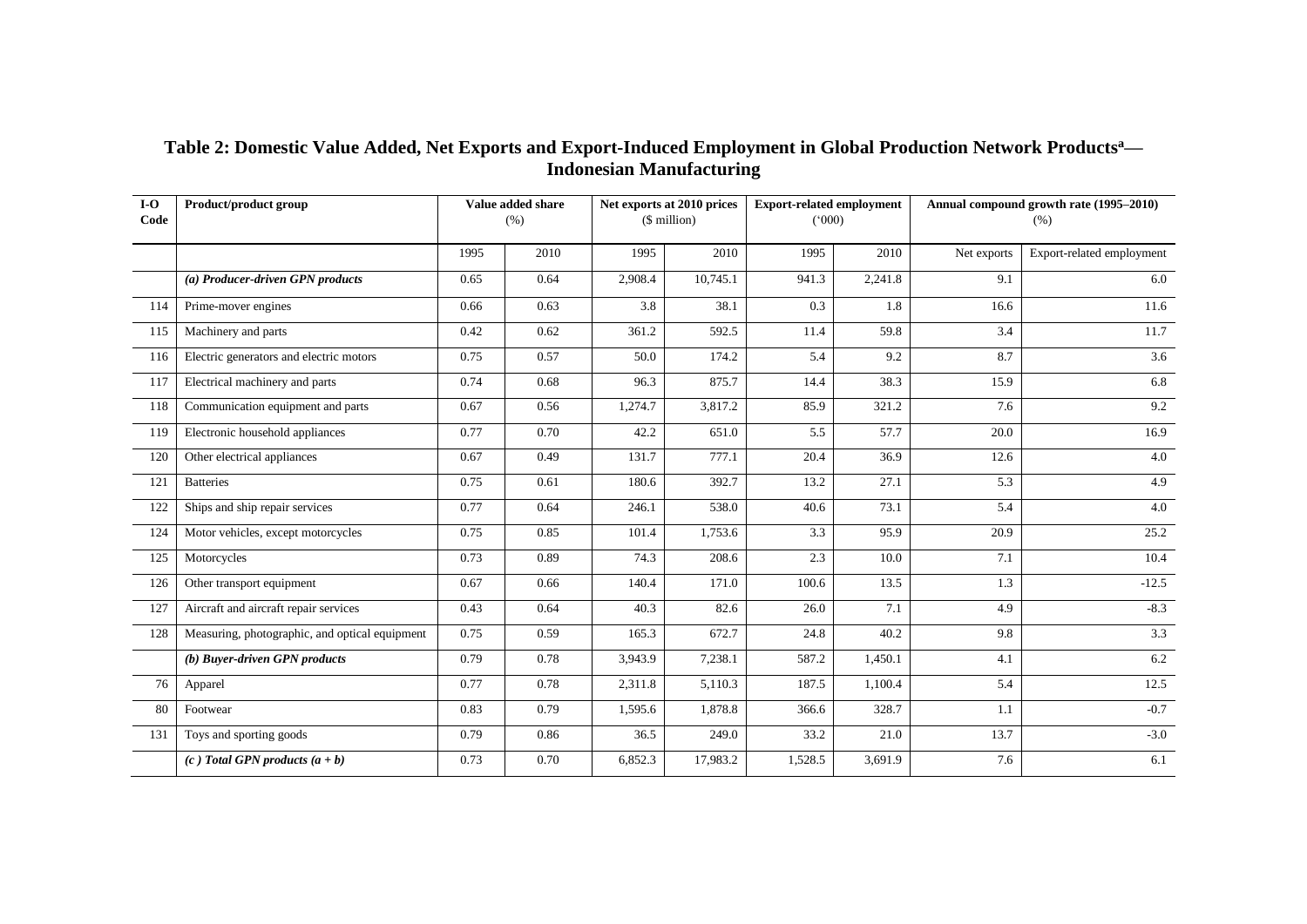| . .<br>Vlemorandum item            |      |      |          |          |        |      |   |                           |
|------------------------------------|------|------|----------|----------|--------|------|---|---------------------------|
| <b>Total manufacturing</b><br>- 67 | 0.80 | 0.81 | 30,949.5 | 67,191.6 | 5493.4 | 8029 | ິ | $\rightarrow \rightarrow$ |

I–O = input–output, GPN = global production network. a I-O industries in which global production sharing related exports are concentrated.

Source: Based on Tables in the Appendix.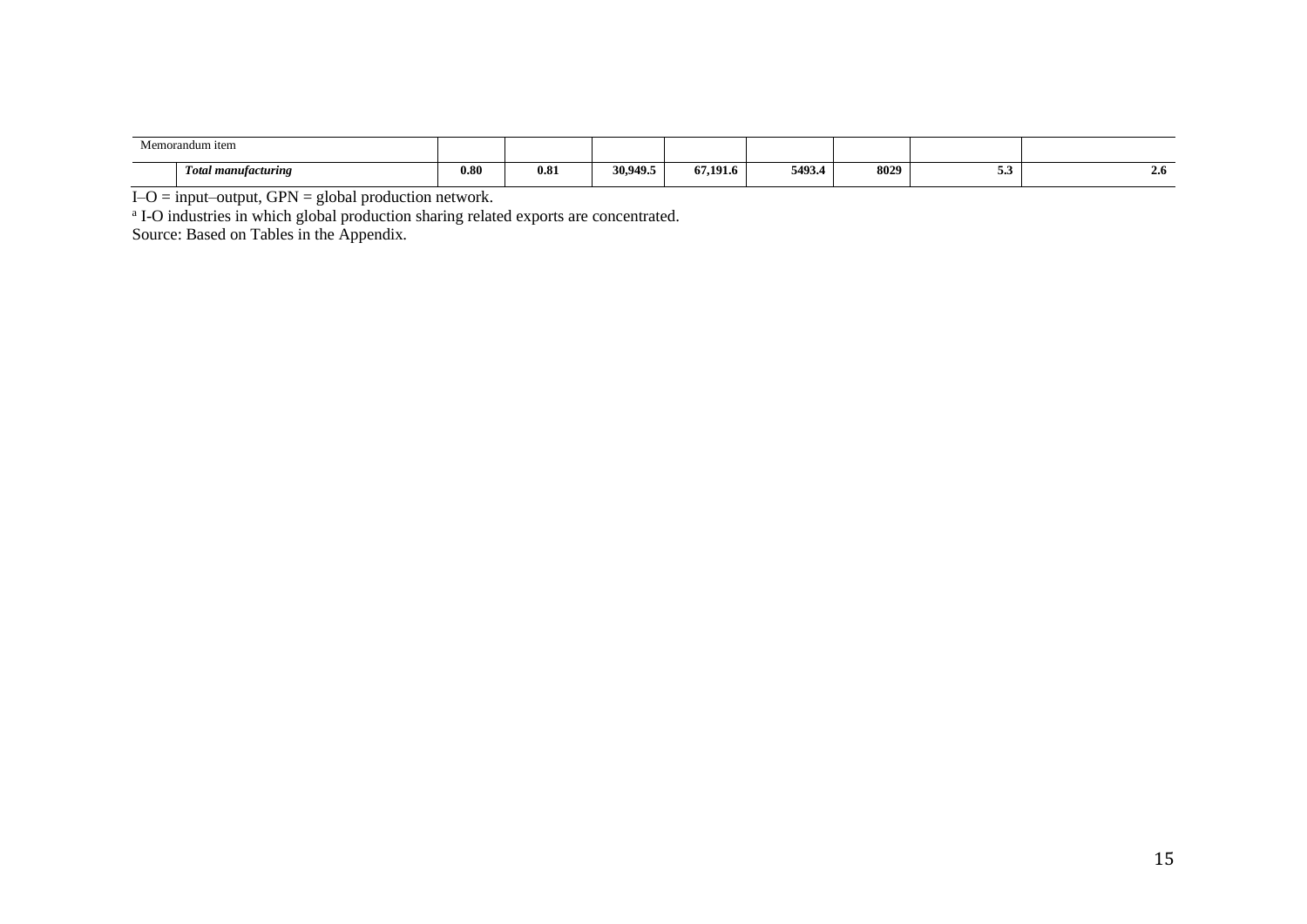Automobiles (motor vehicles and motorcycles) stand out amongst GPN products for their higher domestic value added compared to the other GPN products. What explains this difference? Unlike most other GPN products (in particular, electronics and electrical goods), automobiles are bulky and 'low-value-to-weight' goods, and, hence, transport costs are a key determinant of market price. There is also a need to design the product to suit the taste and budget of the consumer. Therefore, there is a natural tendency for assembly plants to be located in countries with large domestic markets.

Once automakers set up assembly plants in a given country, parts and component producers follow them, for two reasons. First, most auto parts are bulky and have low value-to-weight ratios, making it too costly to use air transport. This naturally creates a formidable constraint on timely delivery to meet the just-in-time production schedules of the final assembler. Second, there is an asymmetrical market power relationship between component makers and automakers within the global automobile industry; the products of many auto part manufacturers are used in the vehicles made by a handful of carmakers. This is different from electronics parts like integrated circuits and semiconductors that are used in many industries. Thus, there is incentive for part makers to set up factories next to the assemblers to secure their position in the market (Kohpaiboon and Jongwanich, 2013; Klier and Rubenstein, 2008).

Once a complete production base (involving both final assembly and component assembly and production) is established in a given large country, exporting to third countries becomes a viable option for automakers. Scale economies gained from domestic expansion make the export of both assembled vehicles and parts and components profitable as part of their global profit maximisation strategy. The adaptation of products to suit domestic demand conditions and lower transportation costs compared to exporting from the home base has also become an important driver of exporting to regional markets from the new production base. Given that parts and component production bases evolve around the final assemblers, these exports tend to be characterised by higher domestic value added compared to other GPN exports. However, part of the measured value added could be 'pseudo' domestic value added given the dominant role played by foreign companies in the domestic parts and component supply base.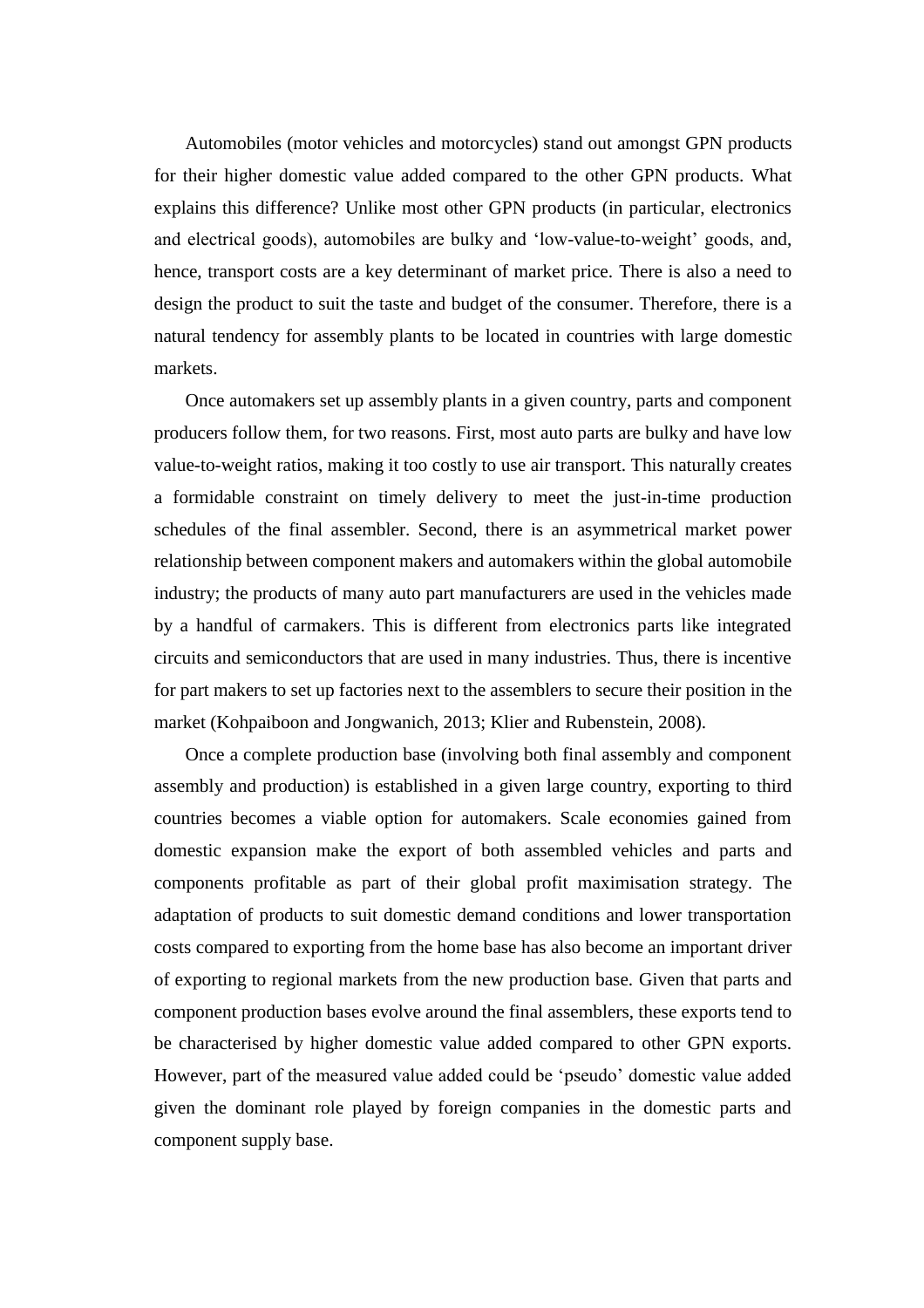To supplement this broad-brush comparison, we estimated the following regression using a panel dataset constructed by putting together the data for the 4 years covered by Indonesia's input–output tables (1995, 2000, 2005, and 2010).

$$
T^{VEX_{it}}_{MPEX_{it}} = \alpha + \beta_1 SVEX_{it} + \beta_2 PROD_{it} + \beta_3 DGPN_i + \beta_4 DGPN_i * SVEX_{it}
$$

$$
+ \beta_5 DGPN_i * PROD_{it} + \delta_i + \gamma_t + \varepsilon_{it}
$$

(14)

where i=1,2,...,N is the product category, t=1,2,...,T is the time unit in years, *TVEX* is the total domestic value added of export, *SVEX* is the share of value added of exports, *MPEX* is export-related employment, *PROD* is productivity, *DGPN* is a dummy variable that takes the value of 1 for GPN products and zero otherwise,  $\delta_i$  is the unobservable fixed characteristics of industries' product-specific effects, *γ<sup>t</sup>* is unobservable time-specific effects, and  $\varepsilon_{it}$  is the disturbance term.

The main variable of interest is *SVEX*, which, according to the proponents of using value added share as a policy criterion, is postulated to have a positive effect on both *TVEX* and *MPEX*. *PROD* is included to capture the efficiency of production. This variable is measured as real value added per worker or labour productivity. Labour productivity by construct captures both the technical efficiency of machinery and other capital equipment available for the worker to work with and his own efficiency in using this equipment in production.<sup>16</sup> Ideally, we should include these as two separate variables, but the lack of data at this level of industry disaggregation prevents us from doing so.

The intercept and slope dummies for *GPN* products are included to test whether the hypothesised relationships vary between these products and total manufacturing. All four variables **–** *TVEX*, *MPEX*, *SVEX*, and *PROD* **–** are measured at constant 2010 prices; and *TVEX*, *MPEX*, and *PROD* are used in natural logarithms so that the

<sup>16</sup> For this reason, value added per worker is also used as an alternative measure of capital intensity: 'capital deepening tends to increase the relative output of a sector with a greater capital share' (Acemoglu and Guerrieri, 2008).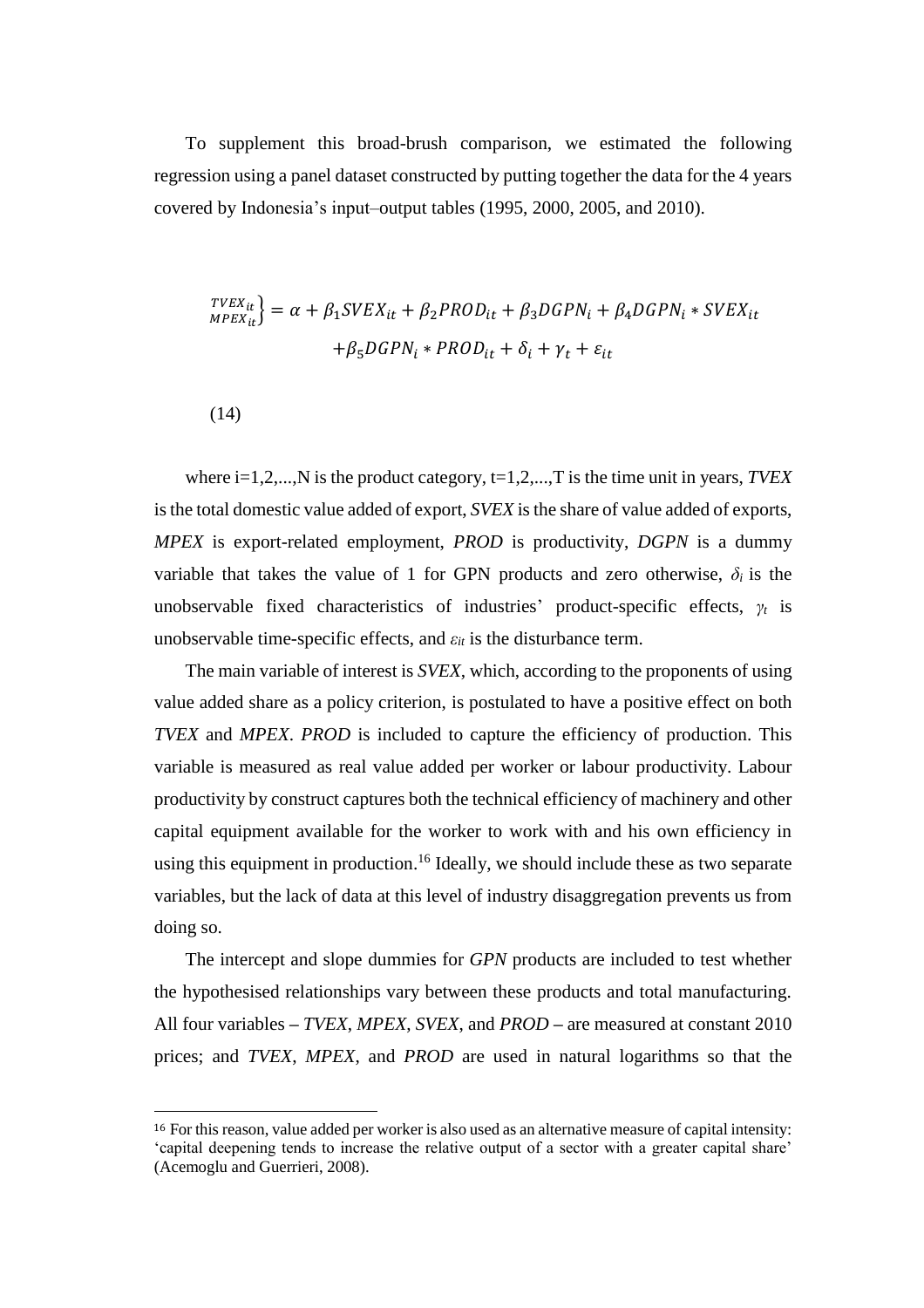coefficients of the latter two variables can be interpreted as elasticities. The expected sign of the coefficient of this variable is positive in the TVEX, and negative in the MPEX equation.

We estimated Equation (14) for the total value added and export-related employment using fixed effects and random effects estimators, and compared the results using the Wu-Hausmann test. This test decisively rejected the null hypothesis that unobserved explanatory variables (the unobserved effects) are not distributed independently of the explanatory variables, favouring the use of the *FE* estimator. The results are reported in Table 3, and summary statistics are given in Table 4 to facilitate the interpretation of the results

| <b>Explanatory variable</b>                                                        |                     | Total value added (TVEX) | <b>Export-related employment (MPEX)</b> |                      |  |  |  |
|------------------------------------------------------------------------------------|---------------------|--------------------------|-----------------------------------------|----------------------|--|--|--|
|                                                                                    | Model 1             | Model 2                  | Model 1                                 | Model 2              |  |  |  |
| Value added share (SVEX)                                                           | 0.85<br>(0.80)      | 1.09<br>(0.94)           | 0.08<br>(0.91)                          | 0.12<br>(1.08)       |  |  |  |
| Productivity ( <i>PROD</i> )                                                       | $0.15***$<br>(0.05) | $0.18***$<br>(0.08)      | $-0.14**$<br>(0.06)                     | $-0.12*$<br>(0.08)   |  |  |  |
| DGPN*SVEX                                                                          |                     | $-1.29$<br>(1.64)        |                                         | $-0.35$<br>(1.81)    |  |  |  |
| DGPN*PROD                                                                          |                     | $-0.10$<br>(0.08)        |                                         | $-0.06$<br>(0.11)    |  |  |  |
| D2000 <sup>b</sup>                                                                 | $1.07***$<br>(0.16) | $1.07***$<br>(0.16)      | $0.87***$<br>(0.18)                     | $0.87***$<br>(0.19)  |  |  |  |
| D2005 <sup>b</sup>                                                                 | $0.98***$<br>(0.16) | $0.98***$<br>(0.16)      | $0.70***$<br>(0.19)                     | $0.71***$<br>(0.19)  |  |  |  |
| $D2010^{\rm b}$                                                                    | $0.86***$<br>(0.22) | $0.86***$<br>(022)       | $0.48***$<br>(0.22)                     | $0.48***$<br>(0.22)  |  |  |  |
| Constant term                                                                      | 12.02***<br>(0.73)  | $11.96***$<br>(0.74)     | 10.14***<br>(0.84)                      | $10.13***$<br>(0.86) |  |  |  |
| Industry fixed effects                                                             | Yes                 | Yes                      | Yes                                     | Yes                  |  |  |  |
| Observations                                                                       | 324                 | 324                      | 324                                     | 324                  |  |  |  |
| Number of sector                                                                   | 82                  | 82                       | 82                                      | 82                   |  |  |  |
| Memorandom item: results<br>for global production<br>network products <sup>c</sup> |                     |                          |                                         |                      |  |  |  |
| <b>SVEX</b>                                                                        |                     | $-0.19$<br>(1.35)        |                                         | $-0.23$<br>(1.48)    |  |  |  |
| <b>PROD</b>                                                                        |                     | $0.08*$<br>(0.04)        |                                         | $-0.18**$<br>(0.08)  |  |  |  |

**Table 3: Value Added Share of Exports, and Total Value Added and Export-Induced Employment in Indonesian Manufacturing<sup>a</sup>**

<sup>a</sup> Heteroscedasticity-corrected (robust) standard errors in parentheses, with the statistical significance of the coefficients denoted as \*\*\* p<0.01, \*\* p<0.05, and \* p<0.1.

<sup>b</sup> Time (year) dummy with the year 1995 as the base dummy.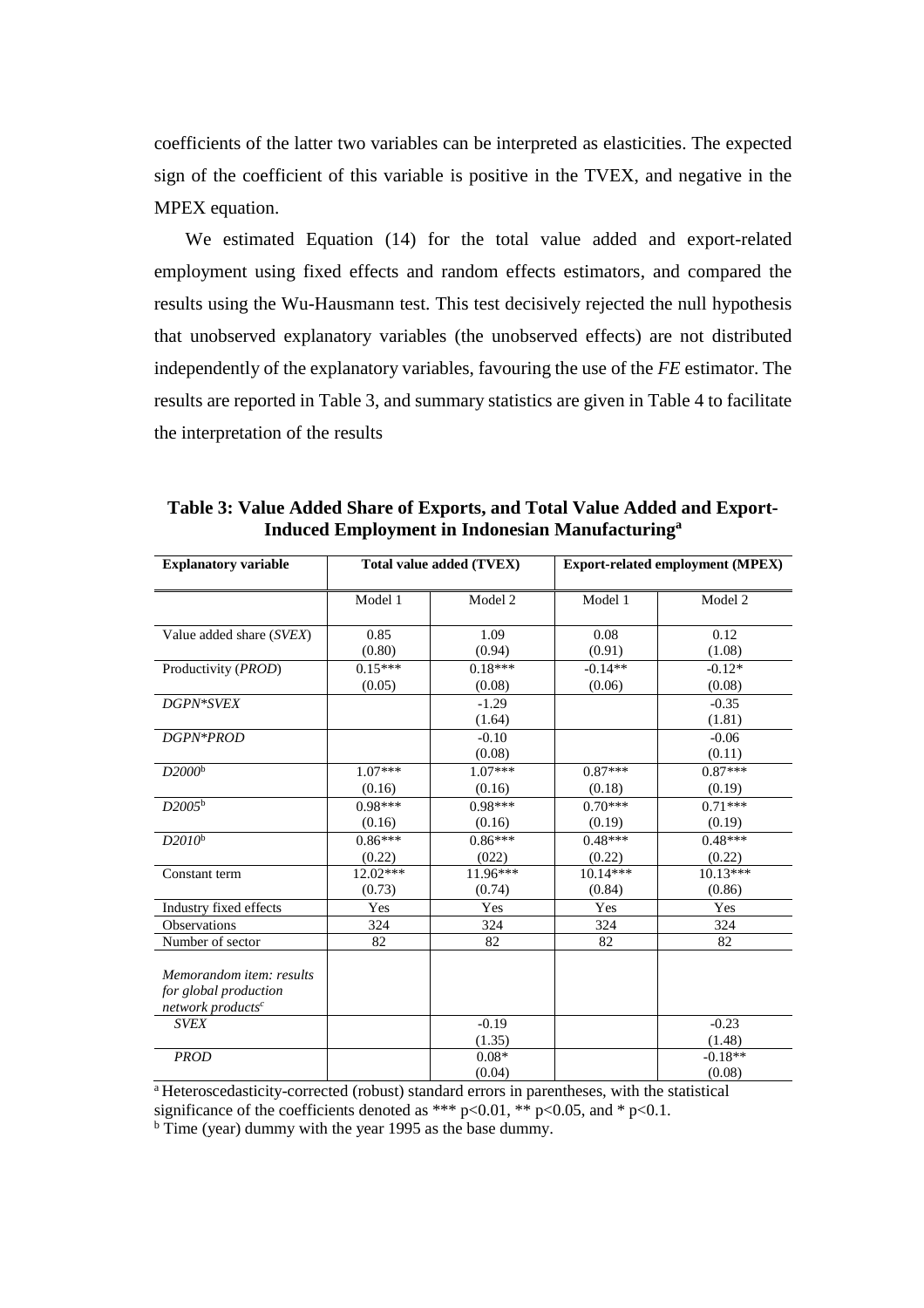$\epsilon$  Derived from the overall regression. The coefficients are the linear combinations of the base coefficient and the coefficient of the global production network interaction dummy. The standard errors are derived from the covariance of the two coefficients. Source: Authors' calculation.

|             |             |           |         |            | <b>Correlation</b> |             |             |             |  |
|-------------|-------------|-----------|---------|------------|--------------------|-------------|-------------|-------------|--|
|             | <b>Mean</b> | Std. Dev. | Min     | <b>Max</b> | <b>TVEX</b>        | <b>MPEX</b> | <b>SVEX</b> | <b>PROD</b> |  |
| <b>TVEX</b> | 13.40       | 2.85      | 2.64    | 19.02      | 1.00               |             |             |             |  |
| <b>MPEX</b> | 9.54        | 2.73      | $-2.53$ | 14.92      | 0.90               | 1.00        |             |             |  |
| <b>SVEX</b> | 0.84        | 0.13      | 0.39    | 0.99       | $-0.24$            | $-0.16$     | 1.00        |             |  |
| <b>PROD</b> | 4.27        | 1.83      | $-0.62$ | 12.86      | 0.27               | $-0.12$     | $-0.16$     | 1.00        |  |

**Table 4: Summary Statistics**

 $Max = maximum$ ,  $Min = minimum$ ,  $MPEX = export-related employment$ ,  $PROD = productivity$ , Std. Dev.  $=$  standard deviation, SVEX  $=$  share of domestic value added in exports, TVEX  $=$  total value added in exports.

Source: Authors' calculation.

In each of the two panels in Table 3, Model 1 is the base model (without the *GPN* dummies). In Model 2, the GPN dummy interaction variables cover all 17 GPN products identified in Table 2. We also estimated an alternative specification of Model 2 after excluding automobiles (input–output sector [I-O] 125) and motorcycles (I-O 126), but it is not reported here because there were no notable differences in coefficient estimates compared to Model 2. The fixed effects estimator automatically dropped the GPN intercept dummy. The results of *SVEX* and *PROD* for the GPN products derived from the overall regressions are reported as memorandum items in the table.

In both sets of equations, the coefficient of *SVEX* is not statistically significant, even at the 20% level. Thus, the results clearly do not reject the null hypothesis that there is no statistically significant association between the SVEX and both the total contribution of exports to GDP (total value added) and employment generation. The results are remarkably insensitive to the inclusion of dummy interaction variables for GPN products.

The signs of the coefficient of *SVEX* for GPN products is negative in both the TVEX and MPEX equations. This is consistent with what we observed in the simple comparison between total manufacturing and GPN products based on the data in Table 2. However, the coefficients have failed to achieve statistical significance, presumably because of the limitations involved in the identification of GPN products at this level of commodity disaggregation. The coefficient of *PROD* in both models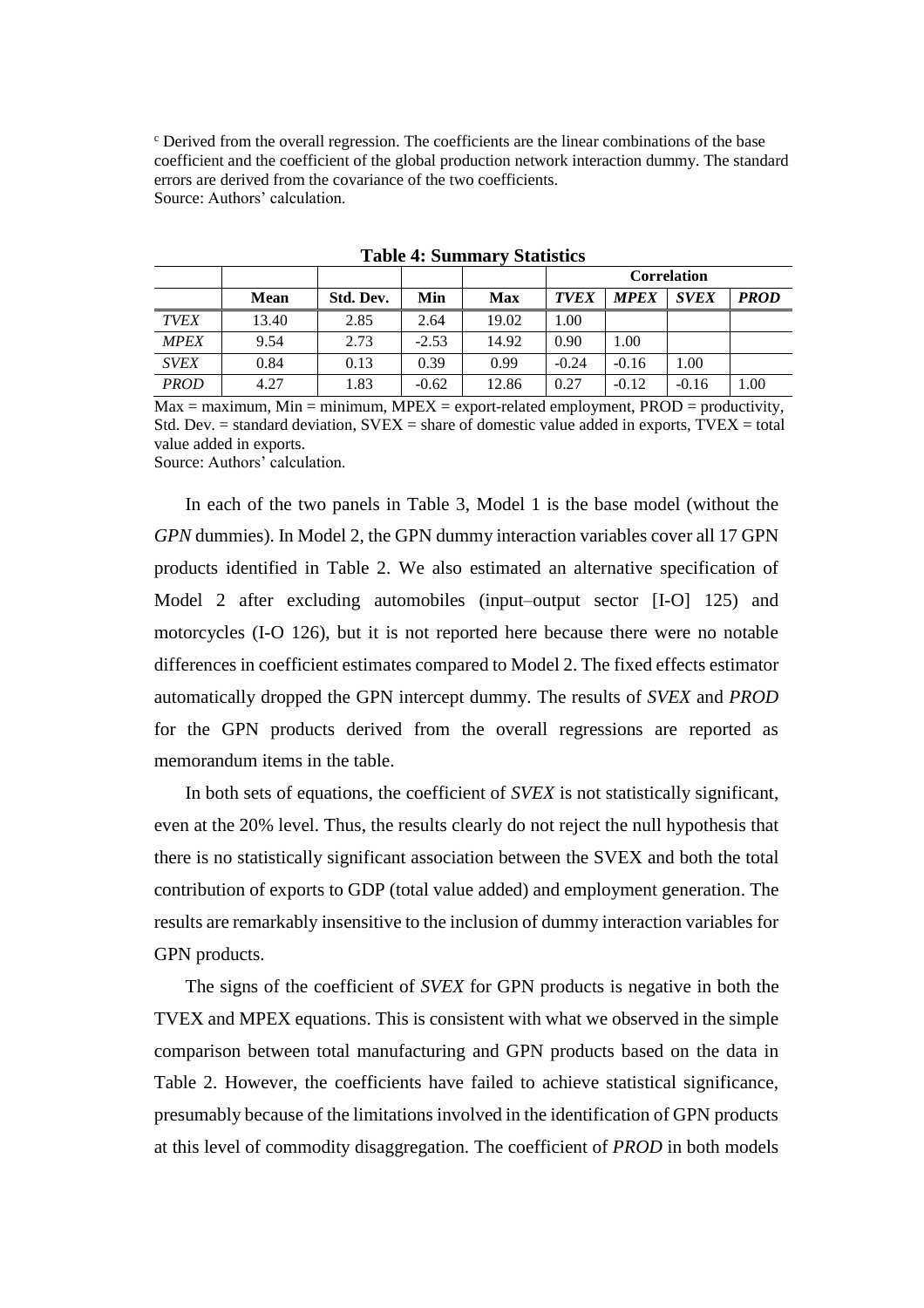of the TVEX equation indicate a strong positive association between productivity and total value added in exports (contribution of exports to GDP), as expected. However, there is no statistically significant difference between total manufacturing and GPN-related industries as regards this relationship. The coefficient of *PROD* in the two models of the MPEX equation is negative and statistically significant, suggesting a plausible trade-off between improvement in labour productivity and total employment. Interestingly, the magnitude of this trade-off seems greater for GPN products: the negative coefficient of *PROD* for GPN products is larger in magnitude (see the memorandum item), but this result must be taken with caution because, as noted, *PROD* is also a widely used proxy for capital intensity. From that point of view, the results permit the alternative interpretation that specialisation in global production sharing has greater employment potential than does engagement in traditional horizontal specialisation. Unfortunately, it is not possible to distinguish between these two interpretations due to a paucity of data.

#### **5. Concluding Remarks**

We have examined the implications of using the share of domestic value added (per unit value added) as a criterion in designing national policy for export-oriented industrialisation in this era of economic globalisation. The key hypothesis is that, given the increased cross-border spread of production processes within vertically integrated industries, policy emphasis on increasing the domestic value added ratio in exports, which harks back to the era of import-substitution industrialisation, runs counter to the national objectives of achieving economic growth and generating employment under economic globalisation. Production for competitive export markets requires the use of high-quality inputs procured at world market prices. Moreover, given the growing importance of global production sharing as the prime mover of manufacturing export expansion over the past few decades, per unit value added in exports naturally tends to *decline* everywhere, and national gains from export expansion are fundamentally dependent on volume expansion, not on the increase in domestic content in a given country. Finally, since intermediate goods production is typically more capital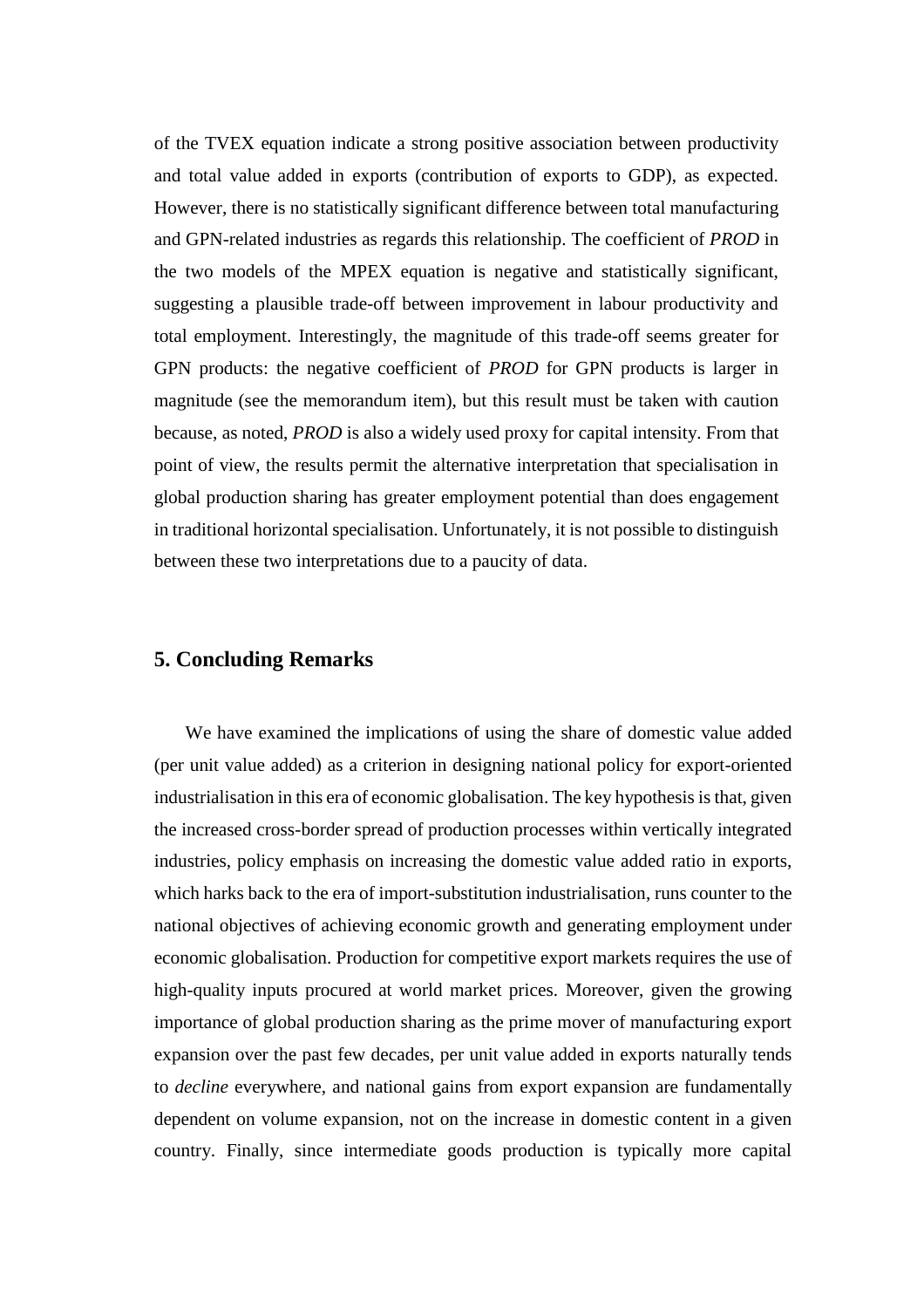intensive compared to the assembly of final goods, domestic value added is likely to correlate negatively, rather than positively, with the employment creation (and hence poverty reduction) potential of export-oriented industrialisation at the early stage of industrialisation in developing countries.

We have provided evidence in support of this hypothesis by applying the standard input–output methodology to data for the Indonesian economy. The findings clearly show that export expansion and the growth of export-related employment in the Indonesian economy during 1995–2010 occurred in a context where domestic value added, as usually measured by the domestic content of exports as a percentage of gross exports, remained virtually unchanged. The findings become even more striking when we recall that they are based on an estimation procedure that could perhaps lead to an underestimation of the import intensity of export production.

The policy inference of our findings is that, in this era of economic globalisation, policymakers should focus on the export potential of industries rather than on the share of domestic value added of exports in designing export development policy. Using the value added ratio as a criterion in industrial approval and attempting to engineer value added through other direct policy interventions could run counter to the objectives of growth and employment generation under the export-oriented development strategy. The gradual depletion of the domestic production base through global integration would improve the quality of intermediate goods produced in the country, resulting in an increase in domestic value added in exports. However, the rapid expansion of global production sharing naturally sets a limit on the substitution of locally produced parts and components for those exchanged within cross-border production networks. In this context, an increase in domestic value added of exports (net export earnings) and employment expansion depends crucially on export volume expansion and the ability of manufacturing firms to move towards high-value tasks and segments in the global manufacturing value chain.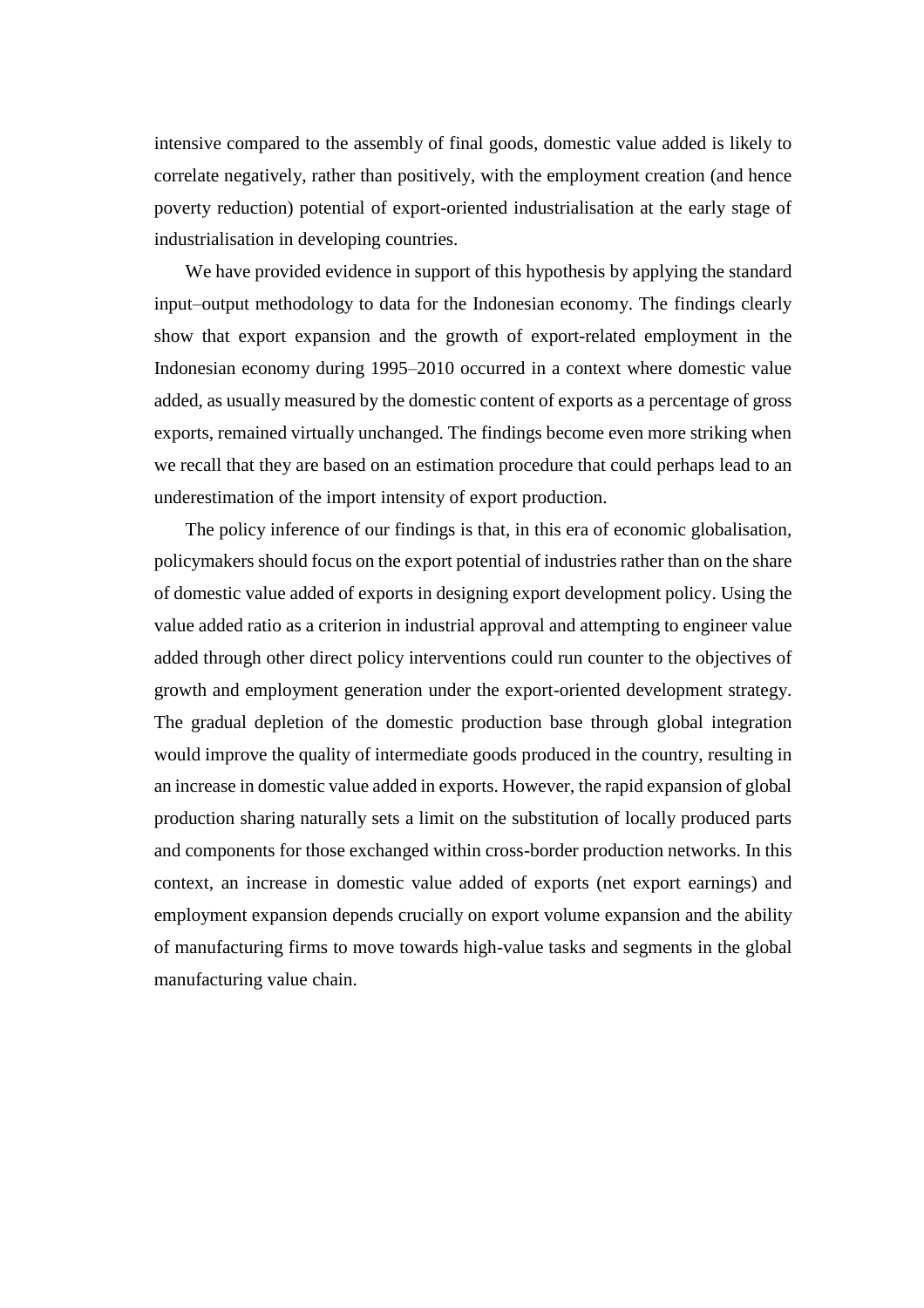#### **References**

- Acharya, S.N. and B.R. Hazari (1971), 'Linkages and Imports: A Comparative Study of India and Pakistan', *Journal of Development Studies*, 8(1), pp.107–15.
- Acemoglu, D. and V. Guerrieri (2008), 'Capital Deepening and Nonbalanced Economic Growth', *Journal of Political Economy* 116(3), pp.467–98.
- Athukorala, P. (2019), 'Joining Global Production Networks: Experience and Prospects of India', *Asian Development Policy Review*, 14(1) (forthcoming).
- Athukorala, P. and B.H. Santosa (1997), 'Gains from Indonesian Export Growth: Do Linkages Matter?', *Bulletin of Indonesian Economic Studies* 33(2), pp.73–95.
- Athukorala, P. and N. Yamashita (2009), 'Global Production Sharing and Sino–US Trade Relations', *China & World Economy*, 17(3), pp.39–56.
- Brumm, J., G. Georgiadis, J. Gräb, and F. Trottner (2019), 'Global Value Chain Participation and Current Account Imbalances', *Journal of International Money and Finance*. https://doi.org/10.1016/j.jimonfin.2019.01.018 (accessed 1 February 2019).
- Bergsten, C.F., B. Gill, N. Lardy, and D. Mitchell (2006), *China: The Balance Sheet. What the World Needs to Know Now about the Emerging Superpower*. New York, NY: Public Affairs.
- Bulmer-Thomas, V. (1978), 'Trade, Structure and Linkages in Costa Rica: An Input– Output Approach', *Journal of Development Economics*, 5(1), pp.73–86.
- Bulmer-Thomas, V. (1982), *Input–Output Analysis in Developing Countries: Sources, Methods and Applications*. Chichester, UK: John Wiley & Sons.
- Chow, S.C. and G.F. Papanek (1981), 'Laissez-Faire, Growth and Equity Hong Kong', *Economic Journal*, 91(263), pp.466–85.
- Dedrick, J., K.L. Kraemer, and G. Linden (2010), 'Who Profits from Innovation in Global Value Chains?: A Study of the iPod and Notebook PCs.', *Industrial and Corporate Change,* 19(1), pp.81–116.
- Findlay, R. (1984), 'Trade and Development: Theory and Asian Experience', *Asian Development Review*, 2(1), pp.23–42.
- Hausmann, R., B. Klinger, and R. Lawrence (2008), 'Examining Beneficiation', *Center for International Development (CID) Working Paper* No. 162, Cambridge, MA: Harvard University, Center for International Development.
- Hazari, B.R. (1970), 'Empirical Identification of Key Sectors in the Indian Economy', *The Review of Economics and Statistics*, 52(3), pp.301–05.
- Hirschman, A. (1958), *The Strategy of Economic Development*. Clinton, MA: Yale University Press.
- Hummels, D., J. Ishii, and K.-M. Yi (2001), 'The Nature and Growth of Vertical Specialization in World Trade', *Journal of International Economics*, 54(1), pp.75–96.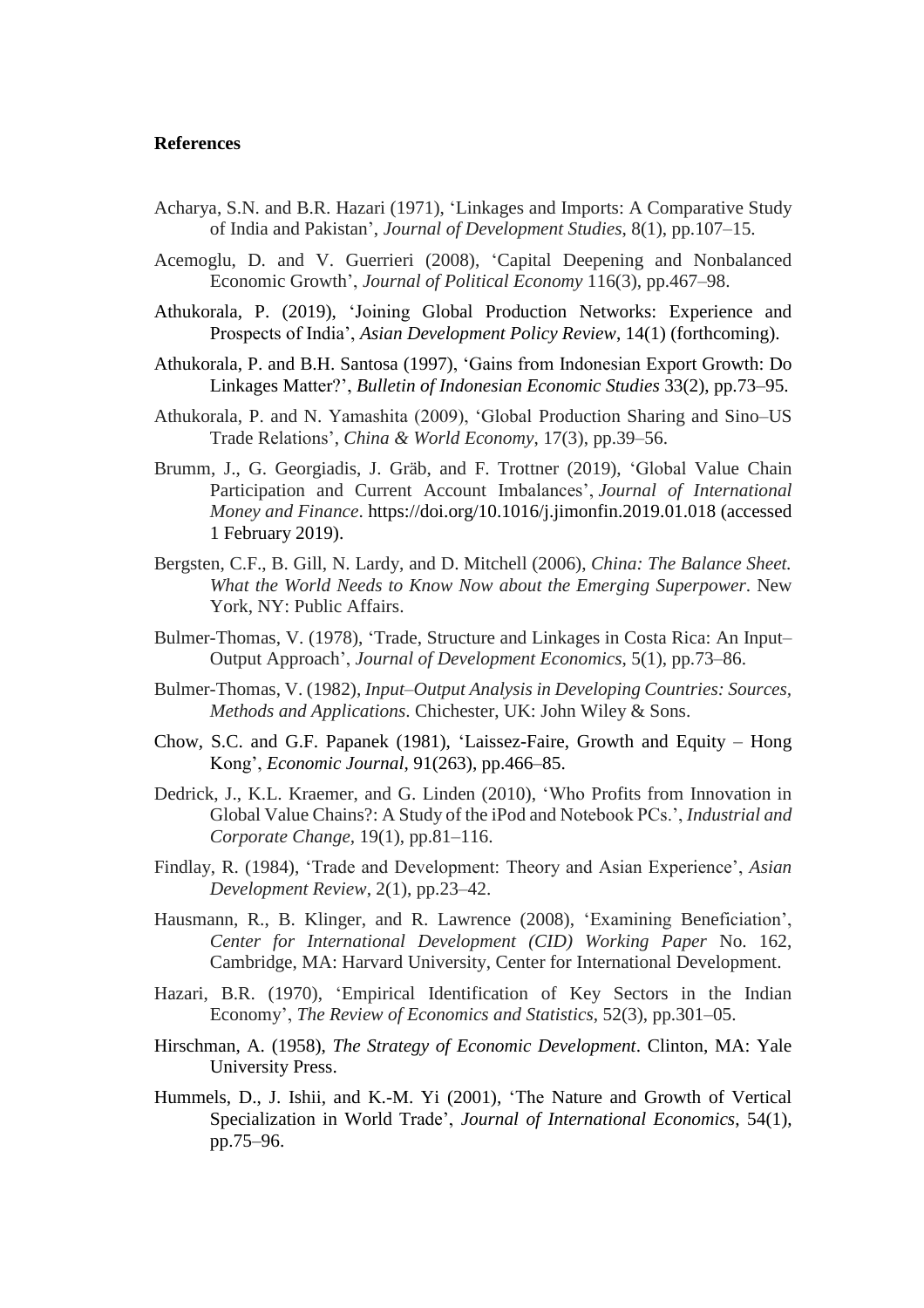- Johnson, R.C. (2014), 'Five Facts about Value-Added Exports and Implications for Macroeconomics and Trade Research', *Journal of Economic Perspectives*, 28(2), pp.119–42.
- Klier, T. and J. Rubenstein (2008), *Who Really Made Your Car? Restructuring and Geographic Change in the Auto Industry*. Kalamazoo, MI: W.E. Upjohn Institute for Employment.
- Kohpaiboon, A. and J. Jongwanich (2013), 'International Production Networks, Clusters and Industrial Upgrading: Evidence from Automotive and Hard Disk Drive Industries in Thailand', *Review of Policy Research*, 30(2), pp.211–39.
- *Kompas Daily* (2014), 'Presiden Minta Hilirisasi Dipercepat [President Wants Faster Downstreaming]', 28 November.
- Koopman, R., Z. Wang, and S.-J. Wei (2014), 'Tracing Value-Added and Double Counting in Gross Exports', *American Economic Review*, 104(2), pp.459–94.
- Lamy, P. (2011), 'Made in China Tells us Little about Global Trade', *Financial Times*, 25 January.
- Leontief, W.W. (1936), 'Quantitative Input and Output Relations in the Economic Systems of the United States', *The Review of Economics and Statistics*, 18(3): 105–25.
- Lim, D. (1976), 'On the Measurement of Capital-Intensity.' *Review of World Economics*, 112(4), pp.760–66.
- Little, I.M.D. (1999), 'The Experience and Causes of Rapid Labour-Intensive Development in Korea, Taiwan Province, Hong Kong, and Singapore, and Possibilities for Emulation', in I.M.D. Little (ed.) *Collection and Recollections: Economic Papers and Their Provenance*, Oxford, UK: Clarendon Press, pp.213–40.
- Miller, R.E. and P.D. Blair (2009), *Input–Output Analysis: Foundations and Extensions.* 2nd Edition. Cambridge: Cambridge University Press.
- National Research Council (2006), *Analyzing the US Content of Imports and the Foreign Content of Exports*. Washington, DC: National Academy Press.
- Patunru, A.A. and S. Rahardja (2015), *Trade Protectionism in Indonesia: Bad Times and Bad Policy*. Sydney: Lowy Institute.
- Patunru, A.A. and P. Athukorala (2019), ['Measuring Trade in Value Added: How](https://acde.crawford.anu.edu.au/publication/working-papers-trade-and-development/14036/measuring-trade-value-added-how-valid)  [Valid Is the Proportionality Assumption?'](https://acde.crawford.anu.edu.au/publication/working-papers-trade-and-development/14036/measuring-trade-value-added-how-valid) *Trade and Development Working Papers* 2019/3. Canberra: Australian National University, Arndt-Corden Department of Economics. [https://acde.crawford.anu.edu.au/panel/7499/acde-working-papers-trade-and](https://acde.crawford.anu.edu.au/panel/7499/acde-working-papers-trade-and-development)[development](https://acde.crawford.anu.edu.au/panel/7499/acde-working-papers-trade-and-development) (accessed 15 March 2019).
- Ranis, G. (1973), 'Industrial Sector Labor Absorption', *Economic Development and Cultural Change*, 21(3), pp.387–408.
- Ranis, G. (1995), 'Another Look at the East Asian Miracle', *The World Bank Economic Review*, 9(3), pp.509–34.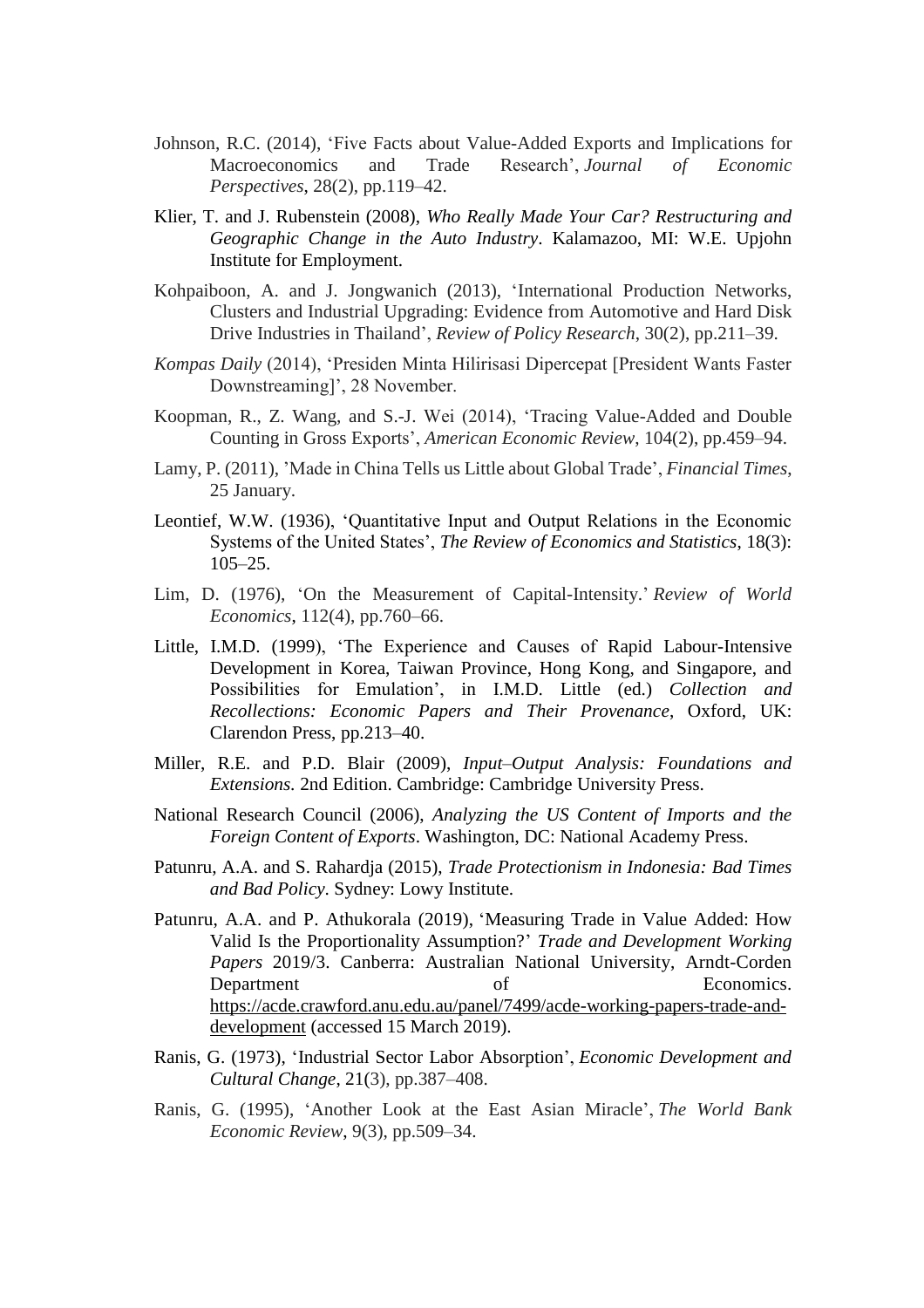- Riedel, J. (1975), 'Factor Proportions, Linkages and the Open Developing Economy', *The Review of Economics and Statistics*, 57(4), pp.487–94.
- Riedel, J. (1976), 'A Balanced-Growth Version of the Linkage Hypothesis: A Comment', *The Quarterly Journal of Economics,* 90(2), pp.319–22.
- Sharma, M.S. (2015), 'Make in India, as yet Unmade', Seminar 675. [http://www.india](http://www.india-seminar.com/2015/675/675_mihir_s_sharma.htm)[seminar.com/2015/675/675\\_mihir\\_s\\_sharma.htm](http://www.india-seminar.com/2015/675/675_mihir_s_sharma.htm) (accessed 17 June 2018).
- Timmer, M.P., A.A. Erumban, B. Los, R. Stehrer, and G.J. de Vries (2014), 'Slicing up Global Value Chains', *Journal of Economic Perspectives*, 28(2), pp.99– 118.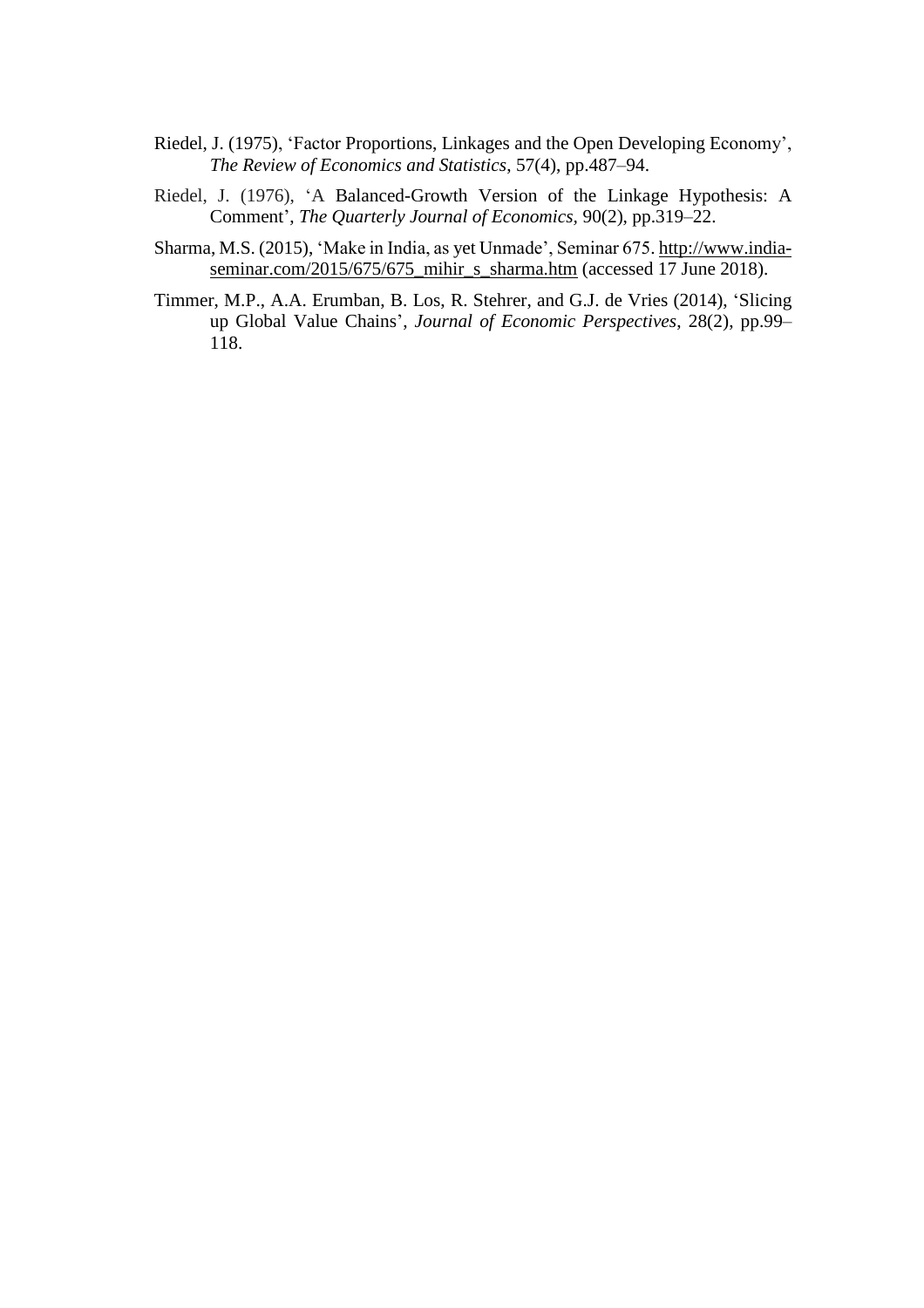# **Appendix**

## **Table A1: Per-Unit Domestic Value Added and Export-Related Employment**

| I-O code | <b>Sector</b>                             |      | <b>Domestic value added</b> |      |        |      | <b>Export-related employment</b> |      |      |
|----------|-------------------------------------------|------|-----------------------------|------|--------|------|----------------------------------|------|------|
|          |                                           | 1995 | 2000                        | 2005 | 2010   | 1995 | 2000                             | 2005 | 2010 |
| 48       | Meat, entrails of slaughtered animals     | 0.94 | 0.92                        | 0.97 | 0.96   | 0.71 | 0.05                             | 0.03 | 0.02 |
| 49       | Processed and preserved meat              | 0.94 | 0.92                        | 0.95 | 0.96   | 0.34 | 0.05                             | 0.02 | 0.02 |
| 50       | Dairy products                            | 0.87 | 0.79                        | 0.89 | 0.92   | 0.10 | 0.11                             | 0.08 | 0.02 |
| 51       | Canned and preserved fruit and vegetables | 0.95 | 0.93                        | 0.95 | 0.93   | 0.27 | 0.08                             | 0.06 | 0.02 |
| 52       | Salted and dried fish                     | 0.98 | 0.95                        | 0.96 | 0.98   | 0.05 | 0.05                             | 0.02 | 0.01 |
| 53       | Processed and preserved fish              | 0.95 | 0.92                        | 0.94 | 0.97   | 0.07 | 0.05                             | 0.02 | 0.02 |
| 54       | Copra                                     | 0.97 | 0.95                        | 0.96 | $---a$ | 0.17 | 0.08                             | 0.04 | 0.02 |
| 56       | Rice milling                              | 0.96 | 0.97                        | 0.96 | 0.97   | 0.44 | 0.19                             | 0.11 | 0.05 |
| 57       | Wheat flour                               | 0.53 | 0.59                        | 0.39 | 0.66   | 0.04 | 0.03                             | 0.01 | 0.00 |
| 58       | Other flour                               | 0.86 | 0.80                        | 0.95 | 0.96   | 0.57 | 0.07                             | 0.05 | 0.03 |
| 59       | Bakery products and similar products      | 0.88 | 0.78                        | 0.79 | 0.87   | 0.12 | 0.05                             | 0.03 | 0.02 |
| 60       | Noodles, macaroni, and similar products   | 0.82 | 0.80                        | 0.70 | 0.83   | 0.12 | 0.04                             | 0.02 | 0.01 |
| 61       | Sugar                                     | 0.95 | 0.94                        | 0.93 | 0.91   | 0.12 | 0.14                             | 0.09 | 0.04 |
| 62       | Chocolate and sugar confectionery         | 0.95 | 0.81                        | 0.91 | 0.94   | 0.06 | 0.05                             | 0.04 | 0.01 |
| 63       | Milled and peeled coffee                  | 0.96 | 0.95                        | 0.95 | 0.95   | 0.26 | 0.07                             | 0.03 | 0.04 |
| 64       | Processed tea                             | 0.98 | 0.93                        | 0.94 | 0.96   | 0.26 | 0.14                             | 0.09 | 0.03 |
| 65       | Soybean products                          | 0.97 | 0.73                        | 0.77 | $-2$   | 0.16 | 0.04                             | 0.03 | 0.03 |
| 66       | Other food                                | 0.91 | 0.86                        | 0.88 | 0.92   | 0.21 | 0.09                             | 0.06 | 0.03 |
| 67       | Animal feed                               | 0.86 | 0.87                        | 0.91 | 0.93   | 0.62 | 0.08                             | 0.05 | 0.03 |
| 68       | Alcoholic beverages                       | 0.93 | 0.80                        | 0.91 | 0.85   | 0.19 | 0.06                             | 0.05 | 0.02 |
| 69       | Non-alcoholic beverages                   | 0.92 | 0.80                        | 0.88 | 0.91   | 0.09 | 0.05                             | 0.04 | 0.01 |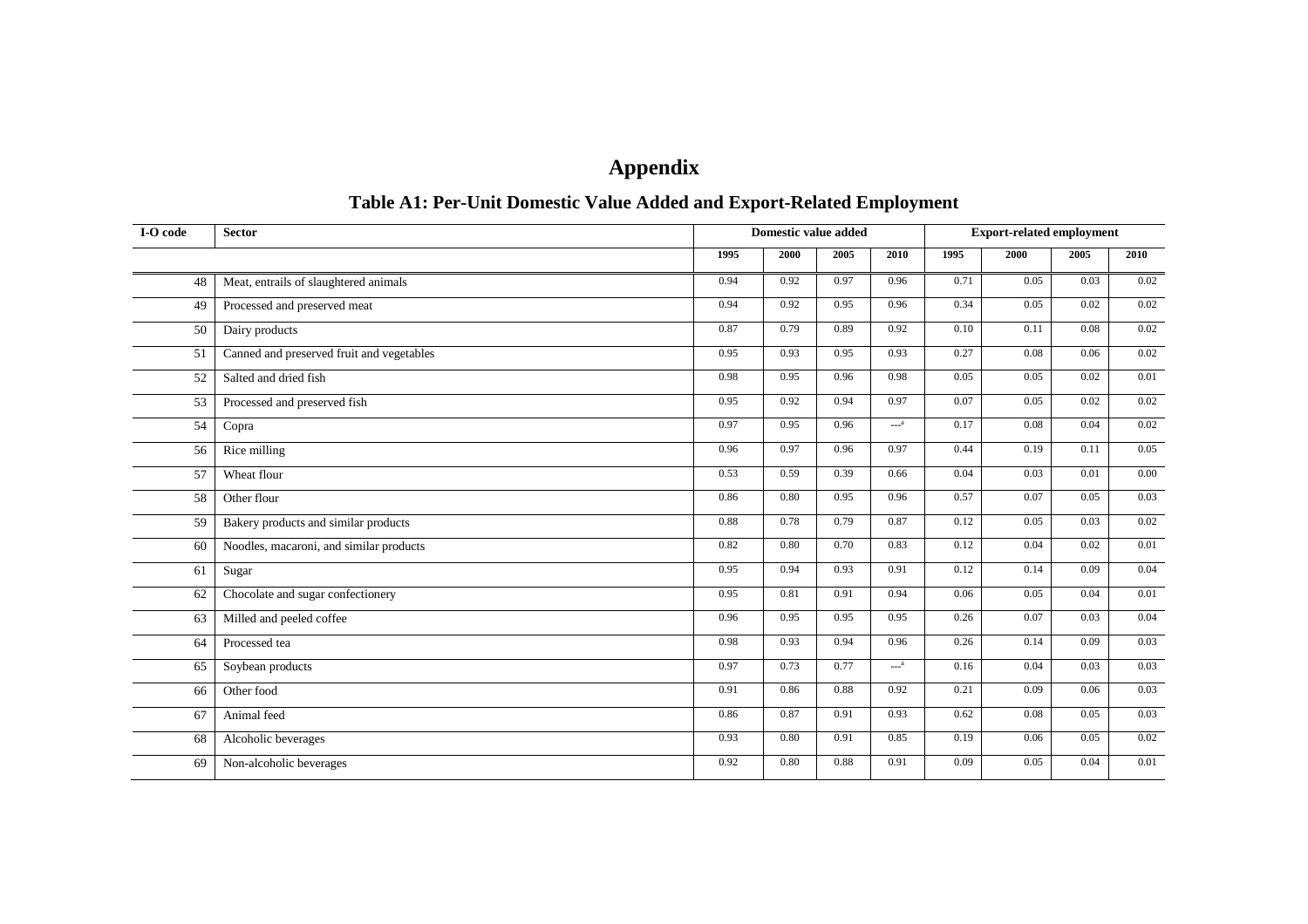| 70 | Tobacco products                                                                | 0.86   | 0.78   | 0.86 | 0.83 | 0.91 | 0.12 | 0.11 | 0.02     |
|----|---------------------------------------------------------------------------------|--------|--------|------|------|------|------|------|----------|
| 71 | Cigarettes                                                                      | 0.90   | 0.86   | 0.88 | 0.89 | 0.13 | 0.04 | 0.02 | 0.02     |
| 72 | Yarn and cleaned cotton thread                                                  | 0.69   | 0.71   | 0.59 | 0.76 | 0.04 | 0.03 | 0.02 | 0.01     |
| 73 | Textiles                                                                        | 0.71   | 0.68   | 0.69 | 0.59 | 0.02 | 0.03 | 0.02 | 0.02     |
| 74 | Processed textiles except apparel                                               | 0.78   | 0.48   | 0.76 | 0.80 | 0.40 | 0.03 | 0.02 | 0.03     |
| 75 | Knitted materials                                                               | 0.61   | 0.64   | 0.77 | 0.81 | 0.23 | 0.03 | 0.02 | 0.04     |
| 76 | Manufacture of ready-made garments                                              | 0.77   | 0.73   | 0.80 | 0.78 | 0.04 | 0.04 | 0.03 | 0.02     |
| 77 | Manufacture of carpet, rope, and other textiles                                 | 0.73   | 0.45   | 0.63 | 0.71 | 0.17 | 0.03 | 0.02 | 0.02     |
| 78 | Tanned and processed leather                                                    | 0.80   | 0.90   | 0.95 | 0.93 | 1.19 | 0.06 | 0.03 | 0.01     |
| 79 | Leather products                                                                | 0.85   | 0.78   | 0.89 | 0.94 | 0.30 | 0.05 | 0.03 | 0.04     |
| 80 | Footwear                                                                        | 0.83   | 0.87   | 0.88 | 0.79 | 0.11 | 0.05 | 0.03 | 0.02     |
| 81 | Sawmill and preserved wood                                                      | 0.95   | 0.89   | 0.88 | 0.94 | 0.07 | 0.07 | 0.04 | 0.02     |
| 82 | Manufacture of plywood and similar products                                     | 0.91   | 0.83   | 0.82 | 0.92 | 0.08 | 0.07 | 0.04 | 0.01     |
| 83 | Wooden building materials                                                       | 0.94   | 0.87   | 0.87 | 0.89 | 0.18 | 0.08 | 0.05 | 0.01     |
| 84 | Manufacture of furniture and other products, mainly of wood, bamboo, and rattan | 0.94   | 0.86   | 0.88 | 0.87 | 0.32 | 0.12 | 0.06 | 0.09     |
| 85 | Pulp                                                                            | 0.87   | 0.60   | 0.86 | 0.83 | 0.05 | 0.02 | 0.02 | 0.01     |
| 86 | Paper and cardboard                                                             | 0.71   | 0.58   | 0.73 | 0.77 | 0.02 | 0.02 | 0.01 | 0.00     |
| 87 | Paper and cardboard products                                                    | 0.83   | 0.70   | 0.78 | 0.76 | 0.04 | 0.02 | 0.01 | 0.01     |
| 88 | Printing and publishing                                                         | 0.84   | 0.75   | 0.71 | 0.73 | 0.05 | 0.02 | 0.01 | 0.04     |
| 89 | Basic chemicals, except fertiliser                                              | 0.64   | 0.73   | 0.63 | 0.59 | 0.02 | 0.01 | 0.00 | 0.00     |
| 90 | Fertiliser                                                                      | 0.52   | 0.90   | 0.89 | 0.79 | 0.01 | 0.01 | 0.00 | 0.00     |
| 91 | Pesticides                                                                      | 0.75   | 0.53   | 0.56 | 0.79 | 0.06 | 0.07 | 0.02 | 0.01     |
| 92 | Synthetic resin, plastic, and fibre                                             | 0.61   | 0.75   | 0.70 | 0.69 | 0.02 | 0.01 | 0.00 | $0.00\,$ |
| 93 | Paints, varnishes, and lacquers                                                 | 0.75   | 0.60   | 0.61 | 0.83 | 0.03 | 0.02 | 0.01 | 0.01     |
| 94 | Drugs and medicine                                                              | 0.72   | 0.70   | 0.67 | 0.81 | 0.04 | 0.02 | 0.01 | 0.01     |
| 95 | Traditional herbal medicine                                                     | $---a$ | $---a$ | 0.86 | 0.92 | 0.18 | 0.04 | 0.02 | 0.02     |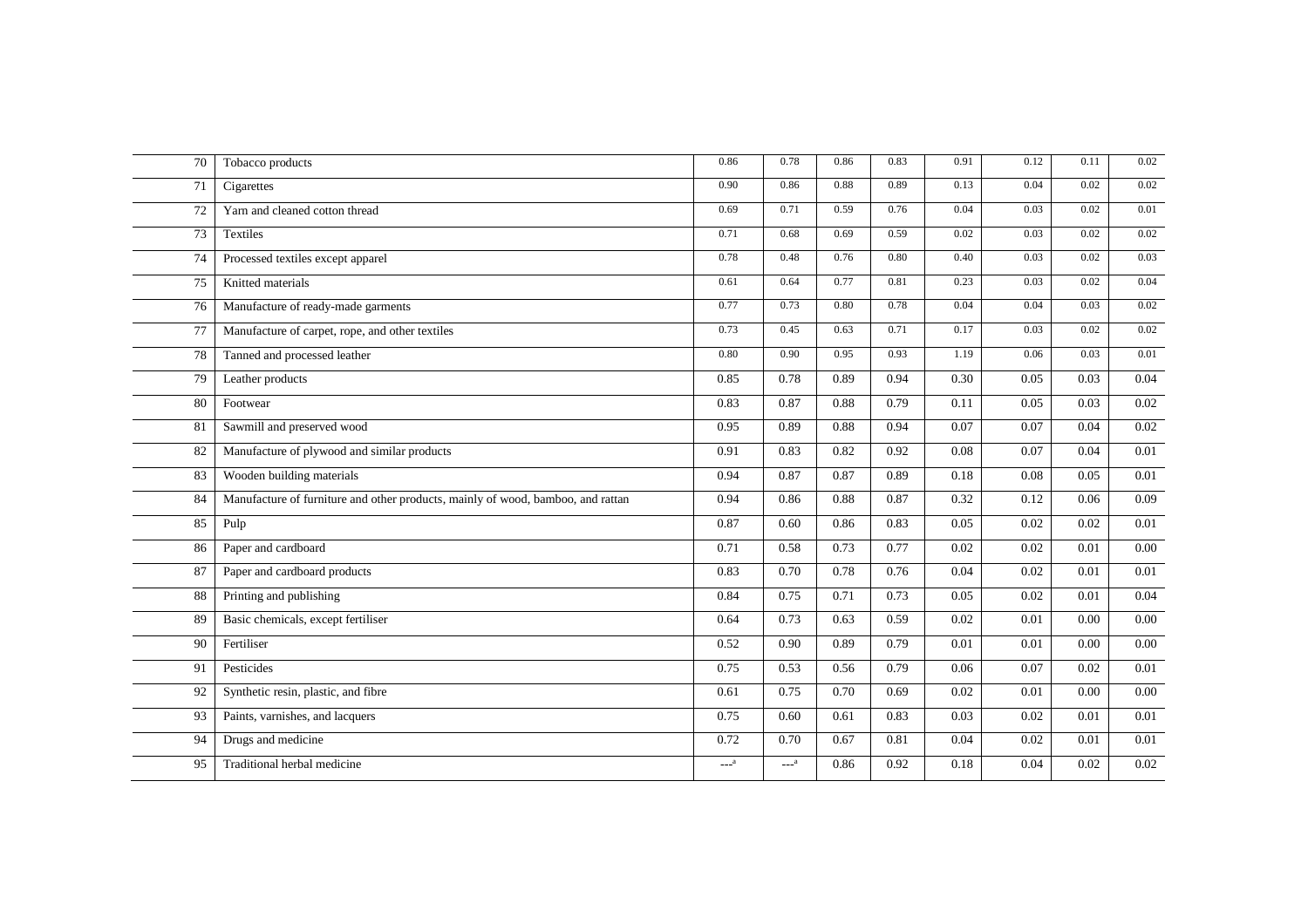| 96  | Soap and cleaning materials             | 0.62 | 0.68 | 0.62 | 0.87 | 0.07 | 0.03 | 0.01 | 0.02     |
|-----|-----------------------------------------|------|------|------|------|------|------|------|----------|
| 97  | Cosmetics                               | 0.72 | 0.78 | 0.64 | 0.69 | 0.03 | 0.03 | 0.01 | 0.01     |
| 98  | Other chemical products                 | 0.69 | 0.54 | 0.58 | 0.79 | 0.03 | 0.01 | 0.01 | 0.00     |
| 99  | Products of refined petroleum           | 0.86 | 0.86 | 0.78 | 0.86 | 0.01 | 0.00 | 0.00 | 0.00     |
| 100 | Smoked and crumb rubber                 | 0.92 | 0.94 | 0.94 | 0.92 | 0.14 | 0.05 | 0.03 | 0.03     |
| 101 | <b>Tyres</b>                            | 0.77 | 0.64 | 0.67 | 0.89 | 0.10 | 0.02 | 0.01 | 0.03     |
| 102 | Other rubber products                   | 0.92 | 0.80 | 0.79 | 0.79 | 0.09 | 0.03 | 0.02 | 0.01     |
| 103 | Plastic products                        | 0.62 | 0.63 | 0.59 | 0.72 | 0.02 | 0.01 | 0.01 | 0.01     |
| 104 | Ceramics and products of clay           | 0.91 | 0.83 | 0.86 | 0.85 | 0.30 | 0.04 | 0.03 | 0.02     |
| 105 | Glass and products of glass             | 0.88 | 0.78 | 0.79 | 0.85 | 0.26 | 0.04 | 0.03 | 0.00     |
| 106 | Cement                                  | 0.91 | 0.91 | 0.89 | 0.85 | 0.11 | 0.04 | 0.02 | 0.00     |
| 107 | Other non-ferrous products              | 0.89 | 0.88 | 0.84 | 0.88 | 0.20 | 0.03 | 0.02 | 0.01     |
| 108 | Basic iron and steel and their products | 0.79 | 0.70 | 0.65 | 0.84 | 0.02 | 0.02 | 0.01 | 0.00     |
| 109 | Non-ferrous basic metal                 | 0.92 | 1.00 | 0.93 | 0.77 | 0.02 | 0.01 | 0.01 | 0.00     |
| 110 | Products of non-ferrous basic metal     | 0.56 | 0.55 | 0.73 | 0.71 | 0.05 | 0.02 | 0.01 | 0.01     |
| 111 | Products of metal moulding              | 0.74 | 0.72 | 0.81 | 0.72 | 0.13 | 0.02 | 0.01 | 0.03     |
| 112 | Metal-based building materials          | 0.61 | 0.58 | 0.71 | 0.85 | 0.03 | 0.02 | 0.01 | 0.01     |
| 113 | Other metal products                    | 0.71 | 0.68 | 0.67 | 0.72 | 0.03 | 0.02 | 0.01 | 0.01     |
| 114 | Prime-mover engines                     | 0.66 | 0.44 | 0.66 | 0.63 | 0.03 | 0.01 | 0.01 | 0.00     |
| 115 | Machinery and parts                     | 0.42 | 0.42 | 0.42 | 0.62 | 0.01 | 0.01 | 0.01 | 0.01     |
| 116 | Electric generators and motors          | 0.74 | 0.66 | 0.81 | 0.57 | 0.05 | 0.02 | 0.01 | 0.00     |
| 117 | Electrical machinery and parts          | 0.74 | 0.64 | 0.75 | 0.68 | 0.06 | 0.02 | 0.01 | 0.00     |
| 118 | Communication equipment and parts       | 0.67 | 0.69 | 0.66 | 0.56 | 0.03 | 0.02 | 0.01 | 0.01     |
| 119 | Electronic household appliances         | 0.77 | 0.74 | 0.74 | 0.70 | 0.06 | 0.02 | 0.01 | 0.01     |
| 120 | Other electrical appliances             | 0.67 | 0.69 | 0.71 | 0.49 | 0.06 | 0.02 | 0.01 | 0.00     |
| 121 | <b>Batteries</b>                        | 0.75 | 0.62 | 0.64 | 0.61 | 0.03 | 0.02 | 0.01 | $0.00\,$ |
|     |                                         |      |      |      |      |      |      |      |          |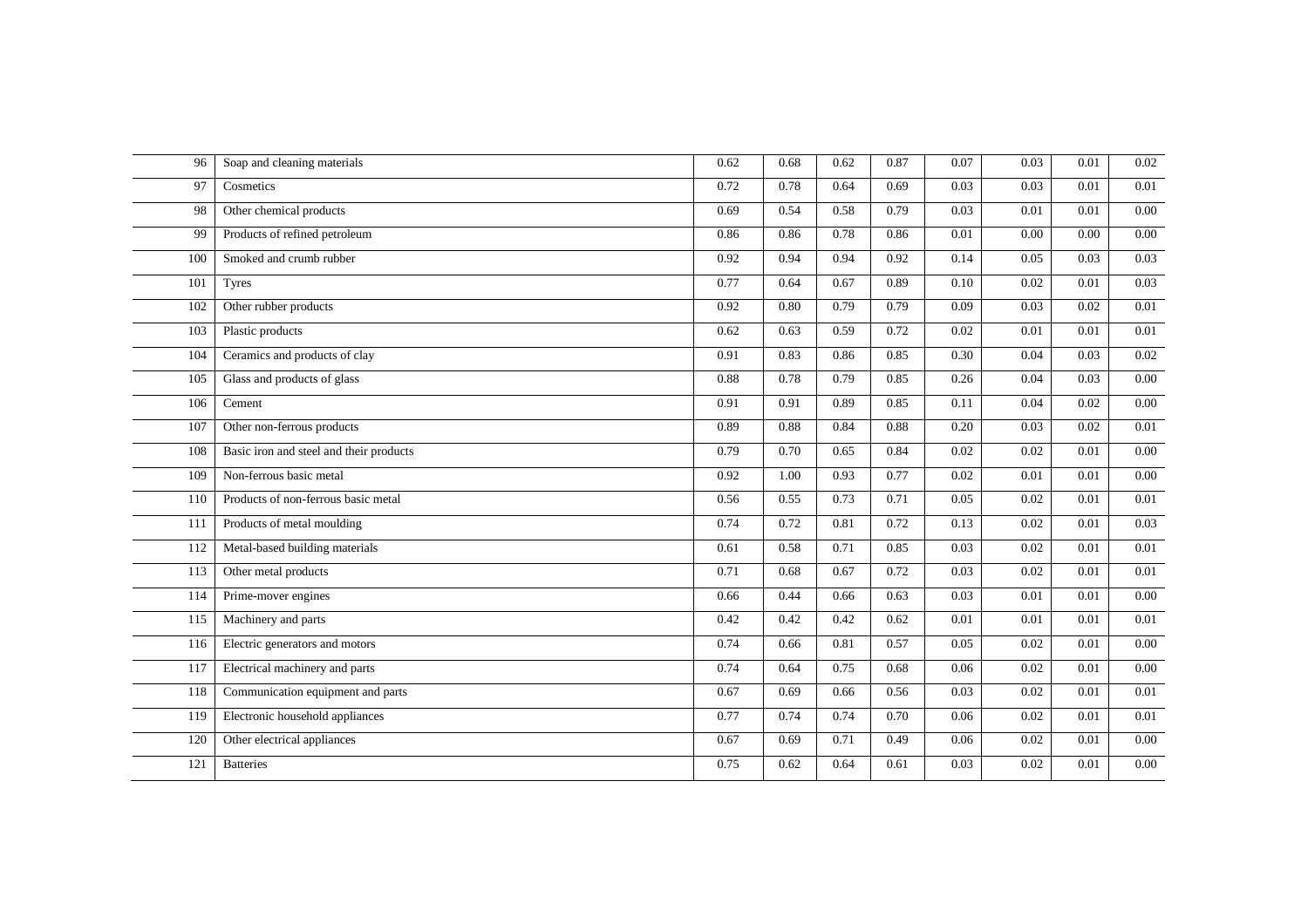| 122 | Ships and ship repair services                                       | 0.77 | 0.59 | 0.63 | 0.64 | 0.07 | 0.02 | 0.01 | 0.01 |
|-----|----------------------------------------------------------------------|------|------|------|------|------|------|------|------|
| 123 | Trains and train repair services                                     | 0.73 | 0.70 | 0.60 | 0.73 | 1.03 | 0.02 | 0.01 | 0.01 |
| 124 | Motorised vehicles, except motorcycles                               | 0.75 | 0.65 | 0.60 | 0.85 | 0.01 | 0.02 | 0.01 | 0.01 |
| 125 | Motorcycles                                                          | 0.73 | 0.77 | 0.77 | 0.89 | 0.01 | 0.02 | 0.01 | 0.00 |
| 126 | Other transport equipment                                            | 0.67 | 0.68 | 0.71 | 0.66 | 0.27 | 0.02 | 0.01 | 0.01 |
| 127 | Aircraft and aircraft repair services                                | 0.43 | 0.41 | 0.42 | 0.64 | 0.16 | 0.01 | 0.01 | 0.01 |
| 128 | Measuring equipment, photographic and optical equipment, and watches | 0.75 | 0.73 | 0.72 | 0.59 | 0.06 | 0.08 | 0.04 | 0.00 |
| 129 | Jewellery                                                            | 0.70 | 0.48 | 0.54 | 0.82 | 0.05 | 0.04 | 0.03 | 0.03 |
| 130 | Musical instruments                                                  | 0.88 | 0.78 | 0.74 | 0.82 | 0.89 | 0.07 | 0.04 | 0.01 |
| 131 | Toys and sporting goods                                              | 0.79 | 0.89 | 0.85 | 0.86 | 0.41 | 0.10 | 0.09 | 0.01 |
| 132 | Other manufactured goods                                             | 0.83 | 0.78 | 0.76 | 0.84 | 0.15 | 0.17 | 0.05 | 0.01 |

 $I-O = input–output.$ 

<sup>a</sup> Data not available.

Source: Computed from the Indonesian Input–Output Tables, provided by the Indonesian Office of Statistics (BPS).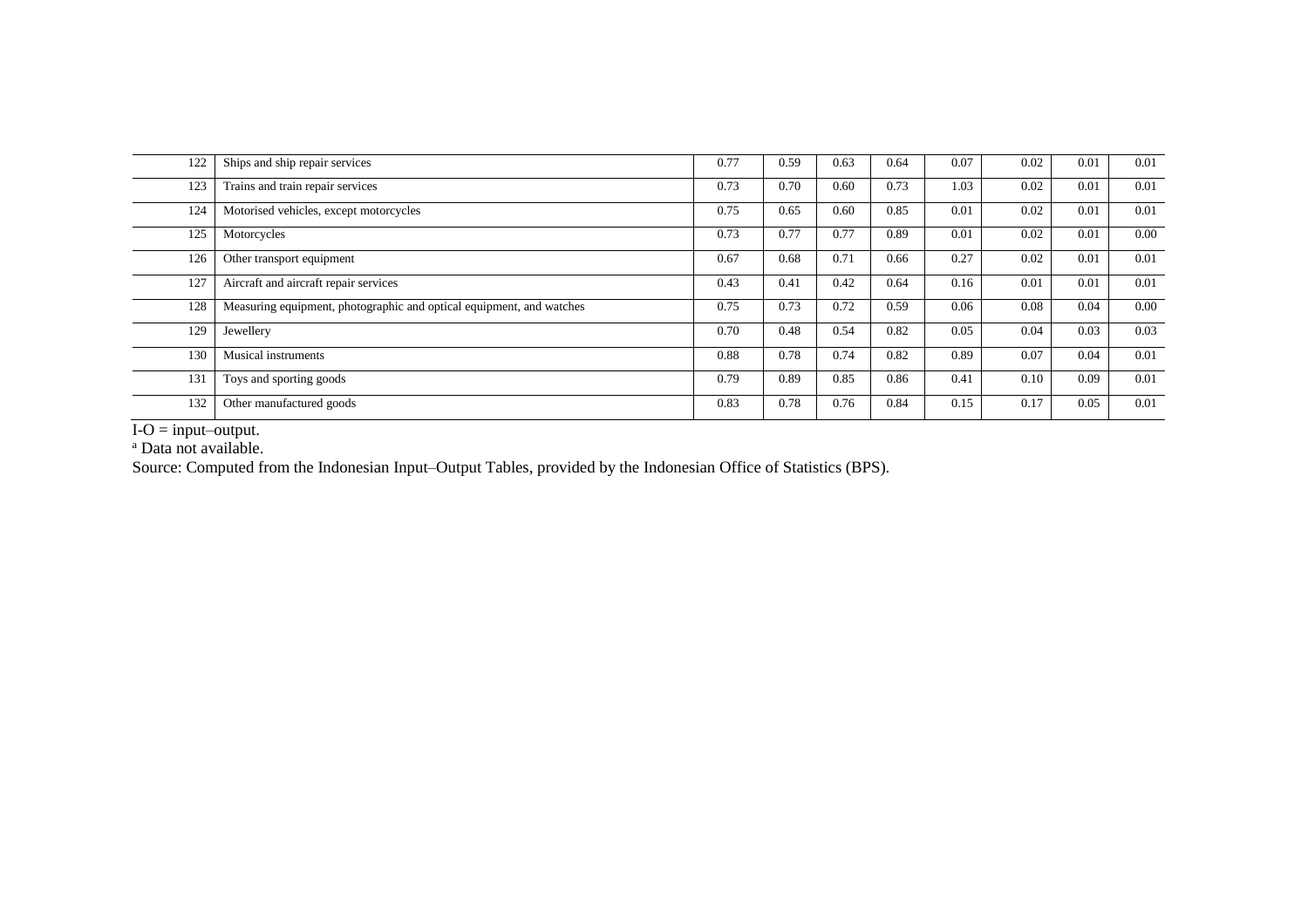### **Table A2: Net Exports, 2010 Prices** (\$ million)

| I-O code | <b>Sector</b>                                     | 1995    | 2000    | 2005             | 2010                    |
|----------|---------------------------------------------------|---------|---------|------------------|-------------------------|
| 48       | Meat, entrails of slaughtered animals             | 1.0     | 6.0     | 2.3              | 2.2                     |
| 49       | Processed and preserved meat                      | 8.0     | 2.8     | 4.5              | 18.9                    |
| 50       | Dairy products                                    | 9.9     | 69.1    | 103.9            | 65.5                    |
| 51       | Canned and preserved fruit and vegetables         | 108.8   | 188.5   | 245.4            | 209.9                   |
| 52       | Salted and preserved fish                         | 60.3    | 72.6    | 91.0             | 35.9                    |
| 53       | Processed and preserved fish                      | 1,017.5 | 1,729.9 | 2,339.4          | 1,679.6                 |
| 54       | Copra                                             | $0.0\,$ | 55.8    | 24.9             | $\text{---}^{\text{a}}$ |
| 56       | Rice milling                                      | 1.9     | 0.8     | 16.3             | 0.5                     |
| 57       | Wheat flour                                       | 0.0     | 0.7     | 7.2              | 9.2                     |
| 58       | Other flour                                       | 124.1   | 78.6    | 117.7            | 153.3                   |
| 59       | Bakery products and similar products              | 16.6    | 27.6    | 91.5             | 144.8                   |
| 60       | Noodles, macaroni, and similar products           | 8.5     | 27.7    | 43.1             | 7.0                     |
| 61       | Sugar                                             | 36.4    | 14.2    | 41.9             | 69.4                    |
| 62       | Peeled grains, chocolate, and sugar confectionery | 67.4    | 284.1   | 350.2            | 425.4                   |
| 63       | Milled and peeled coffee                          | 469.0   | 499.1   | 42.9             | 165.7                   |
| 64       | Processed tea                                     | 94.7    | 208.1   | 147.2            | 150.0                   |
| 65       | Soybean products                                  | 6.3     | 4.0     | $\overline{5.5}$ | $--a$                   |
| 66       | Other food                                        | 48.0    | 29.9    | 185.8            | 439.1                   |
| 67       | Animal feed                                       | 25.8    | 26.4    | 11.8             | 11.4                    |
| 68       | Alcoholic beverages                               | 5.6     | 20.7    | 28.5             | 28.1                    |
| 69       | Non-alcoholic beverages                           | 11.9    | 11.2    | 4.1              | 26.2                    |
| 70       | Tobacco products                                  | 1.2     | 96.8    | 131.0            | 107.8                   |
| 71       | Cigarettes                                        | 140.5   | 252.6   | 232.0            | 398.1                   |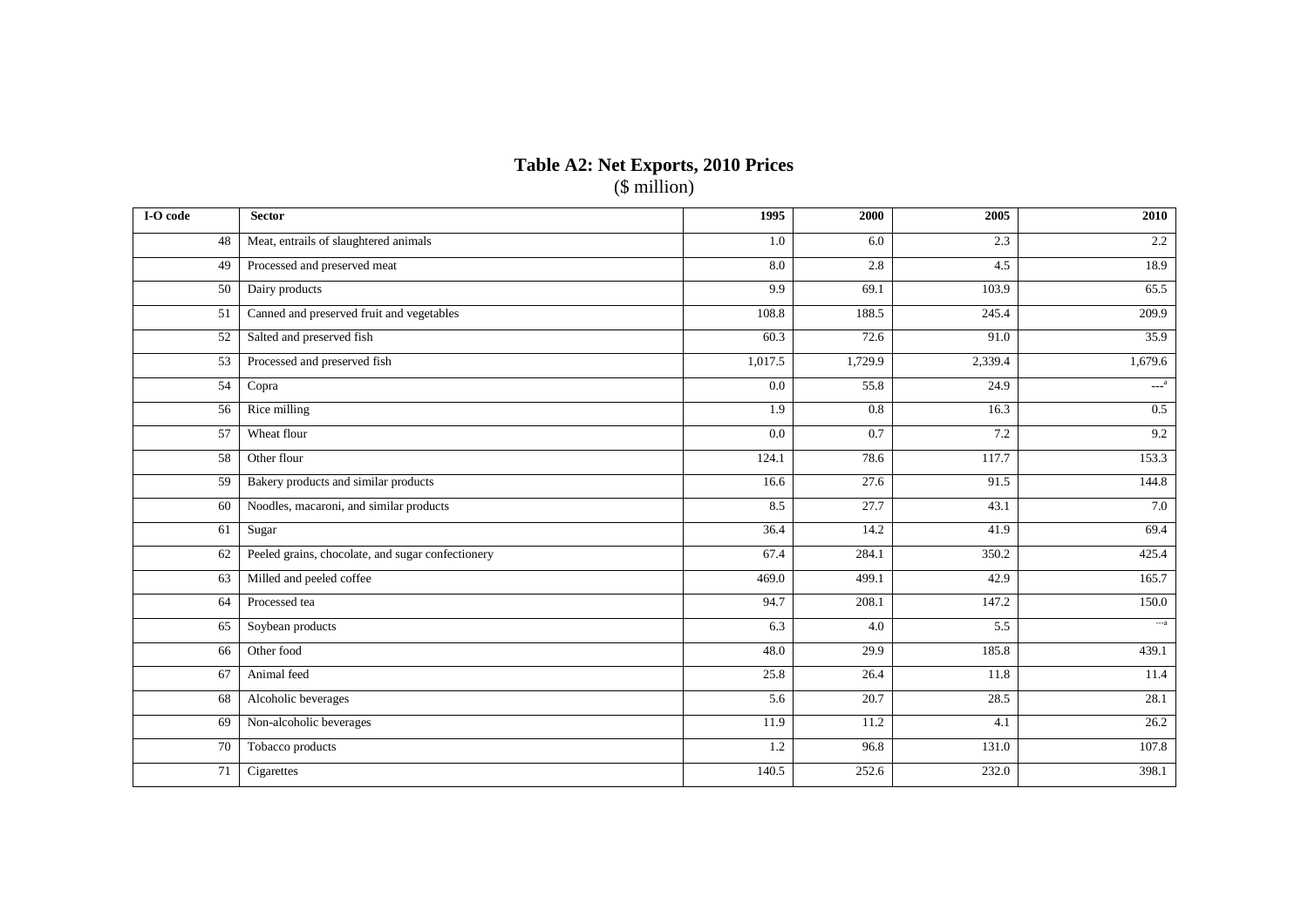| 72 | Yarn and cleaned cotton thread                                                  | 676.9   | 1,727.3 | 1,341.0 | 1,077.4 |
|----|---------------------------------------------------------------------------------|---------|---------|---------|---------|
| 73 | Textiles                                                                        | 1,211.4 | 1,996.7 | 1,263.2 | 1,002.8 |
| 74 | Processed textiles, except apparel                                              | 118.8   | 131.1   | 155.4   | 430.9   |
| 75 | Knitted materials                                                               | 596.6   | 2,143.6 | 2,287.0 | 67.4    |
| 76 | Manufacture of ready-made garments                                              | 2,311.8 | 4,451.9 | 3,723.5 | 5,110.2 |
| 77 | Manufacture of carpet, rope, and other textiles                                 | 207.4   | 355.5   | 302.2   | $0.0\,$ |
| 78 | Tanned and processed leather                                                    | 40.8    | 173.2   | 138.8   | 108.0   |
| 79 | Leather products                                                                | 87.1    | 249.0   | 98.1    | 141.2   |
| 80 | Footwear                                                                        | 1,595.6 | 1,814.9 | 1,613.7 | 1,878.8 |
| 81 | Sawmill and preserved wood                                                      | 318.6   | 190.7   | 16.6    | 361.3   |
| 82 | Manufacture of plywood and similar products                                     | 3,484.1 | 3,529.9 | 1,669.5 | 1,252.7 |
| 83 | Wooden building materials                                                       | 673.5   | 1,361.7 | 1,259.1 | 226.5   |
| 84 | Manufacture of furniture and other products, mainly of wood, bamboo, and rattan | 1,130.6 | 2,807.9 | 2,636.3 | 211.6   |
| 85 | Pulp                                                                            | 385.5   | 825.1   | 971.7   | 947.1   |
| 86 | Paper and cardboard                                                             | 536.1   | 1,896.8 | 1,482.8 | 2,292.3 |
| 87 | Paper and cardboard products                                                    | 171.1   | 287.0   | 445.3   | 313.2   |
| 88 | Printing and publishing                                                         | 111.3   | 657.5   | 152.3   | 3.2     |
| 89 | Basic chemicals, except fertiliser                                              | 467.2   | 2,243.7 | 2,140.6 | 2,257.3 |
| 90 | Fertiliser                                                                      | 179.1   | 361.0   | 296.6   | 339.8   |
| 91 | Pesticides                                                                      | 15.0    | 70.2    | 42.7    | 135.7   |
| 92 | Synthetic resin, plastic, and fibre                                             | 219.5   | 1,105.5 | 839.9   | 1,007.6 |
| 93 | Paints, varnishes, and lacquers                                                 | 4.1     | 10.4    | 22.3    | 61.9    |
| 94 | Drugs and medicine                                                              | 35.9    | 116.8   | 204.1   | 205.0   |
| 95 | Traditional herbal medicine                                                     | $---a$  | $---a$  | 6.6     | 68.7    |
| 96 | Soap and cleaning materials                                                     | 80.1    | 216.7   | 234.3   | 400.3   |
| 97 | Cosmetics                                                                       | 27.5    | 33.2    | 62.1    | 171.5   |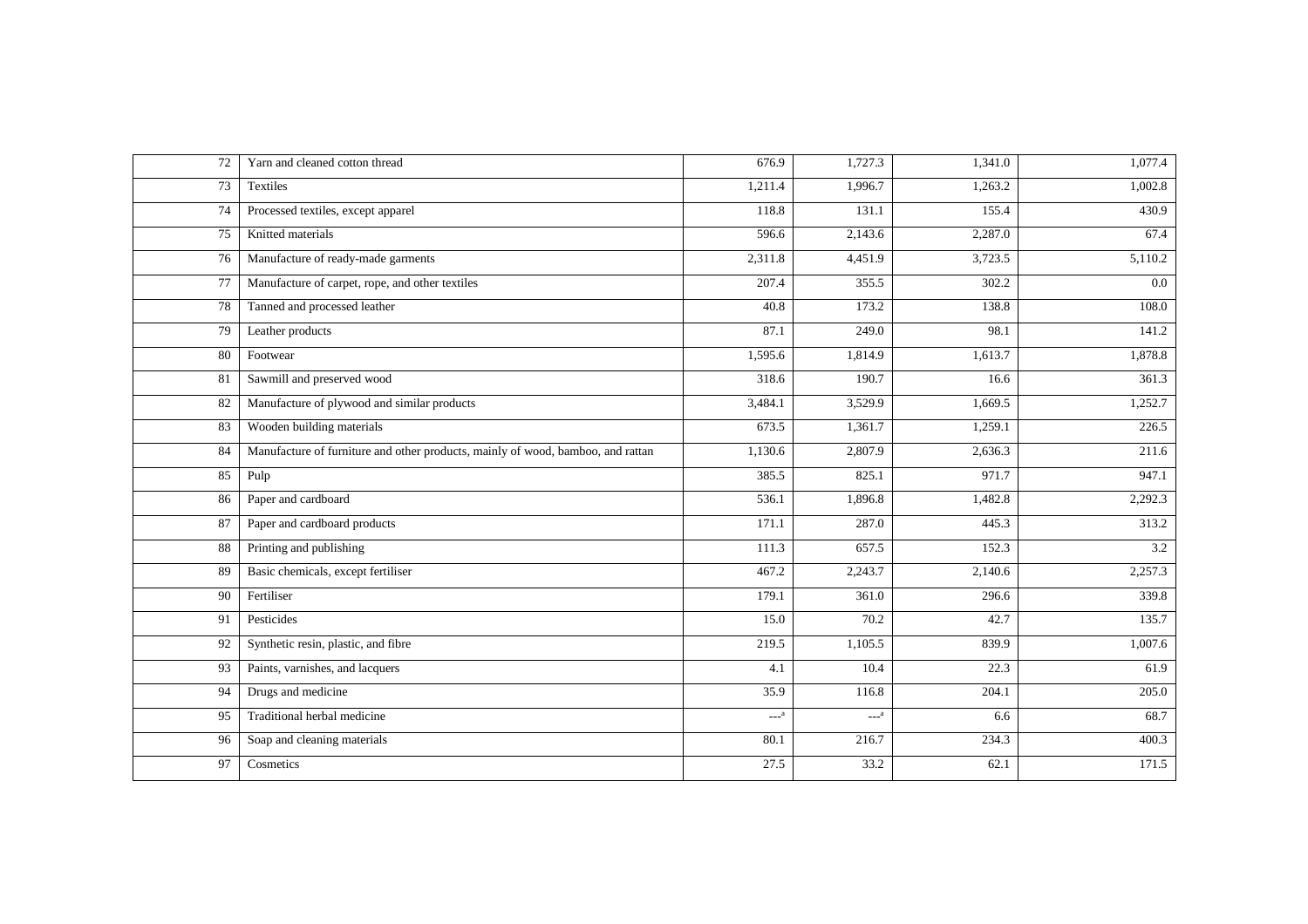| 98  | Other chemical products                 | 257.7            | 89.8    | 129.3   | 575.0   |
|-----|-----------------------------------------|------------------|---------|---------|---------|
| 101 | <b>Tyres</b>                            | 166.0            | 400.6   | 615.4   | 1,323.8 |
| 102 | Other rubber products                   | 485.1            | 822.1   | 209.6   | 394.4   |
| 103 | Plastic products                        | 202.6            | 709.8   | 850.1   | 874.7   |
| 104 | Ceramics and products of clay           | 67.2             | 164.8   | 142.3   | 281.1   |
| 105 | Glass and products of glass             | 194.4            | 519.6   | 346.7   | 249.7   |
| 106 | Cement                                  | 6.9              | 229.6   | 120.9   | 65.6    |
| 107 | Other non-ferrous products              | 79.6             | 348.2   | 231.1   | 98.8    |
| 108 | Basic iron and steel and their products | 290.5            | 520.0   | 548.7   | 1,228.8 |
| 109 | Non-ferrous basic metal                 | 1,088.9          | 2,332.8 | 3,946.3 | 5,659.2 |
| 110 | Products of non-ferrous basic metal     | 20.7             | 86.1    | 153.4   | 129.1   |
| 111 | Products of metal moulding              | 190.2            | 481.3   | 252.2   | 55.9    |
| 112 | Metal-based building materials          | 54.9             | 194.2   | 139.8   | 228.3   |
| 113 | Other metal products                    | 168.1            | 443.6   | 935.1   | 464.3   |
| 114 | Prime-mover engines                     | 3.8              | 46.5    | 6.9     | 38.1    |
| 115 | Machinery and parts                     | 361.2            | 1,877.3 | 1,341.6 | 592.5   |
| 116 | Electric generators and electric motors | 50.0             | 415.3   | 264.9   | 174.2   |
| 117 | Electrical machinery and parts          | 96.3             | 686.1   | 705.4   | 875.7   |
| 118 | Communication equipment and parts       | 1,274.7          | 6,859.6 | 4,947.8 | 3,817.2 |
| 119 | Electronic household appliances         | 42.2             | 122.9   | 145.3   | 651.0   |
| 120 | Other electrical appliances             | 131.7            | 616.6   | 699.3   | 777.1   |
| 121 | <b>Batteries</b>                        | 180.6            | 329.3   | 445.9   | 392.7   |
| 122 | Ships and ship repair services          | 246.1            | 162.6   | 345.6   | 538.0   |
| 123 | Trains and train repair services        | $\overline{0.3}$ | 10.3    | 4.4     | 3.2     |
| 124 | Motorised vehicles, except motorcycles  | 101.4            | 326.9   | 885.2   | 1753.6  |
| 125 | Motorcycles                             | 74.3             | 131.4   | 248.6   | 208.6   |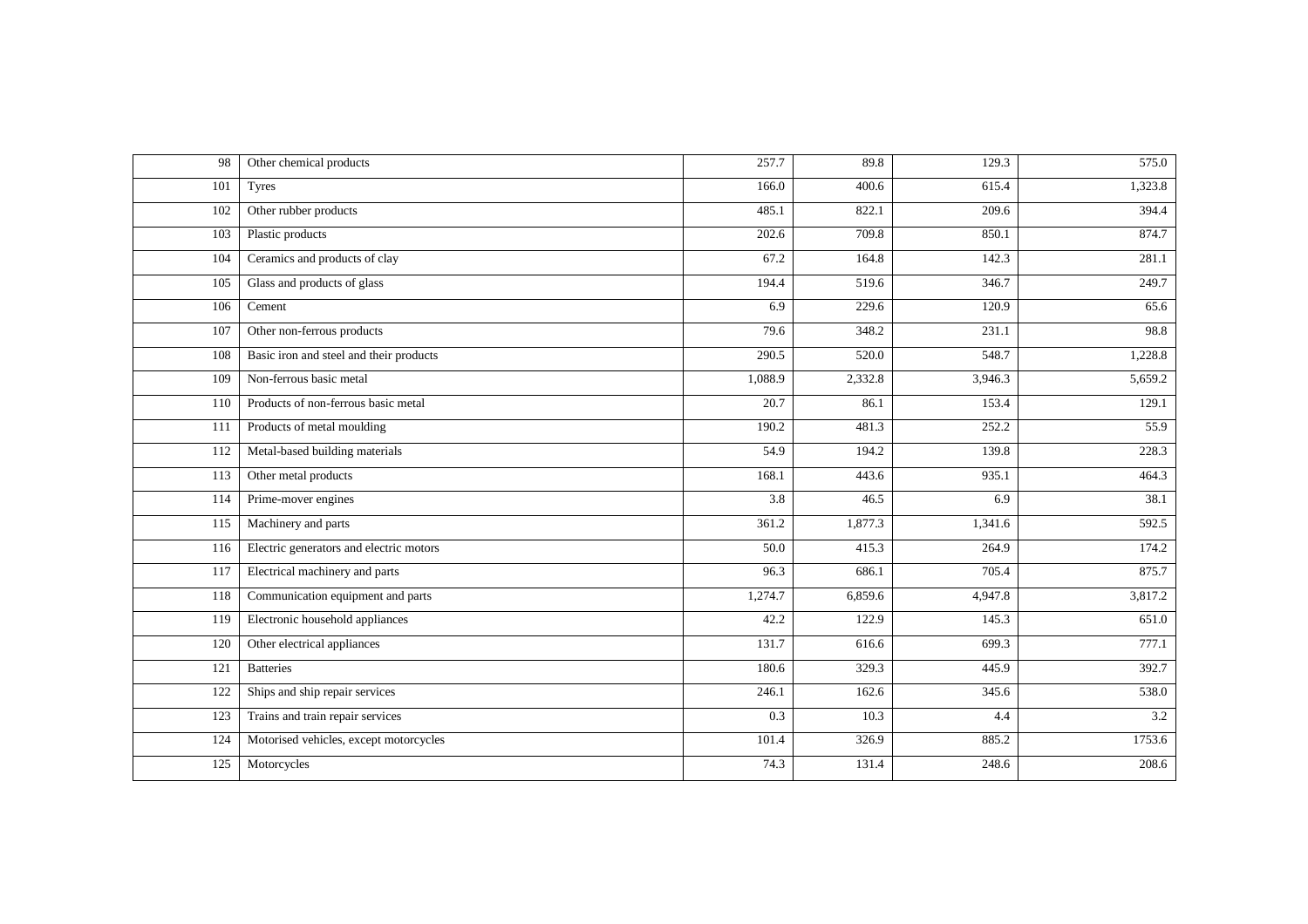| 126 | Other transport equipment                                            | 140.4    | 145.8    | 113.8    | 171.0    |
|-----|----------------------------------------------------------------------|----------|----------|----------|----------|
| 127 | Aircraft and aircraft repair services                                | 40.3     | 56.5     | 140.4    | 82.6     |
| 128 | Measuring equipment, photographic and optical equipment, and watches | 165.3    | 297.4    | 298.8    | 672.7    |
| 129 | Jewellery                                                            | 158.0    | 80.9     | 80.2     | 160.7    |
| 130 | <b>Musical instruments</b>                                           | 45.5     | 219.3    | 278.2    | 331.7    |
| 131 | Toys and sporting goods                                              | 36.5     | 69.6     | 24.0     | 249.0    |
| 132 | Other manufacturing goods                                            | 287.7    | 556.4    | 387.2    | 1,907.9  |
|     | <b>Total</b>                                                         | 23,658.1 | 52,817.7 | 47,658.2 | 49,246.6 |

 $I-O = input–output.$ 

<sup>a</sup> Data not available.

Source: Computed from the Indonesian Input–Output Tables, provided by the Indonesian Office of Statistics (BPS).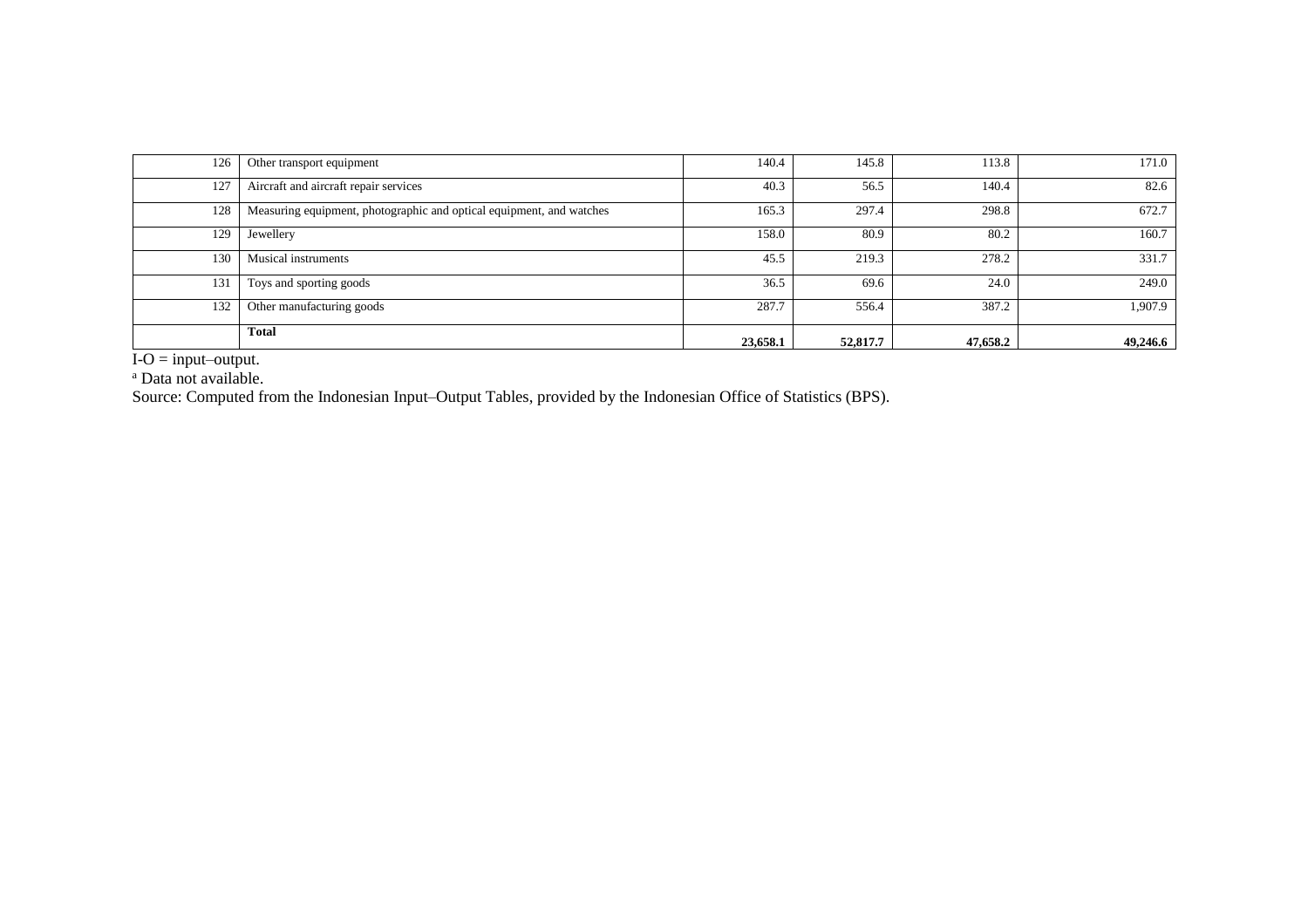| I-O code | <b>Sector</b>                             | 1995    | 2000    | 2005    | 2010                    |
|----------|-------------------------------------------|---------|---------|---------|-------------------------|
| 48       | Meat, entrails of slaughtered animals     | 1,299   | 1,248   | 413     | 378                     |
| 49       | Processed and preserved meat              | 5,057   | 601     | 728     | 2,932                   |
| 50       | Dairy products                            | 1,967   | 38,831  | 54,626  | 10,390                  |
| 51       | Canned and preserved fruit and vegetables | 55,177  | 67,308  | 98,405  | 38,031                  |
| 52       | Salted fish and dried fish                | 5,418   | 13,940  | 11,542  | 3,430                   |
| 53       | Processed and preserved fish              | 127,707 | 354,867 | 322,140 | 266,555                 |
| 54       | Copra                                     | 13      | 18,495  | 6,310   | $\text{---}^{\text{a}}$ |
| 56       | Rice milling                              | 1,528   | 577     | 11,869  | 203                     |
| 57       | Wheat flour                               | $---a$  | 139     | 773     | 564                     |
| 58       | Other flour                               | 145,682 | 27,738  | 41,017  | 50,973                  |
| 59       | Bakery products and similar products      | 4,119   | 6,695   | 23,882  | 33,784                  |
| 60       | Noodles, macaroni, and similar products   | 2,138   | 5,735   | 6,993   | 914                     |
| 61       | Sugar                                     | 8,212   | 8,335   | 24,860  | 25,625                  |
| 62       | Chocolate and sugar confectionery         | 7,190   | 69,040  | 87,808  | 56,623                  |
| 63       | Milled and peeled coffee                  | 223,108 | 156,481 | 7,848   | 57,321                  |
| 64       | Processed tea                             | 43,830  | 121,420 | 91,776  | 38,044                  |
| 65       | Soybean products                          | 1,814   | 975     | 1,311   | $---a$                  |
| 66       | Other food                                | 19,804  | 11,956  | 72,475  | 136,007                 |
| 67       | Animal feed                               | 32,870  | 9,102   | 4,154   | 3,546                   |
| 68       | Alcoholic beverages                       | 2,021   | 5,691   | 9,717   | 4,848                   |
| 69       | Non-alcoholic beverages                   | 2,124   | 2,696   | 1,143   | 3,504                   |
| 70       | Tobacco products                          | 2,226   | 60,908  | 108,826 | 22,335                  |
| 71       | Cigarettes                                | 36,634  | 41,060  | 31,910  | 72,592                  |
| 72       | Yarn and cleaned cotton thread            | 72,355  | 256,979 | 257,460 | 117,547                 |

## **Table A3: Export-Related Employment (Number of Workers)**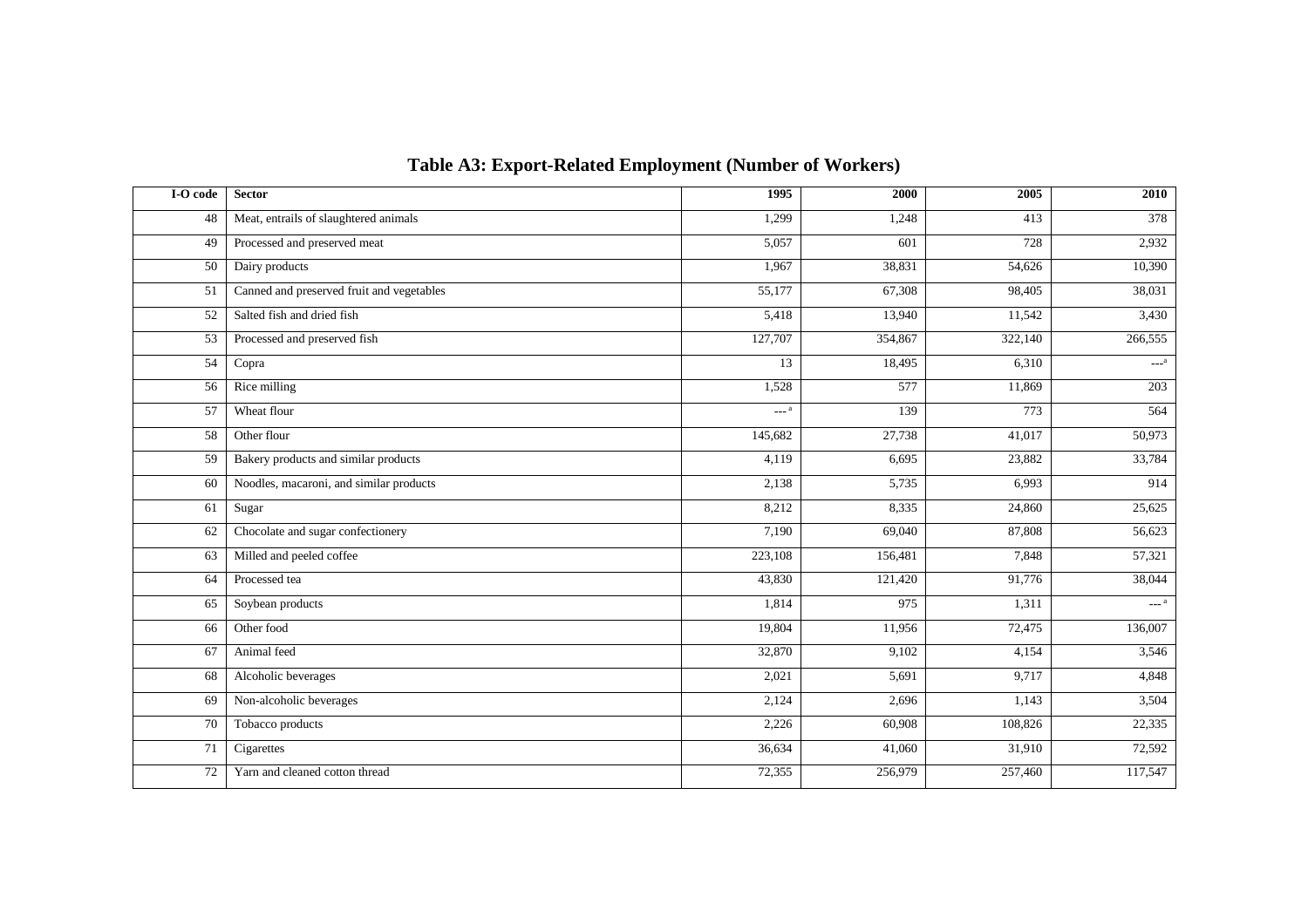| 73 | Textiles                                                                       | 70,409  | 398,379   | 234,048   | 359,035   |
|----|--------------------------------------------------------------------------------|---------|-----------|-----------|-----------|
| 74 | Processed textiles except apparel                                              | 108,599 | 36,298    | 31,589    | 141,440   |
| 75 | Knitted materials                                                              | 399,079 | 432,634   | 453,679   | 31,787    |
| 76 | Manufacture of ready-made garments                                             | 187,461 | 1032,143  | 742,984   | 1,100,366 |
| 77 | Manufacture of carpet, rope, and other textiles                                | 82,857  | 93,518    | 63,731    | 2         |
| 78 | Tanned and processed leather                                                   | 107,047 | 43,187    | 29,526    | 12,304    |
| 79 | Leather products                                                               | 53,587  | 60,430    | 20,464    | 51,448    |
| 80 | Footwear                                                                       | 366,551 | 424,023   | 320,376   | 358,725   |
| 81 | Sawmill and preserved wood                                                     | 42,493  | 63,156    | 5,019     | 67,181    |
| 82 | Manufacture of plywood and similar products                                    | 518,473 | 1,196,909 | 537,197   | 157,477   |
| 83 | Wooden building materials                                                      | 232,907 | 509,834   | 409,608   | 28,353    |
| 84 | Manufacture of furniture and other products, mainly of wood, bamboo, or rattan | 684,058 | 1,523,299 | 1,184,907 | 203,458   |
| 85 | Pulp                                                                           | 35,112  | 130,835   | 132,438   | 67,289    |
| 86 | Paper and cardboard                                                            | 29,868  | 234,866   | 177,515   | 130,947   |
| 87 | Paper and cardboard products                                                   | 13,512  | 32,739    | 52,048    | 20,311    |
| 88 | Printing and publishing                                                        | 10,952  | 69,152    | 18,474    | 1,566     |
| 89 | Basic chemicals, except fertiliser                                             | 23,161  | 70,549    | 97,173    | 66,923    |
| 90 | Fertiliser                                                                     | 7,801   | 8,895     | 5,916     | 15,450    |
| 91 | Pesticides                                                                     | 2,064   | 36,035    | 10,573    | 11,916    |
| 92 | Synthetic resin, plastic, and fibre                                            | 11,240  | 43,061    | 32,261    | 40,152    |
| 93 | Paints, varnishes, and lacquers                                                | 267     | 1,140     | 1,633     | 5,392     |
| 94 | Drugs and medicine                                                             | 3,420   | 13,541    | 25,598    | 19,502    |
| 95 | Traditional herbal medicine                                                    | $---a$  | $---a$    | 1,139     | 16,255    |
| 96 | Soap and cleaning materials                                                    | 15,840  | 37,204    | 31,843    | 79,769    |
| 97 | Cosmetics                                                                      | 2,021   | 4,394     | 7,859     | 26,059    |
| 98 | Other chemical products                                                        | 19,350  | 9,191     | 9,815     | 30,633    |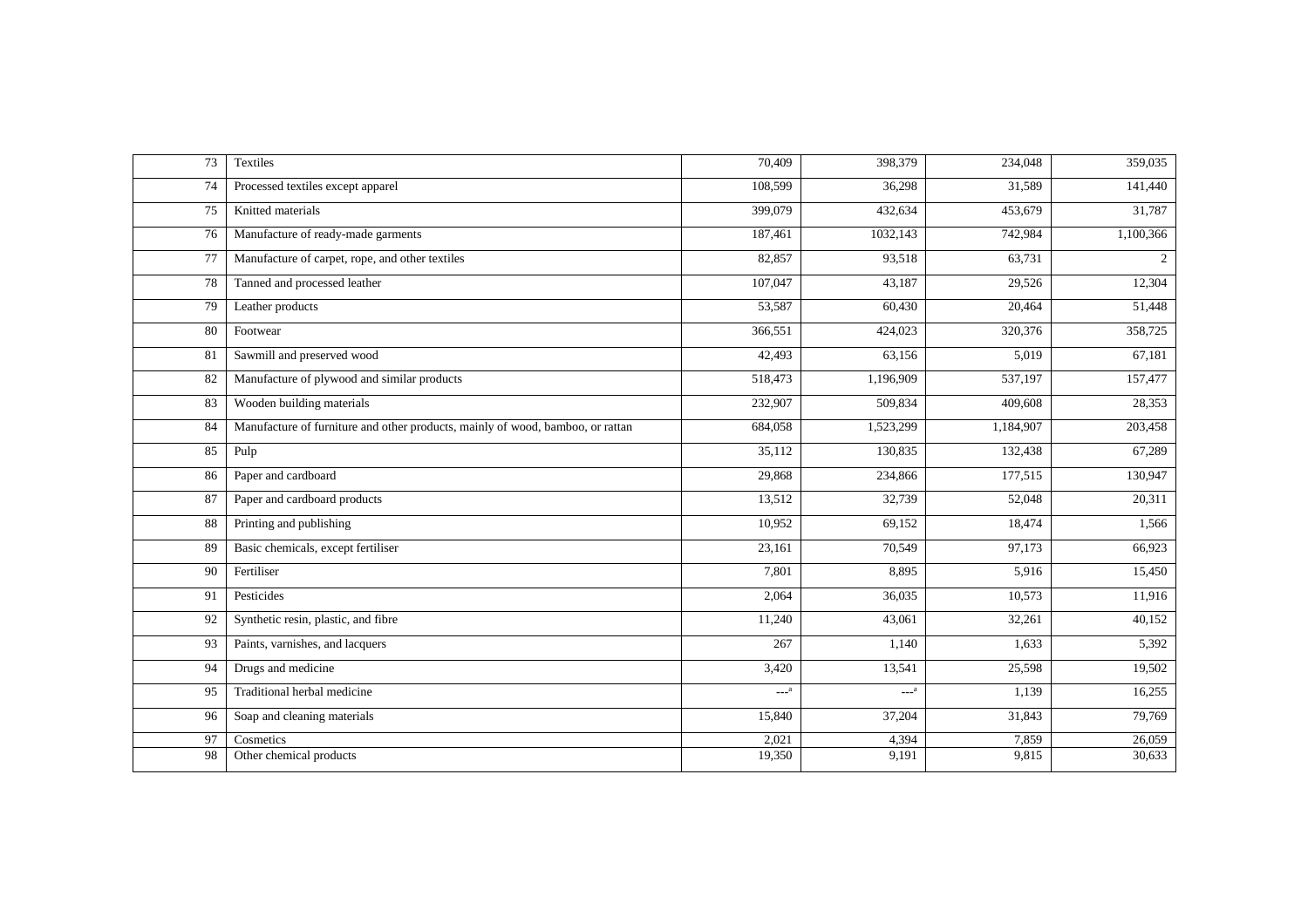| 99  | Products of refined petroleum           | 83,280  | 62,090              | 66,602  | 106,786   |
|-----|-----------------------------------------|---------|---------------------|---------|-----------|
| 100 | Smoked and crumb rubber                 | 554,034 | 321,723             | 605,324 | 1,745,992 |
| 101 | <b>Tyres</b>                            | 38,608  | 51,208              | 62,105  | 340,364   |
| 102 | Other rubber products                   | 81,587  | 113,876             | 27,064  | 62,631    |
| 103 | Plastic products                        | 10,957  | 61,461              | 73,392  | 129,485   |
| 104 | Ceramics and products of clay           | 39,399  | $\overline{35,302}$ | 26,524  | 57,366    |
| 105 | Glass and products of glass             | 101,481 | 114,045             | 72,150  | 12,630    |
| 106 | Cement                                  | 1,436   | 43,233              | 17,441  | 3,130     |
| 107 | Other non-ferrous products              | 31,470  | 53,616              | 35,450  | 5,378     |
| 108 | Basic iron and steel and their products | 14,383  | 48,815              | 31,950  | 58,150    |
| 109 | Non-ferrous basic metal                 | 46,678  | 64,581              | 155,866 | 243,093   |
| 110 | Products of non-ferrous basic metal     | 3,039   | 9,720               | 10,327  | 11,458    |
| 111 | Products of metal moulding              | 60,777  | 66,038              | 23,690  | 21,408    |
| 112 | Metal-based building materials          | 5,294   | 23,402              | 11,277  | 12,589    |
| 113 | Other metal products                    | 12,035  | 57,122              | 79,501  | 34,320    |
| 114 | Prime-mover engines                     | 345     | 4,308               | 558     | 1,781     |
| 115 | Machinery and parts                     | 11,429  | 178,058             | 111,779 | 59,789    |
| 116 | Electric generators and electric motors | 5,432   | 59,794              | 20,278  | 9,183     |
| 117 | Electrical machinery and parts          | 14,360  | 83,079              | 50,993  | 38,348    |
| 118 | Communication equipment and parts       | 85,911  | 941,278             | 377,501 | 321,188   |
| 119 | Electronic household appliances         | 5,521   | 15,562              | 10,874  | 57,677    |
| 120 | Other electrical appliances             | 20,388  | 54,211              | 52,664  | 36,878    |
| 121 | <b>Batteries</b>                        | 13,200  | 38,321              | 27,238  | 27,115    |
| 122 | Ships and ship repair services          | 40,569  | 22,598              | 31,600  | 73,050    |
| 123 | Trains and train repair services        | 687     | 1,094               | 377     | 278       |
| 124 | Motorised vehicles, except motorcycles  | 3,285   | 38,454              | 65,246  | 95,880    |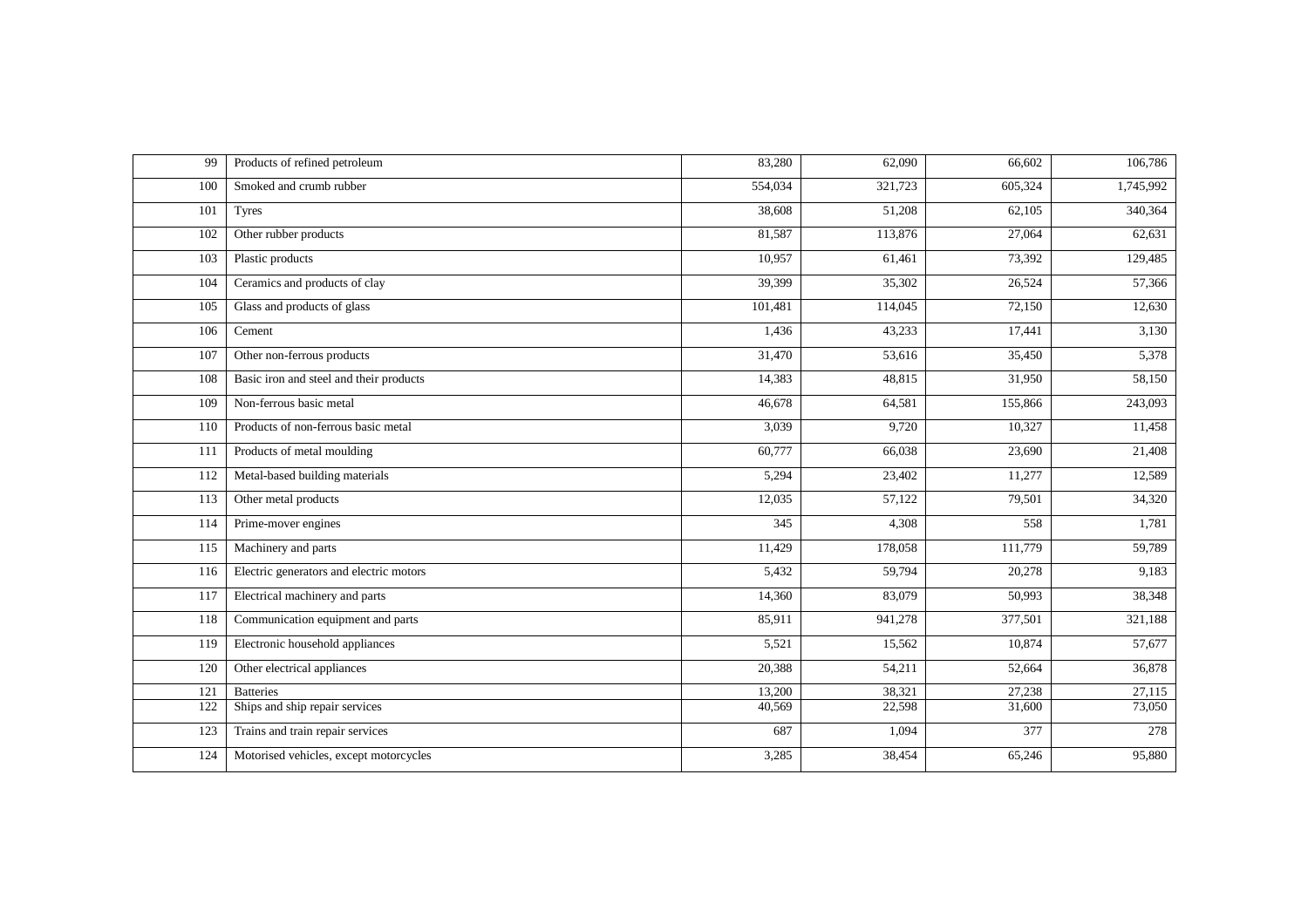| 125 | Motorcycles                                                       | 2,269     | 16,763     | 17,399    | 9,987     |
|-----|-------------------------------------------------------------------|-----------|------------|-----------|-----------|
| 126 | Other transport equipment                                         | 100,591   | 18,220     | 9,801     | 13,515    |
| 127 | Aircraft and aircraft repair services                             | 26,029    | 6,181      | 11,543    | 7,136     |
| 128 | Measuring equipment, photographic, and optical equipment, watches | 24,808    | 125,956    | 116,028   | 40,197    |
| 129 | Jewellery                                                         | 20,666    | 29,776     | 26,774    | 58,836    |
| 130 | Musical instruments                                               | 81,404    | 75,343     | 92,197    | 33,947    |
| 131 | Toys and sporting goods                                           | 33,168    | 30,258     | 15,949    | 20,987    |
| 132 | Other manufacturing goods                                         | 88,468    | 488,567    | 157,022   | 288,607   |
|     | Total manufacturing                                               | 5,152,309 | 11,343,066 | 8,739,026 | 7,383,910 |

 $I-O = input–output.$ 

<sup>a</sup> Data not available.

Source: Computed from the Indonesian Input–Output Tables, provided by the Indonesian Office of Statistics (BPS).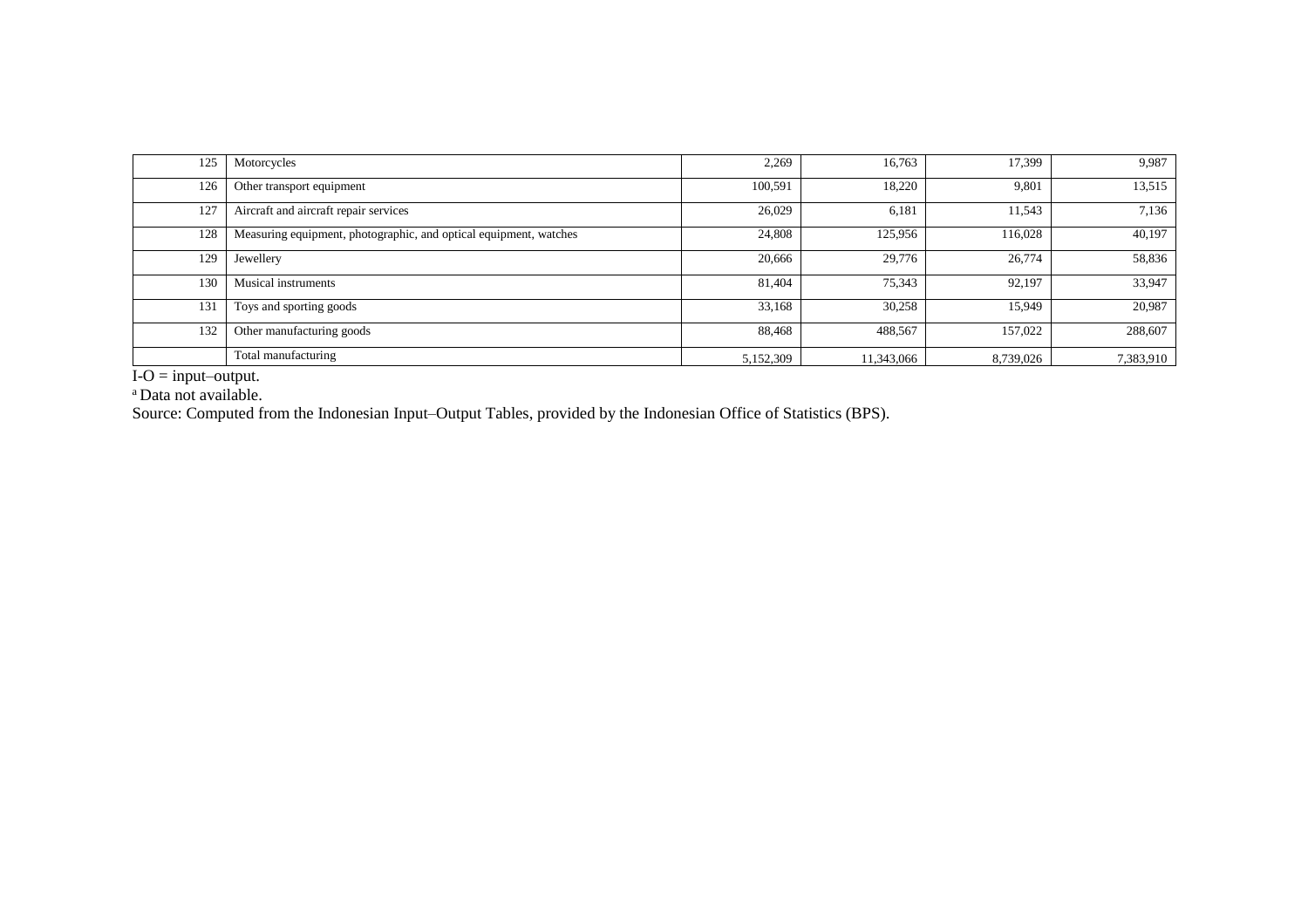| <b>ERIA Discussion Paper Series</b> |                                                                 |                                                                                                                                  |                |  |  |
|-------------------------------------|-----------------------------------------------------------------|----------------------------------------------------------------------------------------------------------------------------------|----------------|--|--|
| No.                                 | Author(s)                                                       | <b>Title</b>                                                                                                                     | Year           |  |  |
| 2019-06<br>(no.292)                 | Prema-chandra<br><b>ATHUKORALA</b> and<br>Arianto A. PATUNRU    | Domestic Value Added,<br>Exports, and Employment: An<br>Input-Output Analysis of<br><b>Indonesian Manufacturing</b>              | August<br>2019 |  |  |
| 2019-05<br>(no.291)                 | Sasiwimon W.<br><b>PAWEENAWAT</b>                               | The Impact of Global Value<br>Chain Integration on Wages:<br><b>Evidence from Matched</b><br>Worker-Industry Data in<br>Thailand | August<br>2019 |  |  |
| 2019-04<br>(no.290)                 | Tamako AKIYAMA                                                  | A Spark Beyond Time and<br>Place: Ogawa Shinsuke and<br>Asia                                                                     | August<br>2019 |  |  |
| 2019-03<br>(no.289)                 | Naoyuki YOSHINO and<br>Farhad TAGHIZADEH-<br><b>HESARY</b>      | Navigating Low-Carbon<br><b>Finance Management at Banks</b><br>and Non-Banking Financial<br>Institutions                         | August<br>2019 |  |  |
| 2019-02<br>(no.288)                 | Seio NAKAJIMA                                                   | The Next Generation<br>Automobile Industry as a<br><b>Creative Industry</b>                                                      | June<br>2019   |  |  |
| 2019-01<br>(no.287)                 | Koichi IWABUCHI                                                 | Cool Japan, Creative Industries<br>and Diversity                                                                                 | June<br>2019   |  |  |
| 2018-20                             | Keiko ITO                                                       | <b>Exporter Dynamics and</b><br>Productivity Dispersion within<br>Industry                                                       | Mar<br>2019    |  |  |
| 2018-19                             | Tomohiko INUI and<br>Young Gak KIM                              | <b>Exchange Rate Movements,</b><br>Exporting by Japanese firms,<br>and the Role of R&D and<br><b>Global Outsourcing</b>          | Mar<br>2019    |  |  |
| 2018-18                             | Chandra Tri PUTRA and<br>Dionisius NARJOKO                      | The Exchange Rate and<br>Exporting: Evidence from the<br><b>Indonesian Manufacturing</b><br>Sector                               | Mar<br>2019    |  |  |
| 2018-17                             | Sizhong SUN                                                     | Product Innovation, Exporting,<br>and Foreign Direct Investment:<br>Theory and Evidence from<br>China                            | Mar<br>2019    |  |  |
| 2018-16                             | T Yudo WICAKSONO,<br><b>Carlos MANGUNSONG</b><br>and Titik ANAS | Failure of an Export Promotion<br>Policy? Evidence from Bonded<br>Zones in Indonesia                                             | Mar<br>2019    |  |  |
| 2018-15                             | Alfons<br>PALANGKARAYA and<br>Elizabeth WEBSTER                 | Entering the Export Market: Do<br>Trade Missions Help?                                                                           | Mar<br>2019    |  |  |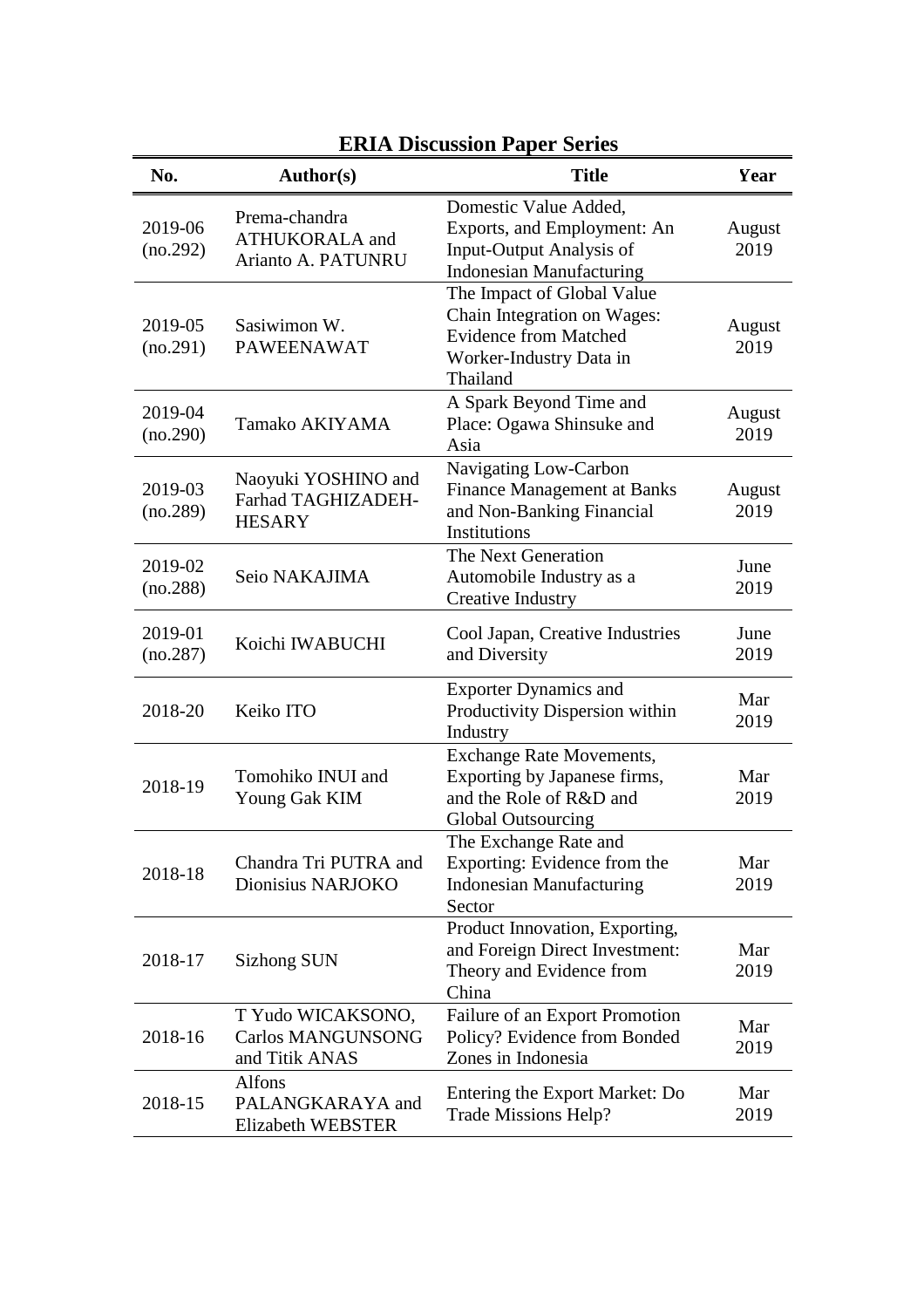| No.     | <b>Author(s)</b>                                                                                              | <b>Title</b>                                                                                                                   | Year               |
|---------|---------------------------------------------------------------------------------------------------------------|--------------------------------------------------------------------------------------------------------------------------------|--------------------|
| 2018-14 | Kazunobu<br>HAYAKAWA,<br>Toshiyuki MATSUURA,<br>Nuttawut<br>LAKSANAPANYAKUL,<br>and Taiyo YOSHIMI             | Export Dynamics and the<br><b>Invoicing Currency</b>                                                                           | Mar<br>2019        |
| 2018-13 | Sadayuki TAKII                                                                                                | <b>Imported Intermediate Inputs</b><br>and Plants' Export Dynamics<br>Evidence from Indonesian<br>Plant-product-level Data     | Mar<br>2019        |
| 2018-12 | Kaoru NABESHIMA and<br>Ayako OBASHI                                                                           | <b>Regulatory Dissimilarity: A</b><br>First Look at the Newly<br><b>Collected Non-Tariff Measures</b><br>Database              | Mar<br>2019        |
| 2018-11 | Masami ISHIDA                                                                                                 | Economic Potential of the<br>Vientiane-Ha Noi Expressway<br>Based on Experience of the<br>Mekong Region                        | Mar<br>2019        |
| 2018-10 | Byeongwoo KANG                                                                                                | <b>Innovation Process in Public</b><br><b>Research Institute: Case Studies</b><br>of AIST, Fraunhofer, and ITRI                | Mar<br>2019        |
| 2018-09 | Ha Thi Tan DOAN and<br><b>TRINH Quang Long</b>                                                                | Technical Change, Exports, and<br><b>Employment Growth in China:</b><br>A Structural Decomposition<br>Analysis                 | Feb<br>2019        |
| 2018-08 | Ha Thi Tan DOAN                                                                                               | Multi-product Firms, Tariff<br>Liberalisation, and Product<br>Churning in Vietnamese<br>Manufacturing                          | Feb<br>2019        |
| 2018-07 | DUONG Lan Huong,<br>Tsunehiro OTSUKI and<br>Etsuyo MICHIDA                                                    | <b>Quantitative Assessment of the</b><br>Impact of EMS Standards on the<br>Firms' Attitude towards Product<br>Safety           | Feb<br>2019        |
| 2018-06 | Nobuya FUKUGAWA,<br>Masahito AMBASHI and<br>Yuanita SUHUD                                                     | Division of Labour Amongst<br>Innovation Intermediaries in<br><b>Agricultural Innovation</b><br>Systems: The Case of Indonesia | <b>Nov</b><br>2018 |
| 2018-05 | Masako NUMATA,<br>Masahiro SUGIYAMA,<br>Gento MOGI, Wunna<br><b>SWE</b> and Venkatachalam<br><b>ANBUMOZHI</b> | Technoeconomic Assessment of<br>Microdrigrids in Myanmar                                                                       | July<br>2018       |
| 2018-04 | Rashesh SHRESTHA and<br>Ian COXHEAD                                                                           | Can Indonesia Secure a<br>Development Divided from its<br><b>Resource Export Boom?</b>                                         | June<br>2018       |